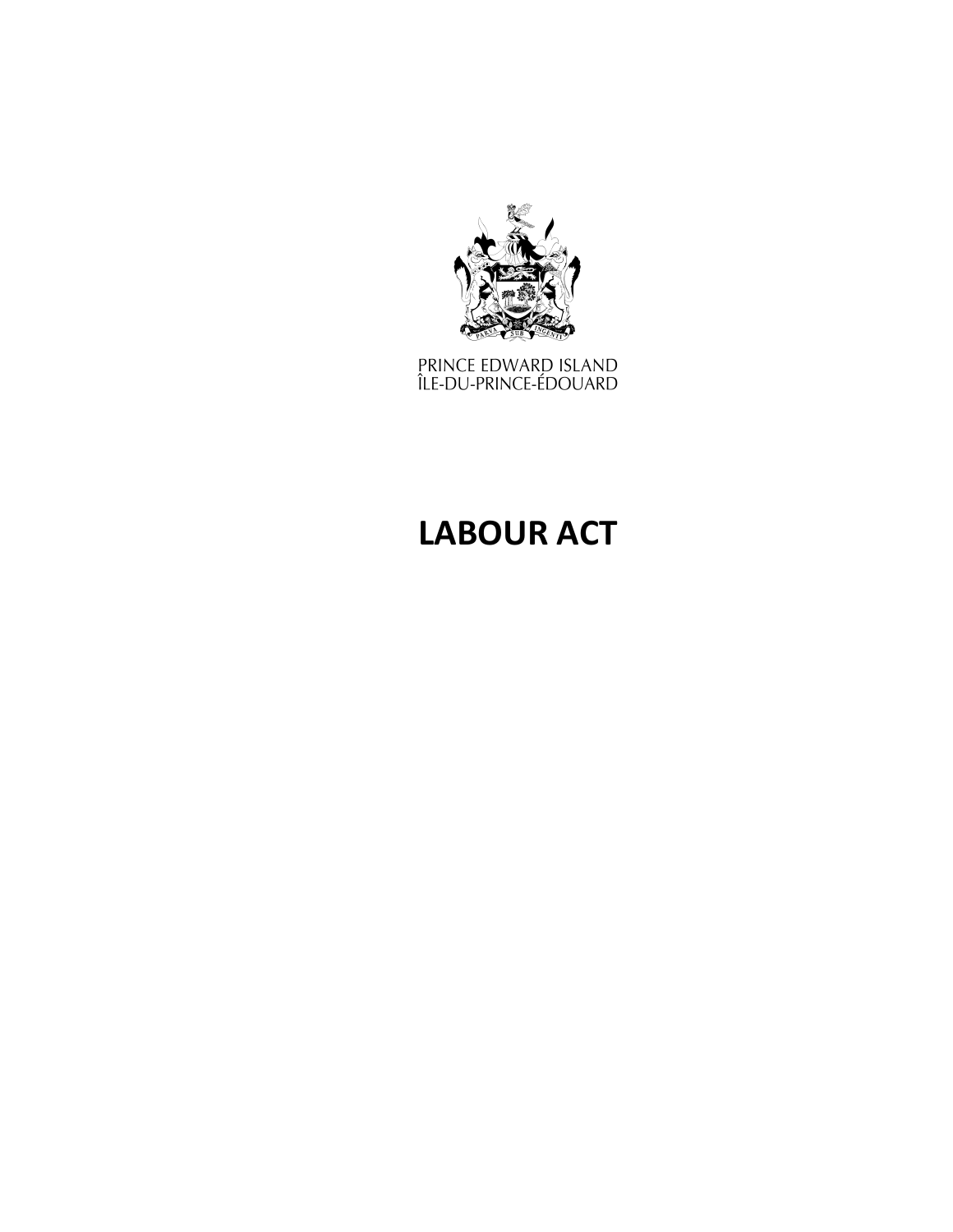# **PLEASE NOTE**

This document, prepared by the *[Legislative](http://www.gov.pe.ca/jps/index.php3?number=1027247) Counsel Office*, is an office consolidation of this Act, current to June 12, 2018. It is intended for information and reference purposes only.

This document is *not* the official version of the Act. The Act and the amendments as printed under the authority of the Queen's Printer for the province should be consulted to determine the authoritative statement of the law.

For more information concerning the history of this Act, please see the *[Table of Public Acts](https://www.princeedwardisland.ca/sites/default/files/publications/leg_table_acts.pdf)* on the Prince Edward Island Government web site (www.princeedwardisland.ca).

If you find any errors or omissions in this consolidation, please contact:

*Legislative Counsel Office Tel: (902) 368-4292 Email: legislation@gov.pe.ca*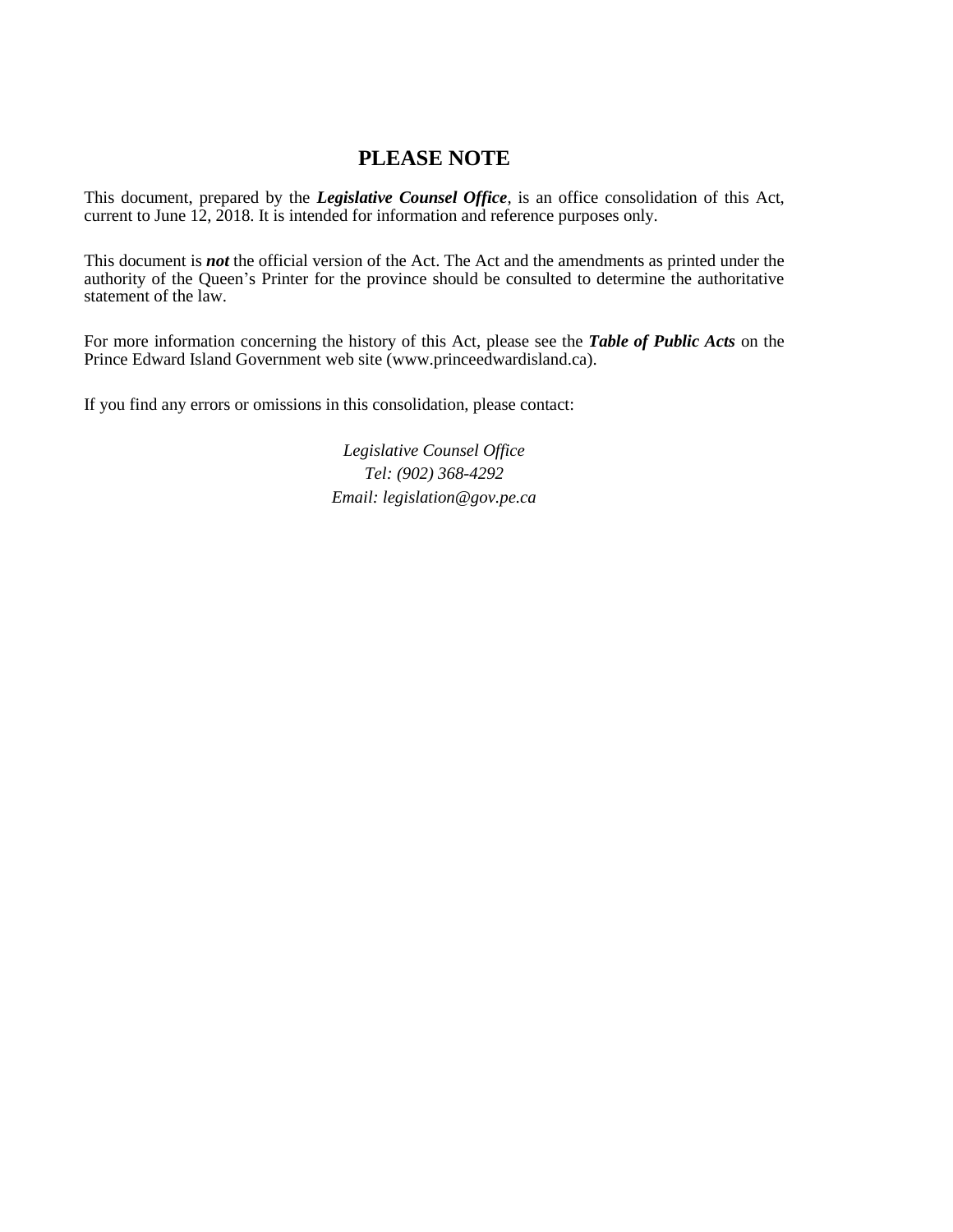

# **LABOUR ACT**

# **Table of Contents**

| Section                    |                                                                                                                                                                                                                                                                       | Page |
|----------------------------|-----------------------------------------------------------------------------------------------------------------------------------------------------------------------------------------------------------------------------------------------------------------------|------|
| 1.                         |                                                                                                                                                                                                                                                                       |      |
| <b>MINISTER</b>            |                                                                                                                                                                                                                                                                       | 7    |
| 2.                         |                                                                                                                                                                                                                                                                       |      |
|                            | <b>LABOUR RELATIONS BOARD</b>                                                                                                                                                                                                                                         | 7    |
| 3.                         |                                                                                                                                                                                                                                                                       |      |
| $\overline{4}$ .           |                                                                                                                                                                                                                                                                       |      |
| 5.                         |                                                                                                                                                                                                                                                                       |      |
| 6.                         |                                                                                                                                                                                                                                                                       |      |
|                            | <b>PART I - INDUSTRIAL RELATIONS</b><br>the control of the control of the control of the control of the control of the control of the control of the control of the control of the control of the control of the control of the control of the control of the control | 10   |
| 7 <sub>1</sub>             |                                                                                                                                                                                                                                                                       |      |
|                            | <b>RIGHTS OF EMPLOYERS AND EMPLOYEES</b>                                                                                                                                                                                                                              | 12   |
| 8.                         |                                                                                                                                                                                                                                                                       |      |
| 9.                         |                                                                                                                                                                                                                                                                       |      |
|                            | <b>UNFAIR LABOUR PRACTICES</b>                                                                                                                                                                                                                                        | 14   |
| 10.                        |                                                                                                                                                                                                                                                                       |      |
| 11.                        |                                                                                                                                                                                                                                                                       |      |
|                            | APPLICATION FOR CERTIFICATION OF BARGAINING AGENT<br><u> 1980 - Johann Barn, mars ann an t-Amhain Aonaich an t-Aonaich an t-Aonaich ann an t-Aonaich ann an t-Aonaich</u>                                                                                             | 16   |
| 12.                        |                                                                                                                                                                                                                                                                       |      |
| 13.                        |                                                                                                                                                                                                                                                                       |      |
| 14.                        |                                                                                                                                                                                                                                                                       |      |
| 15.                        |                                                                                                                                                                                                                                                                       |      |
| 16.<br>17.                 |                                                                                                                                                                                                                                                                       |      |
| 18.                        |                                                                                                                                                                                                                                                                       |      |
|                            | <b>VOLUNTARY RECOGNITION</b>                                                                                                                                                                                                                                          | 19   |
| 19.                        |                                                                                                                                                                                                                                                                       |      |
|                            |                                                                                                                                                                                                                                                                       |      |
|                            | <b>REVOCATION OF CERTIFICATION</b>                                                                                                                                                                                                                                    | 20   |
| 20.                        |                                                                                                                                                                                                                                                                       |      |
| <b>NOTICE TO NEGOTIATE</b> | 20                                                                                                                                                                                                                                                                    |      |
| 21.                        |                                                                                                                                                                                                                                                                       |      |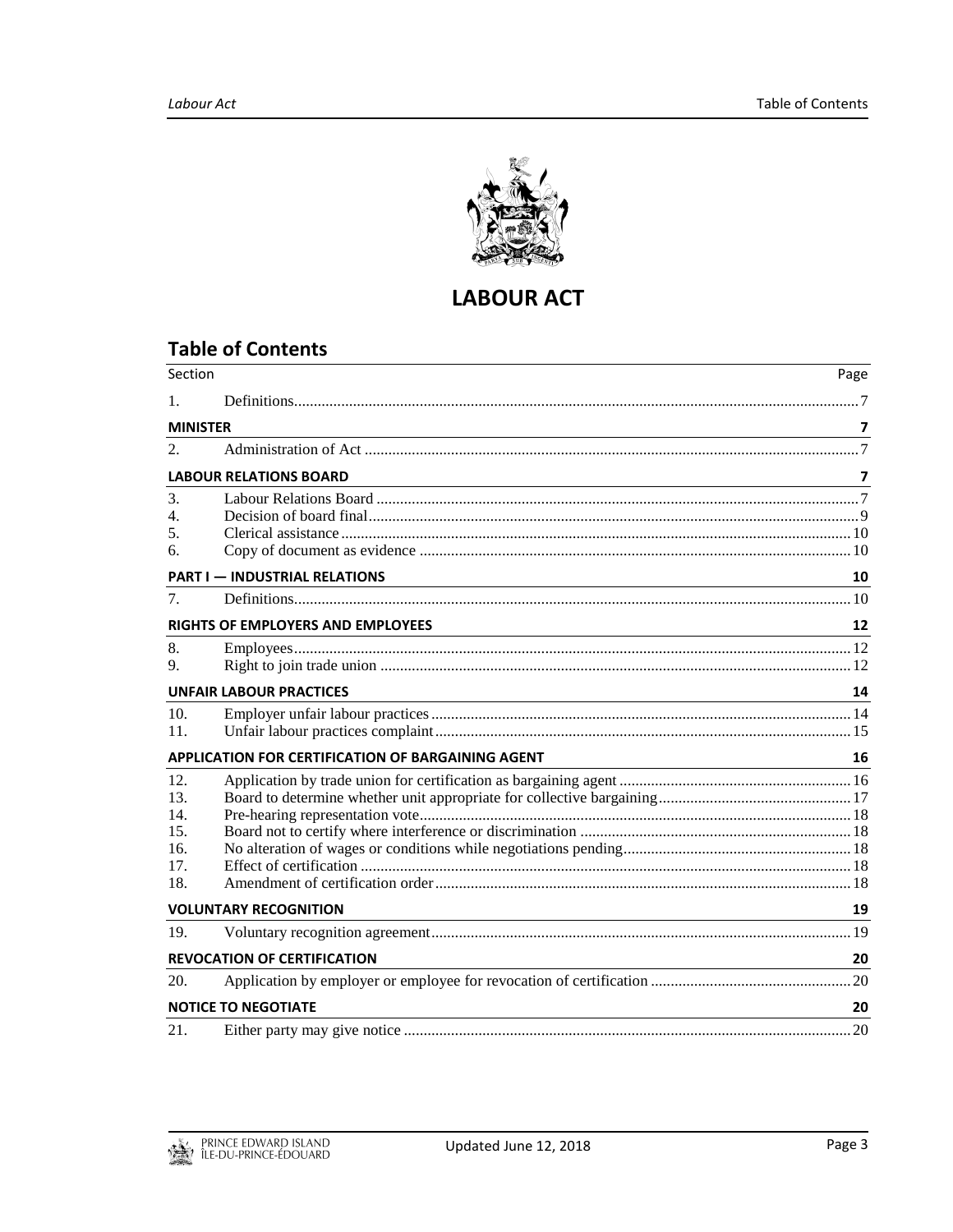|                  | <b>COLLECTIVE BARGAINING</b>                                                                 | 21 |
|------------------|----------------------------------------------------------------------------------------------|----|
| 22.              | No collective agreement in force, commencement of collective bargaining and no alteration of |    |
| 23.              |                                                                                              |    |
| 24.              | Collective agreement in force, commencement of collective bargaining for new agreement; no   |    |
|                  | <b>CONCILIATION AND MEDIATION</b>                                                            | 22 |
| 25.              |                                                                                              |    |
| 26.              |                                                                                              |    |
| 27.              |                                                                                              |    |
| 28.              |                                                                                              |    |
| 29.              |                                                                                              |    |
| 30.              |                                                                                              |    |
| 31.              |                                                                                              |    |
| 32.              |                                                                                              |    |
| 33.              |                                                                                              |    |
| 34.              |                                                                                              |    |
|                  | <b>COLLECTIVE AGREEMENTS</b>                                                                 | 25 |
| 35.              |                                                                                              |    |
| 36.              |                                                                                              |    |
| 37.              |                                                                                              |    |
|                  | <b>JURISDICTIONAL DISPUTES</b>                                                               | 28 |
| 38.              |                                                                                              |    |
|                  | <b>TRANSFER OF BUSINESS AND SUCCESSOR RIGHTS</b>                                             | 29 |
| 39.              |                                                                                              |    |
| 40.              |                                                                                              |    |
|                  | <b>STRIKES AND LOCKOUTS</b>                                                                  | 31 |
| 41.              |                                                                                              |    |
|                  | <b>INDUSTRIAL INQUIRY COMMISSION</b>                                                         | 33 |
| 42.              |                                                                                              |    |
|                  | <b>INFORMATION</b>                                                                           | 33 |
| 43.              |                                                                                              |    |
|                  | STATUS OF TRADE UNIONS AND EMPLOYERS' ORGANIZATIONS                                          | 33 |
| 44.              |                                                                                              | 33 |
| <b>CHECK OFF</b> |                                                                                              | 34 |
| 45.              |                                                                                              |    |
| <b>OFFENCES</b>  |                                                                                              | 34 |
| 46.              |                                                                                              |    |
|                  | <b>CONSENT TO PROSECUTE</b>                                                                  | 35 |
| 47.              |                                                                                              |    |
| <b>GENERAL</b>   |                                                                                              | 35 |
| 48.              |                                                                                              |    |
| 49.              |                                                                                              |    |
| 50.              |                                                                                              |    |

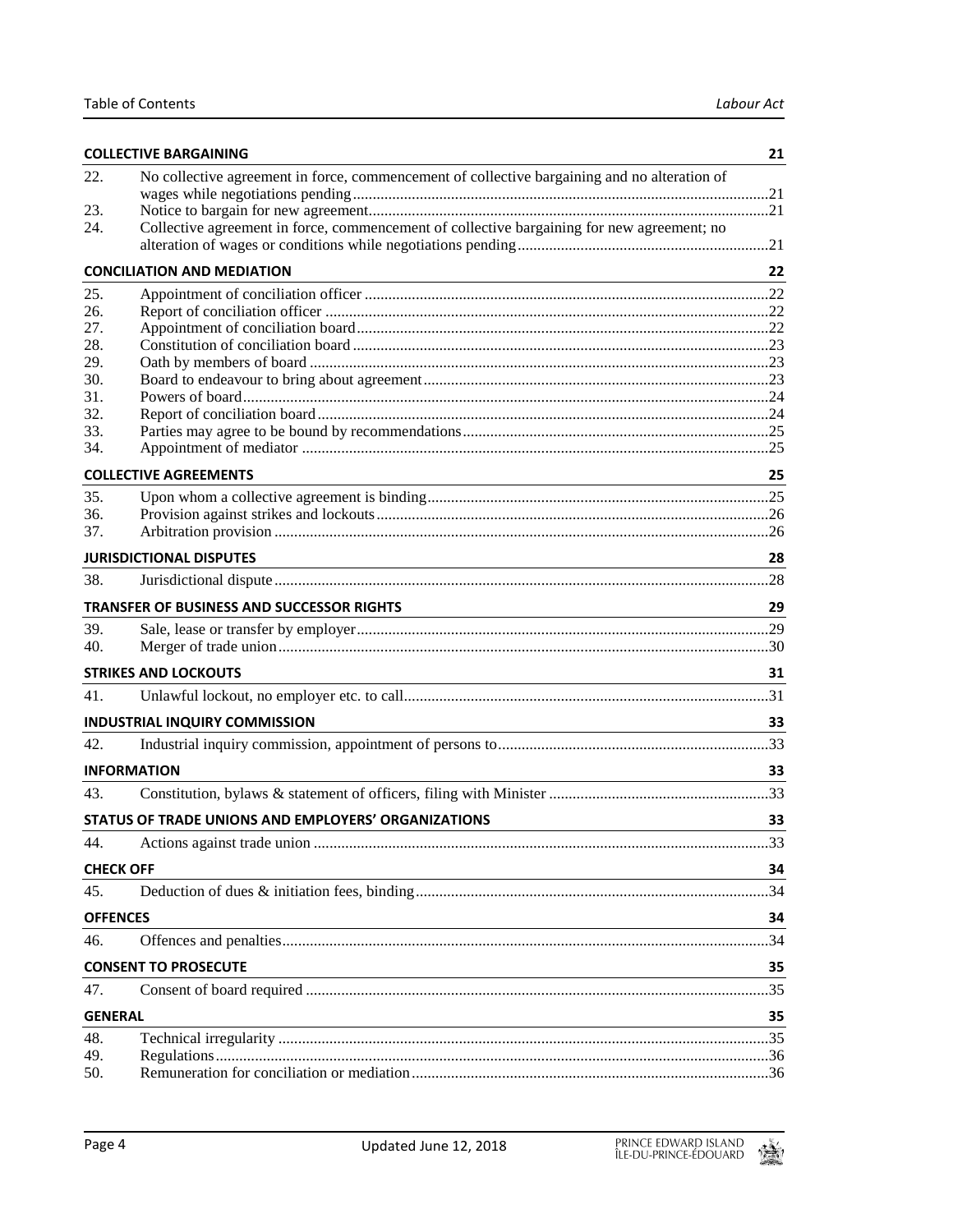| 51.                                    |                                                         |    |
|----------------------------------------|---------------------------------------------------------|----|
| 51.1                                   |                                                         |    |
|                                        | <b>PART II - CONSTRUCTION INDUSTRY LABOUR RELATIONS</b> | 38 |
| 52.                                    |                                                         |    |
| 53.                                    |                                                         |    |
| <b>CERTIFICATION</b>                   | 39                                                      |    |
|                                        |                                                         |    |
| <b>ACCREDITATION</b>                   | 40                                                      |    |
| 55.                                    |                                                         |    |
| 56.                                    |                                                         |    |
| 57.                                    |                                                         |    |
| 58.                                    |                                                         |    |
| 59.                                    |                                                         |    |
| 60.                                    |                                                         |    |
| <b>PART III - EMPLOYMENT STANDARDS</b> |                                                         |    |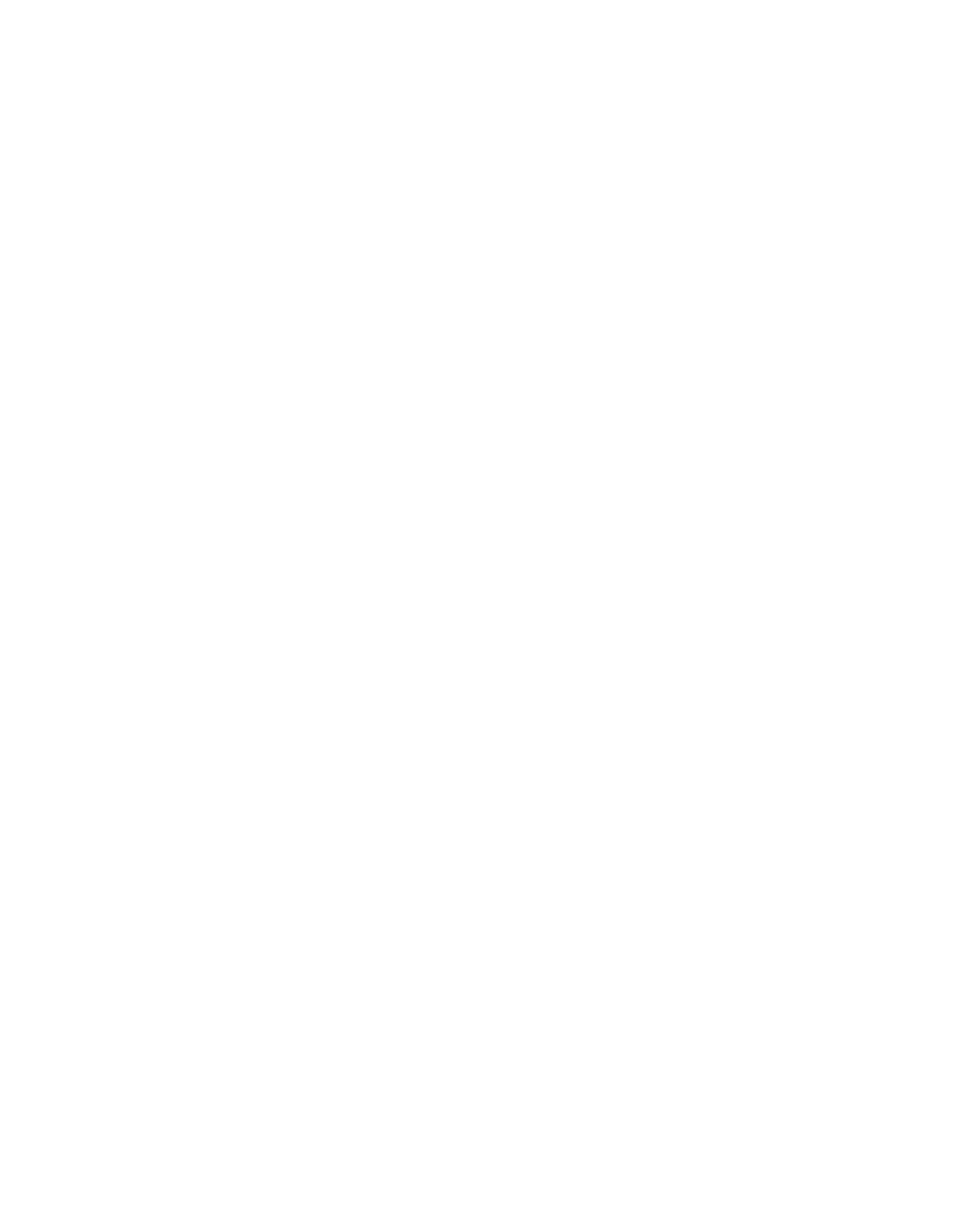

# **LABOUR ACT CHAPTER L-1**

# <span id="page-6-0"></span>**1. Definitions**

In this Act

- (a) "**board**" means the Labour Relations Board established under section 3;
- (b) "**chief executive officer**" means the chief executive officer of the board appointed by the Minister under this Act;
- <span id="page-6-1"></span>(c) "**Minister**" means the Minister of Justice and Public Safety and Attorney General. *R.S.P.E.I. 1974, Cap. L-1, s.1; 1986,c.5,s.2; 1992,c.18,s.43; 1993,c.29,s.4; 1997,c.20,s.3; 2000,c.5,s.3; 2009,c.73,s.2; 2010,c.31,s.3; 2012,c.17,s.2; 2015,c.28,s.3.*

# **MINISTER**

# <span id="page-6-3"></span><span id="page-6-2"></span>**2. Administration of Act**

The Minister shall be charged with the administration of this Act. *R.S.P.E.I. 1974, Cap. L-1, s.2; 1986,c.5,s.2; 1993,c.29,s.4; 1997,c.20,s.3; 2000,c.5,s.3; 2009,c.73,s.2.*

# **LABOUR RELATIONS BOARD**

# <span id="page-6-4"></span>**3. Labour Relations Board**

(1) The Labour Relations Board (Prince Edward Island) is continued.

# **Composition**

(2) The Board shall be composed of a chairman, one or more vice-chairmen and as many members, equal in number, representative of employers and employees respectively as the Lieutenant Governor in Council may determine, all of whom shall be appointed by the Lieutenant Governor in Council.

# **Term of office**

(2.1) The chairman, vice-chairman and members of the board shall be appointed for a term not exceeding three years as may be specified in the instrument of appointment and are eligible for reappointment.

# **Deputy chairman**

(3) The Lieutenant Governor in Council shall designate one of the vice-chairmen to be deputy chairman.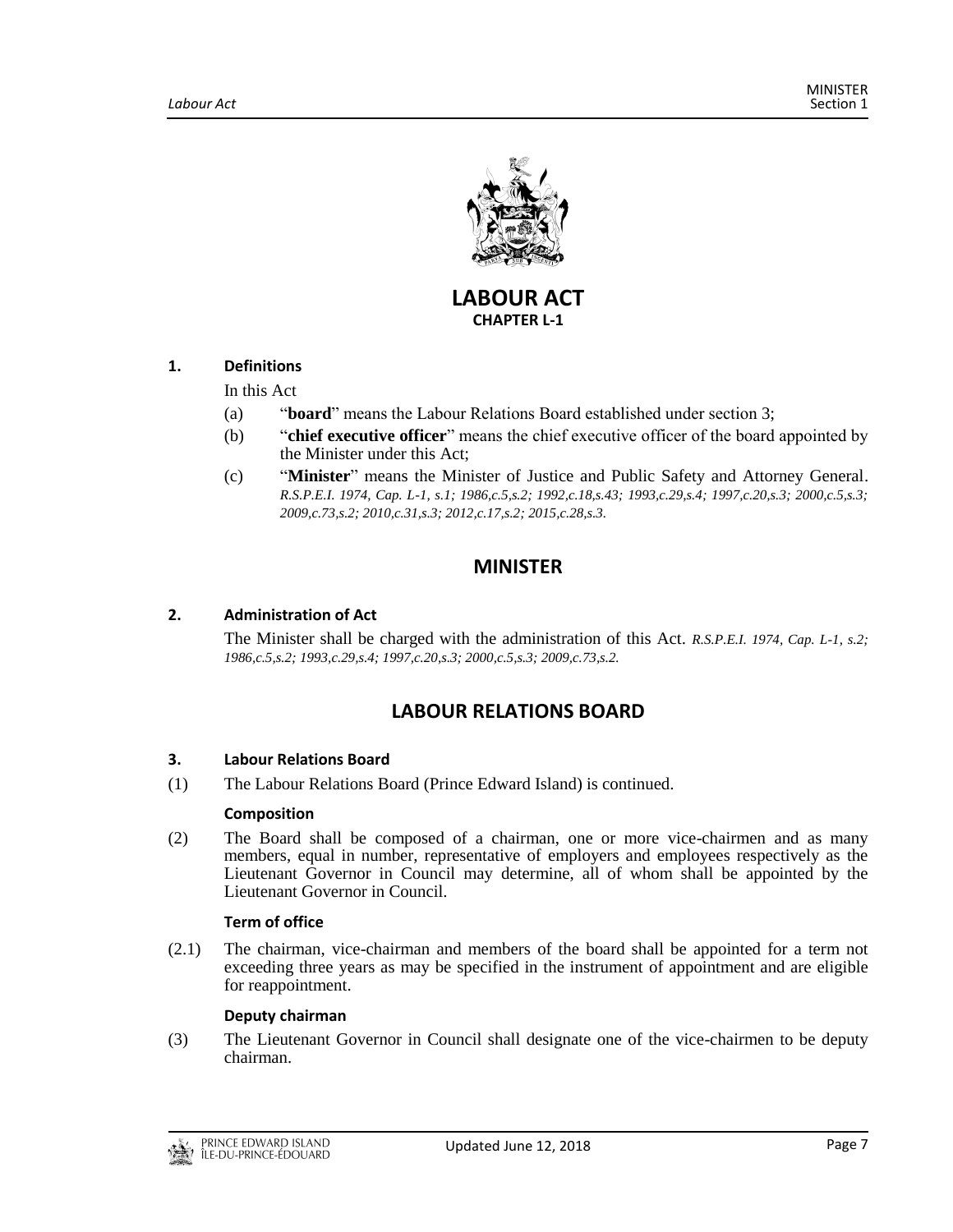#### **Panels of board, establishment and jurisdiction**

(4) The chairman may establish one or more panels of the board and in respect of matters referred to, a panel by the chairman, or coming before it under the rules of the board made under this Act, the panel has the power and authority of the board and two or more panels may proceed with separate matters at the same time.

#### **Matters referable to panel**

(5) The chairman may refer any matter that is before the board to a panel and may refer any matter that is before a panel to the board or another panel.

# **Panel composition**

(6) A panel of the board shall consist of the chairman or a vice-chairman and an equal number of employer and employee representatives appointed by the chairman.

# **Oaths**

(7) Each member of the board shall, before acting as such, take and subscribe before a judge of the Supreme Court and shall file with the Minister an oath or affirmation of office in the following form:

I do solemnly swear (affirm) that I will faithfully, truly and impartially, to the best of my judgment, skill and ability, execute and perform the office of member of the Labour Relations Board (Prince Edward Island) and will not, except in the discharge of my duties, disclose to any person any of the evidence or other matter brought before the said board. So help me God.

# **Quorum**

(8) A majority of the members of the board or panel constitute a quorum.

# **Voting**

(9) A decision of the majority of the members of the board or a panel present and constituting a quorum is the decision of the board and if the votes are equal, the chairman shall have the casting vote.

# **Powers of board**

(10) The board and each member thereof have the powers of a commissioner under the *Public Inquiries Act* R.S.P.E.I. 1988, Cap. P-31.

# **Evidence before board**

(11) The board may receive and accept such evidence and information on oath, affidavit or otherwise as in its discretion it may consider fit and proper, whether admissible as evidence in a court of law or not.

#### **Procedure of board**

(12) The board shall determine its own practice and procedure but shall give full opportunity to all interested persons to present evidence and to make representations and the board may, subject to the approval of the Lieutenant Governor in Council, make rules governing its practice and procedure and the exercise of its powers and prescribing such forms as are considered advisable and, without limiting the generality of the foregoing, it may prescribe what evidence shall constitute proof that an employee wishes a trade union to be certified as bargaining agent on his behalf.

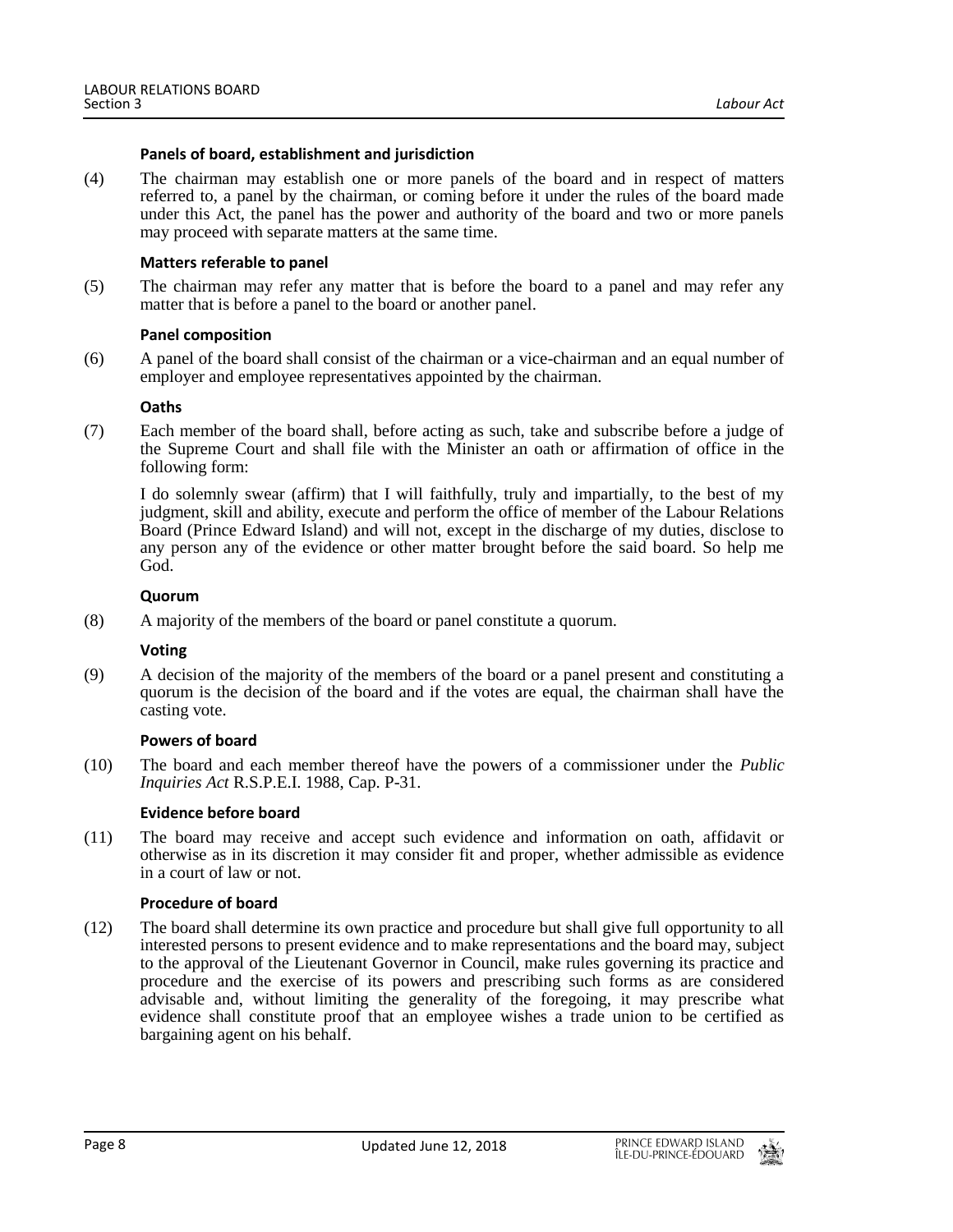#### **Use of records of trade unions by board, disclosure not compellable**

(13) The records of a trade union relating to membership and any records that may disclose whether any person is or is not a member of a trade union or does or does not wish to be represented by a trade union filed with the board or produced in any proceeding before the board shall be for the exclusive use of the board and its officers and shall not, except with the consent of the board, be disclosed, and no person shall, except with the consent of the board, be compelled to disclose whether any person is or is not a member of a trade union or does or does not desire to be represented by a trade union, and not so as to restrict the generality of the foregoing, such records shall not be produced or disclosed in any proceedings under the *Judicial Review Act* R.S.P.E.I. 1988, Cap. J-3.

# **Chief executive officer**

(14) The Minister may appoint the chief executive officer who shall carry out the duties prescribed by the Minister and any other duties imposed on him by the board or otherwise under this Act.

#### **Remuneration of members of the board**

(15) The members of the board shall be paid such remuneration as may be fixed by the Lieutenant Governor in Council and such actual and reasonable expenses as may be incurred by them in the discharge of their duties.

# **Conflict of interest**

(16) A panel of the board is not deemed to be improperly constituted for the sole reason that a member of the panel has a matter before another panel of the board, or a matter arises before another panel of the board affecting the interest of that member or any employer or employee organization he represents.

#### **Validity of action by panel where member ceases to act**

- (17) Notwithstanding subsection (6), where a member ceases to act as a member of a panel, the chairman may
	- (a) appoint another member to act in his place; or
	- (b) direct the remaining members to continue to act and determine the issue,

and the panel, subject to subsection (8), shall not be deemed to be improperly constituted nor shall its determination of the issue be challenged or reviewed on the ground that the panel was improperly constituted as a result of the cessation of the member to act. *R.S.P.E.I. 1974, Cap. L-1, s.3; 1974(2nd), c.33, s.2; 1975, c.78, s.3; 1988, c.36, s.1; 1994, c.32, s.1,18; 2000,c.7,s.1.*

# <span id="page-8-0"></span>**4. Decision of board final**

(1) The board has exclusive jurisdiction to exercise the powers conferred upon it by or under this Act and to determine all questions of fact or law that arise in any matter before it, and the action or decision of the board thereon is final and conclusive for all purposes, but nevertheless the board may at any time, if it considers it advisable to do so, reconsider any decision, interim order, order, direction, declaration or ruling made by it and vary or revoke any such decision, order, direction, declaration or ruling.

# **Decisions, orders etc., of board not reviewable by court**

(2) No decision, interim order, order, direction, declaration or ruling of the board shall be questioned or reviewed in any court, and no order shall be made or process entered, or proceedings taken in any court, whether by way of an application for judicial review, or otherwise, to question, review, prohibit or restrain the board or any of its proceedings.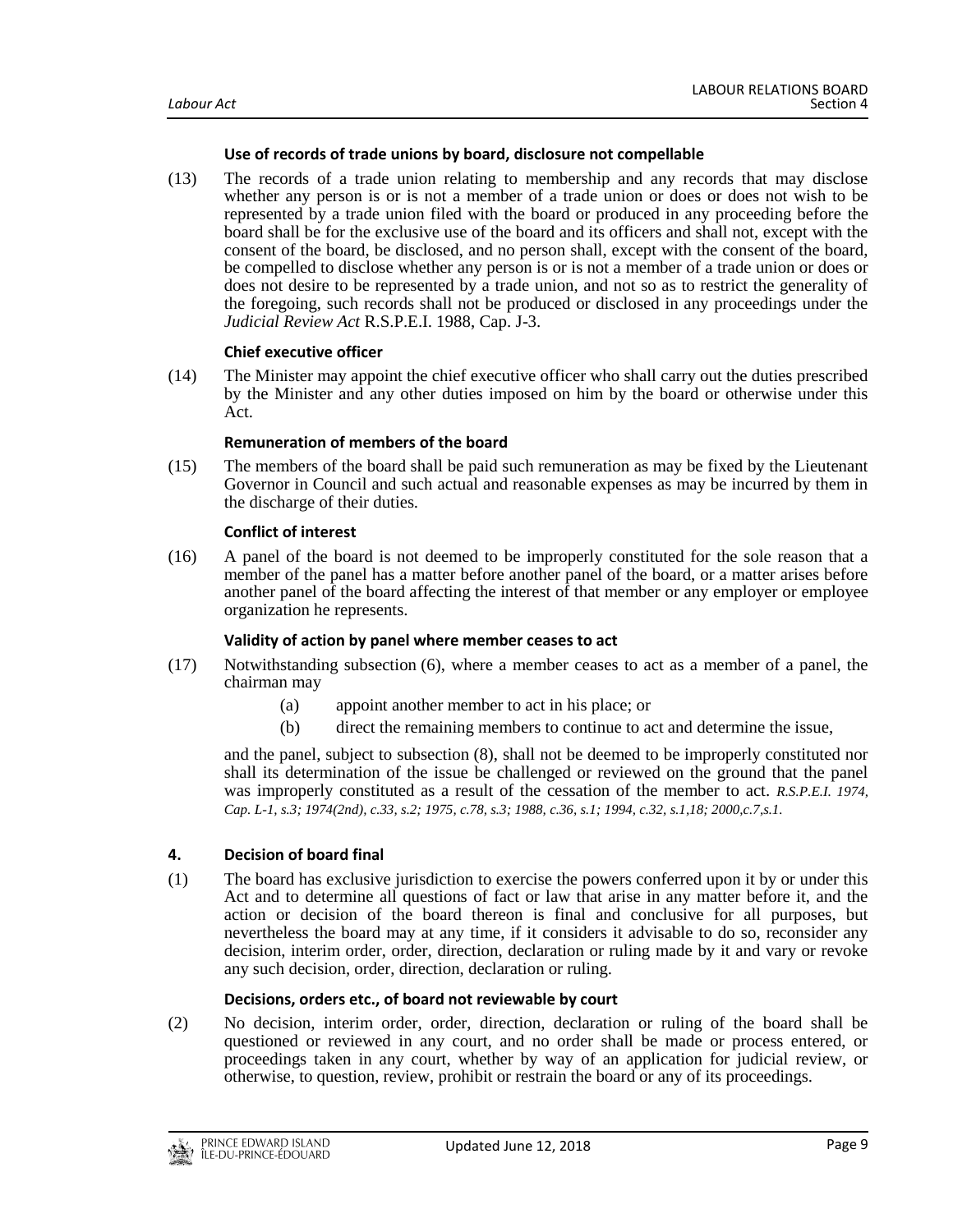#### **Stated case**

(3) The board may of its own motion state a case in writing for the opinion of the Court of Appeal upon any question that, in the opinion of the board, is a question of law and the court shall hear and determine the question of law arising thereon and remit the matter to the board, with the opinion of the court thereon; no costs shall be awarded in a case stated under this section.

# **Failure to comply with order, enforcement**

(4) Where any person, union or employers' organization fails to comply with a decision, order, direction, declaration or ruling of the board or any panel of the board, any person, union or employers' organization affected thereby may, after the expiration of fourteen days from the date of service of the order on the person, union or employers' organization required to comply or the date provided for compliance by the board or panel, whichever is later, notify the board in writing of the failure to comply, and thereupon the board shall file in the office of the Registrar of the Court of Appeal and the Supreme Court, a copy of the decision, order, direction, declaration or ruling and thereupon it may be enforced in the same manner, to the same extent and with the same priorities as a judgment of that court may be enforced. *R.S.P.E.I. 1974, Cap. L-1, s.4; 1994, c.32, s.2; 2008,c.20,s.72(53).*

#### <span id="page-9-0"></span>**5. Clerical assistance**

The Minister shall provide the board with such clerical and other staff as the Minister considers necessary for the performance of its duties, and shall fix their remuneration. *R.S.P.E.I. 1974, Cap. L-1, s.5.*

#### <span id="page-9-1"></span>**6. Copy of document as evidence**

(1) The production in a court of a document purporting to be or to contain a copy of a decision, determination, report, interim order, order, direction, declaration or ruling of the board or of a conciliation officer, a conciliation board, a mediator, an arbitrator or an arbitration board appointed or constituted pursuant to this Act and purporting to be signed by a member of the board or its chief executive officer, or the conciliation officer, the chairman of the conciliation board, the mediator, the arbitrator or the chairman of the arbitration board, as the case may be, is *prima facie* proof of such document without proof of the appointment, authority or signature of the person who signed the document.

#### **Certificate by Minister or deputy** *re* **report, request or notice, as evidence**

(2) A certificate purporting to be signed by the Minister or his deputy or by an official in his department stating that a report, request, or notice was or was not received or given by the Minister pursuant to this Act, and if so received or given, the date upon which it was so received or given shall be *prima facie* evidence of the facts stated therein without proof of the signature or of the official character of the person appearing to have signed the same. *R.S.P.E.I. 1974, Cap. L-1, s.6.*

# **PART I — INDUSTRIAL RELATIONS**

# <span id="page-9-3"></span><span id="page-9-2"></span>**7. Definitions**

- (1) In this Part
	- (a) "**bargaining agent**" means a trade union that acts on behalf of employees
		- (i) in collective bargaining, or

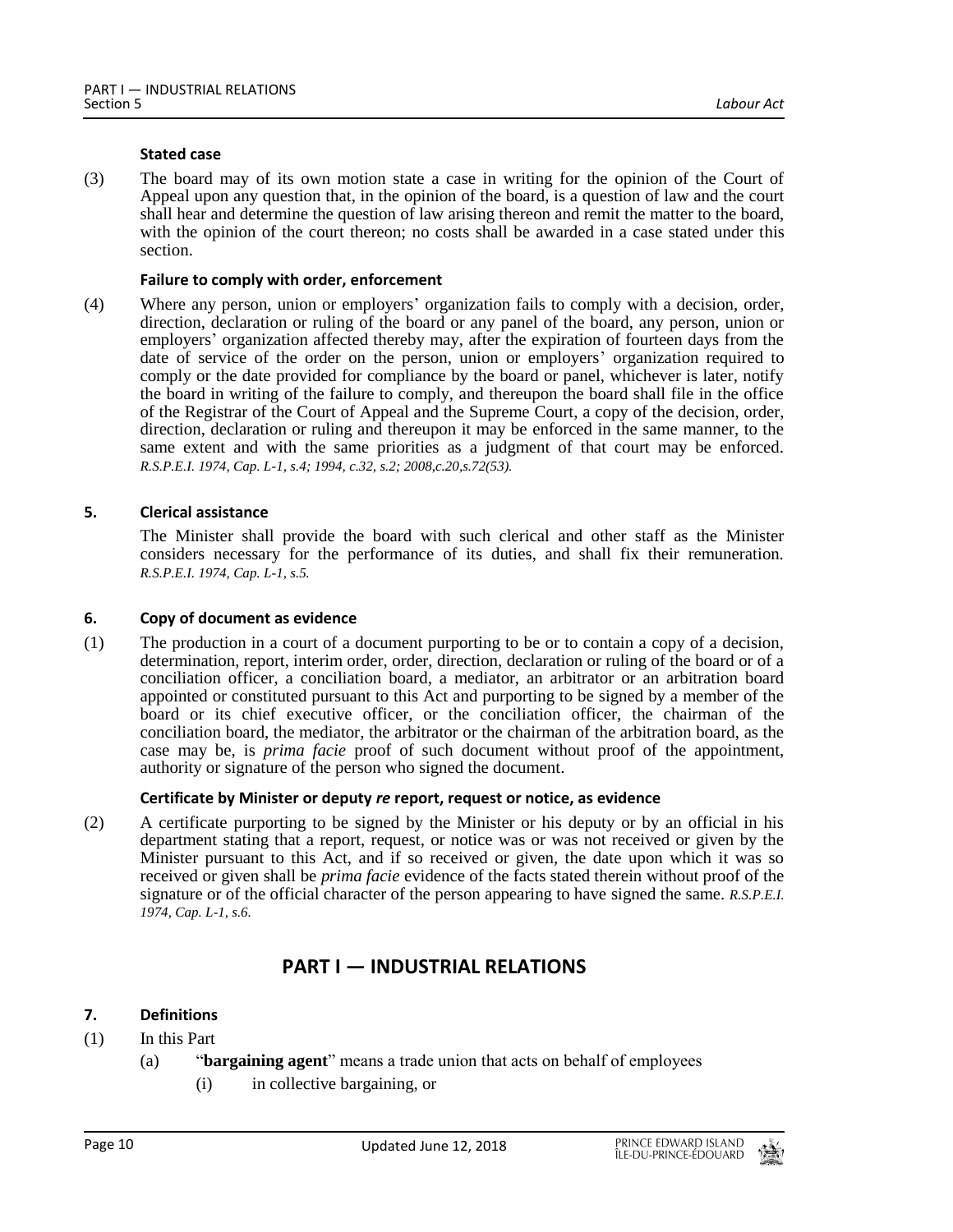- (ii) as a party to a collective agreement with their employer, and includes a council of trade unions that has been vested with appropriate authority by any of its constituent unions to enable it to discharge the responsibilities of a bargaining agent;
- (b) "**certified bargaining agent**" means a bargaining agent that has been certified under this Act and the certification of which has not been revoked;
- (c) "**collective agreement**" means an agreement in writing between an employer or an employers' organization acting on behalf of an employer, on the one hand, and a bargaining agent of his employees, on behalf of the employees, on the other hand, containing terms and conditions of employment including rates of pay and hours of work;
- (d) "**collective bargaining**" means negotiation with a view to the conclusion of a collective agreement or the renewal or revision thereof, as the case may be;
- (e) "**conciliation board**" means a board of conciliation appointed by the Minister in accordance with section 27;
- (f) "**conciliation officer**" means a person instructed by the Minister under section 25;
- (g) "**dispute**" or "**industrial dispute**" means any dispute or difference between an employer and one or more of his employees or a bargaining agent acting on behalf of his employees, as to matters or things affecting or relating to terms or conditions of employment;
- (h) "**employee**" means a person employed to do skilled or unskilled manual, clerical or technical work, and includes a member of a police department, a person employed as a security police officer by the University of Prince Edward Island and an instructing officer employed by the Atlantic Police Academy, but does not include persons referred to in subsection (2);
- (i) "**employer**" means a person, firm or corporation employing more than one employee but does not include Her Majesty or any person, corporation, board, department or commission acting for or on behalf or as an agent of Her Majesty; except that the Lieutenant Governor in Council may by order-in-council declare any person, corporation, board, department or commission acting for or on behalf of or as an agent of Her Majesty to be an employer within the meaning of this Part with respect to any group of employees designated in the order-in-council, whereupon with respect to the group so designated, the person, corporation, board, department or commission, as the case may be, shall be such an employer until the order-in-council is rescinded;
- (j) "**employers' organization**" means an organization of employers formed for purposes including the regulation of relations and collective bargaining between employers and employees;
- (k) "**lockout**" includes the closing of a place of employment, a suspension of work or a refusal by an employer to continue to employ a number of his employees, done to compel or induce his employees, or to aid another employer to compel or induce his employees, to refrain from exercising any rights or privileges under this Part or to agree to terms or conditions of employment or changes of terms or conditions of employment;
- (l) "**strike**" includes a cessation of work or refusal to work or to continue to work by employees in combination or in concert or in accordance with a common understanding or a slow down or other concerted activity on the part of the employees designed to restrict or limit output or service;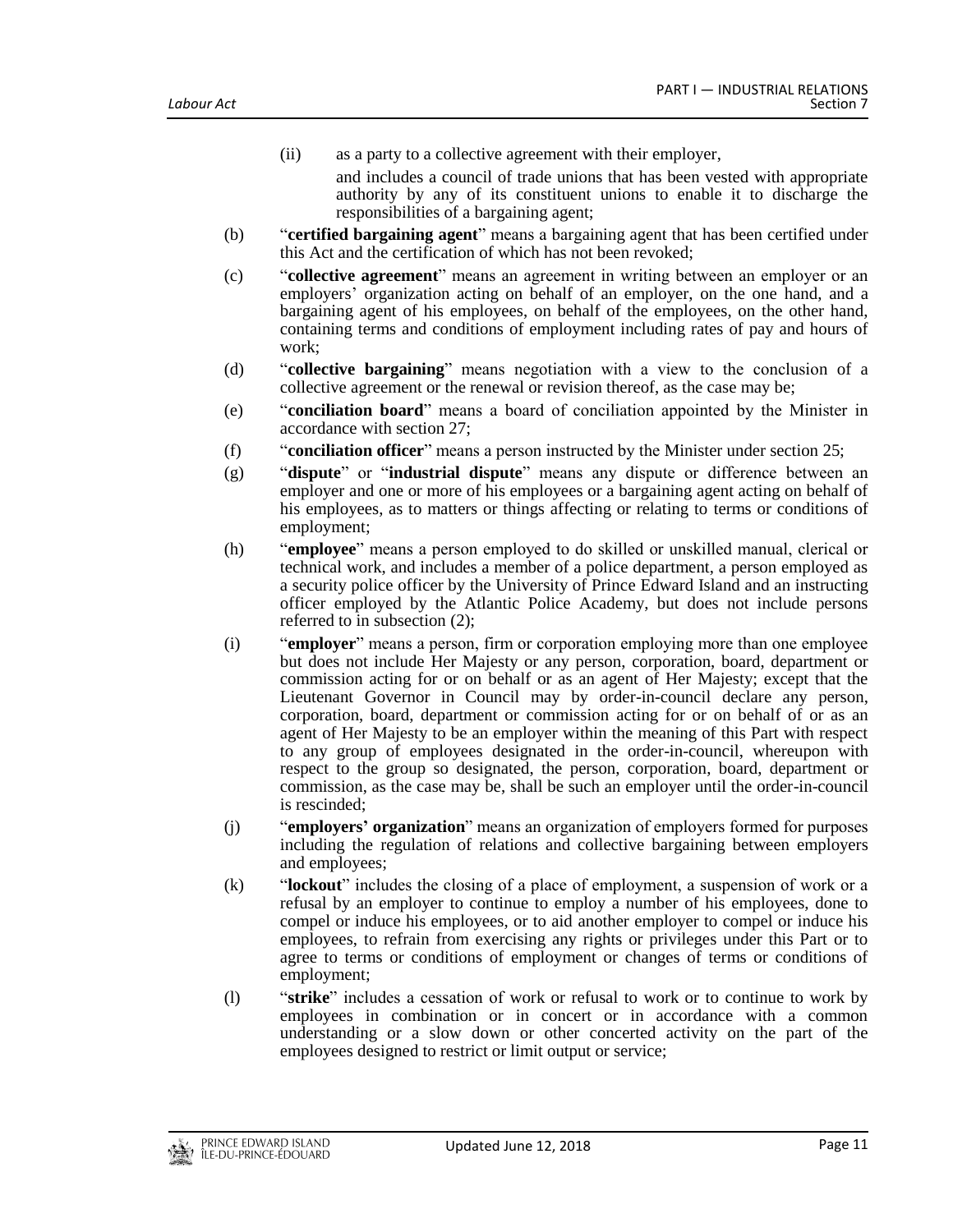- (m) "**trade union**" or "**union**" means any organization of employees formed for purposes that include the regulation of relations and collective bargaining between employees and employers and includes a council of trade unions that has been vested with appropriate authority by any of its constituent unions to enable it to discharge the responsibilities of a bargaining agent;
- (n) "**unit**" means a group of employees whether it is an employer unit or a plant unit or a subdivision of either.

#### **Persons not deemed to be an employee**

- (2) For the purposes of this Part, no person shall be deemed to be an employee
	- (a) who is a member of the architectural, dental, engineering, legal or medical profession entitled to practice in Prince Edward Island and employed in a professional capacity, and instructional personnel as defined in the *Education Act* R.S.P.E.I. 1988, Cap. E- .02; or
	- (b) who, in the opinion of the board, exercises managerial functions or is employed in a confidential capacity in matters relating to labour relations.

#### **Associated businesses, individuals etc., treated by board as one employer**

(3) Where, in the opinion of the board, associated or related activities or businesses are carried on by or through more than one corporation, individual, firm, syndicate or association, or any combination thereof, under common control or direction, the board may treat the corporations, individuals, firms, syndicates or associations or any combination thereof as constituting one employer for the purposes of this Part. *R.S.P.E.I. 1974, Cap. L-1, s.7; 1974(2nd), c.33, s.1; 1980, c.31, s.1; 1988, c.36, s.2; 2006,c.16,s.63(6)(a); 2016,c.6,s.124(2).*

# **RIGHTS OF EMPLOYERS AND EMPLOYEES**

# <span id="page-11-1"></span><span id="page-11-0"></span>**8. Employees**

For the avoidance of doubt it is declared that following are employees for the purposes of this Part:

- (a) nurses;
- (b) persons employed by a hospital as defined in the *Hospitals Act* R.S.P.E.I. 1988, Cap. H-10;
- (c) non-instructional personnel as defined in the *Education Act*;
- (d) members of a police department, persons employed as security police officers by the University of Prince Edward Island and instructing officers employed by the Atlantic Police Academy. *1987, c.38, s.1; 1988, c.36, s.3; 1994, c.32, s.4; 2006,c.16,s.63(6)(b); 2016,c.6,s.124(3).*

# <span id="page-11-2"></span>**9. Right to join trade union**

(1) Every employee has the right to be a member of a trade union and to participate in the lawful activities thereof.

#### **Effect of lockout or strike on employee**

(2) No person ceases to be an employee within the meaning of this Part by reason only of his ceasing to work as the result of a lockout or lawful strike or by reason only of dismissal contrary to this Part or to a collective agreement.

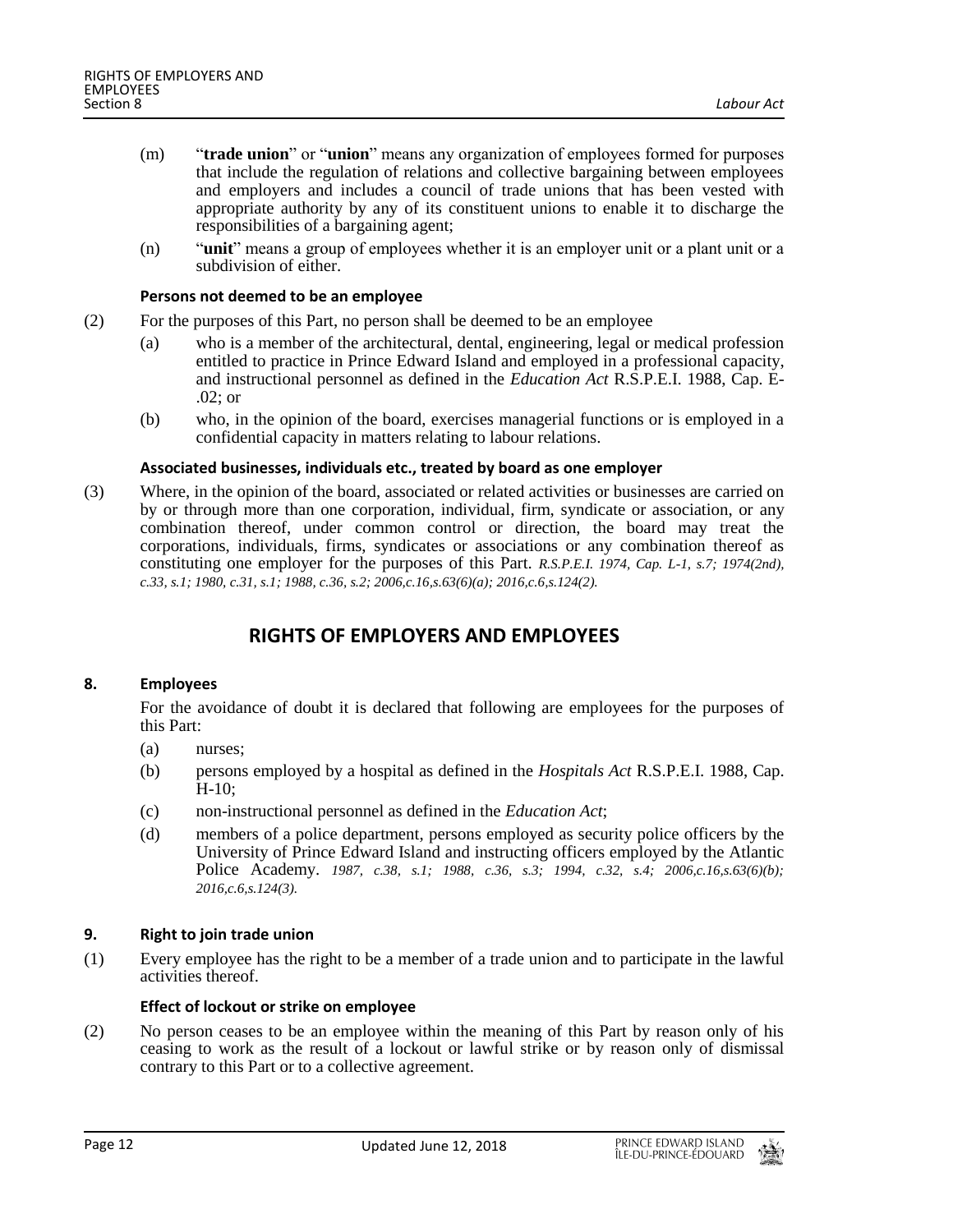#### **Reinstatement of employees**

(3) Where employees go on strike or are locked out in circumstances permitted by section 41, they are entitled, subject to subsection (4), upon the termination of the strike or lockout to return to and be reinstated in their employment without discrimination and subject to the terms and conditions of employment applicable on the termination of the strike or lockout.

#### **Exceptions**

- (4) An employer is not obliged under subsection (3) to reinstate particular employees where the business of the employer has declined with the result that the employer
	- (a) no longer has persons engaged in performing work of the same or similar nature to work which those employees performed prior to the strike or lockout; or
	- (b) has suspended or discontinued the operations performed by those employees prior to the strike or lockout,

but if the employer resumes those operations, he shall first reinstate those employees.

#### **Replacement of employees**

(5) Replacement persons engaged by an employer to fill the positions of employees of the employer who are on strike or are locked out, in circumstances permitted by section 41, shall be considered temporary employees for the duration of the strike or lockout, and upon the termination of the strike or lockout, the employment of the persons engaged to replace the employees shall, without notice, be deemed to be terminated, subject only to the terms and conditions of any agreement relating to the return to work of the striking or locked out employees.

#### **Right to join employers' organization**

(6) Every employer has the right to be a member of an employers' organization and to participate in the lawful activities thereof.

#### **Certain rights of employer not affected**

(7) Nothing in this Part restricts or interferes with the right of an employer to suspend, transfer, lay off or discharge employees for just cause.

#### **Certain employer freedoms retained**

- (8) Nothing in this Part shall be deemed to deprive an employer of his freedom
	- (a) to express his views on collective bargaining, or the terms and conditions of employment, so long as he does not use coercion, intimidation, threats, or undue influence;
	- (b) to permit an employee or the bargaining committee or officers or other representatives of a trade union to confer with him or to attend to the business of a trade union without deduction of wages for loss of time so occupied;
	- (c) to provide free transportation to representatives of a trade union for purposes of collective bargaining; or
	- (d) to permit a trade union the use of the employers' premises for the purposes of the trade union.

#### **Granting preference in collective agreement**

(9) Nothing in this Part prohibits the parties to a collective agreement from inserting in the collective agreement a provision granting preference of employment to members of a specified trade union or requiring as a condition of employment membership in or the payment of dues or contributions to a specified trade union but no bargaining agent shall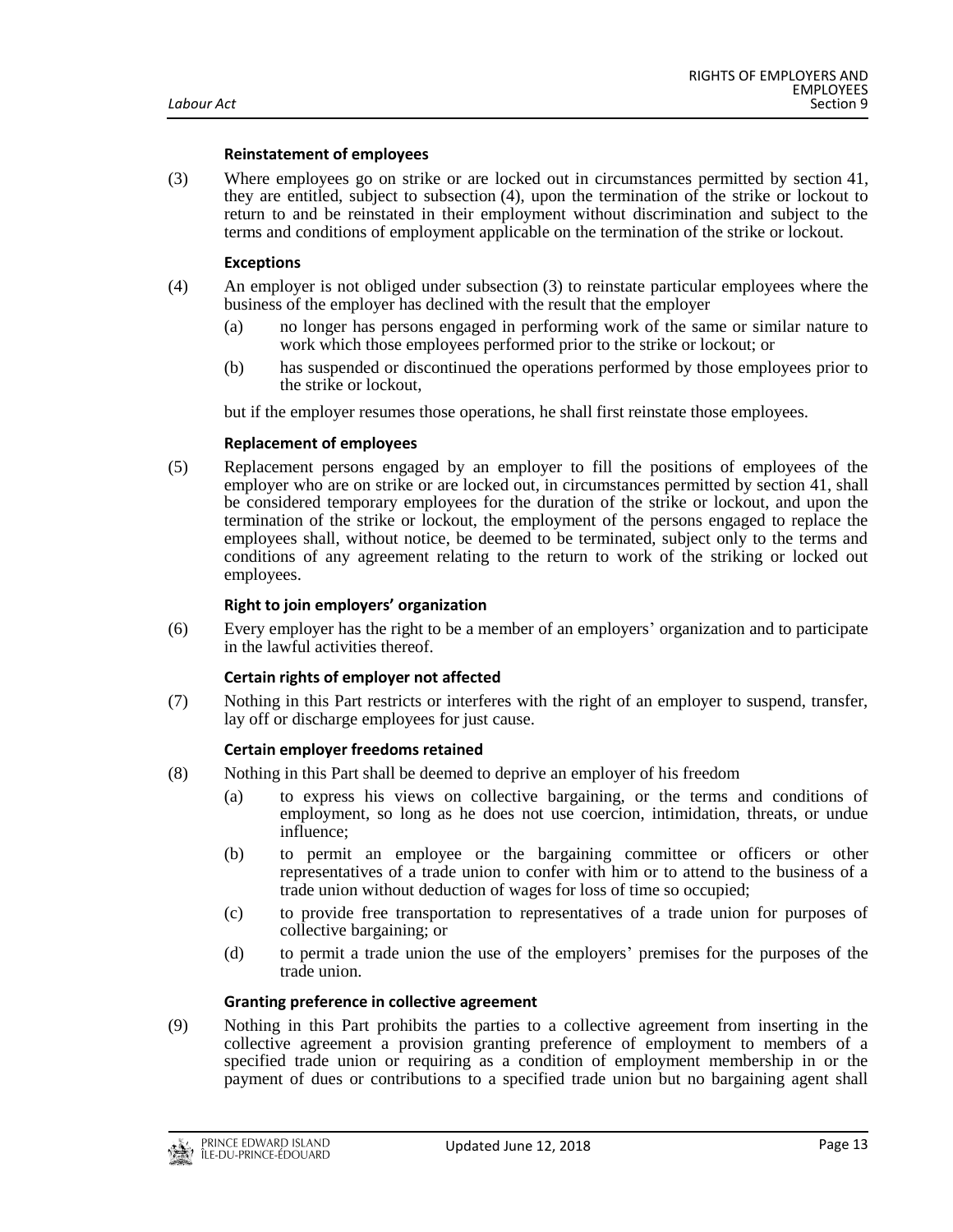<span id="page-13-0"></span>require an employer to discharge an employee for non-membership in such trade union, if membership is not available to the employee on the same terms and conditions generally applicable to other members. *R.S.P.E.I. 1974, Cap. L-1, s.8; 1987, c.39, s.1; 1994, c.32, s.5.*

# **UNFAIR LABOUR PRACTICES**

# <span id="page-13-1"></span>**10. Employer unfair labour practices**

- (1) No employer, employers' organization or an agent or any other person acting on behalf of an employer or employers' organization shall
	- (a) interfere with, restrain or coerce an employee in the exercise of any right conferred by this Act;
	- (b) participate or interfere with the formation, selection or administration of a trade union or other labour organization or the representation of employees by a trade union or other labour organization; or contribute financial or other support to such trade union or labour organization;
	- (c) suspend, transfer, refuse to transfer, lay-off, discharge, or change the status of an employee or alter any term or condition of employment, or use coercion, intimidation, threats or undue influence, or otherwise discriminate against any employee in regard to employment or any term or condition of employment, because the employee is a member or officer of a trade union or has applied for membership in a trade union;
	- (d) refuse to employ any person because such person is a member or officer of a trade union or has applied for membership in a trade union or require as a condition of employment that any person shall abstain from joining or assisting or being active in any trade union or from exercising any right provided by this Part;
	- (e) fail or refuse to bargain collectively in accordance with this Act;
	- (f) call, authorize, counsel, procure, support, encourage or engage in a lockout except as permitted by section 41.

# **Prohibitions** *re* **employees, trade unions etc.**

- (2) No employee, trade union or person acting on behalf of a trade union shall
	- (a) interfere with the formation, selection or administration of an employers' organization or the representation of employers by an employers' organization, or by intimidation or any other kind of threat or action, seek to compel an employer to refrain from becoming or to cease to be a member, or officer or representative of an employers' organization;
	- (b) except with the consent of the employer, attempt at the employers' place of employment during working hours to persuade an employee of the employer to join a trade union;
	- (c) fail or refuse to bargain collectively in accordance with this Act;
	- (d) call, authorize, counsel, procure, support, encourage or engage in a strike except as permitted by section 41;
	- (e) use coercion or intimidation of any kind with a view to encouraging or discouraging membership in or activity in or for a trade union or labour organization. *R.S.P.E.I. 1974, Cap. L-1, s.9; 1990, c.27, s.1; 1994, c.32, s.18.*

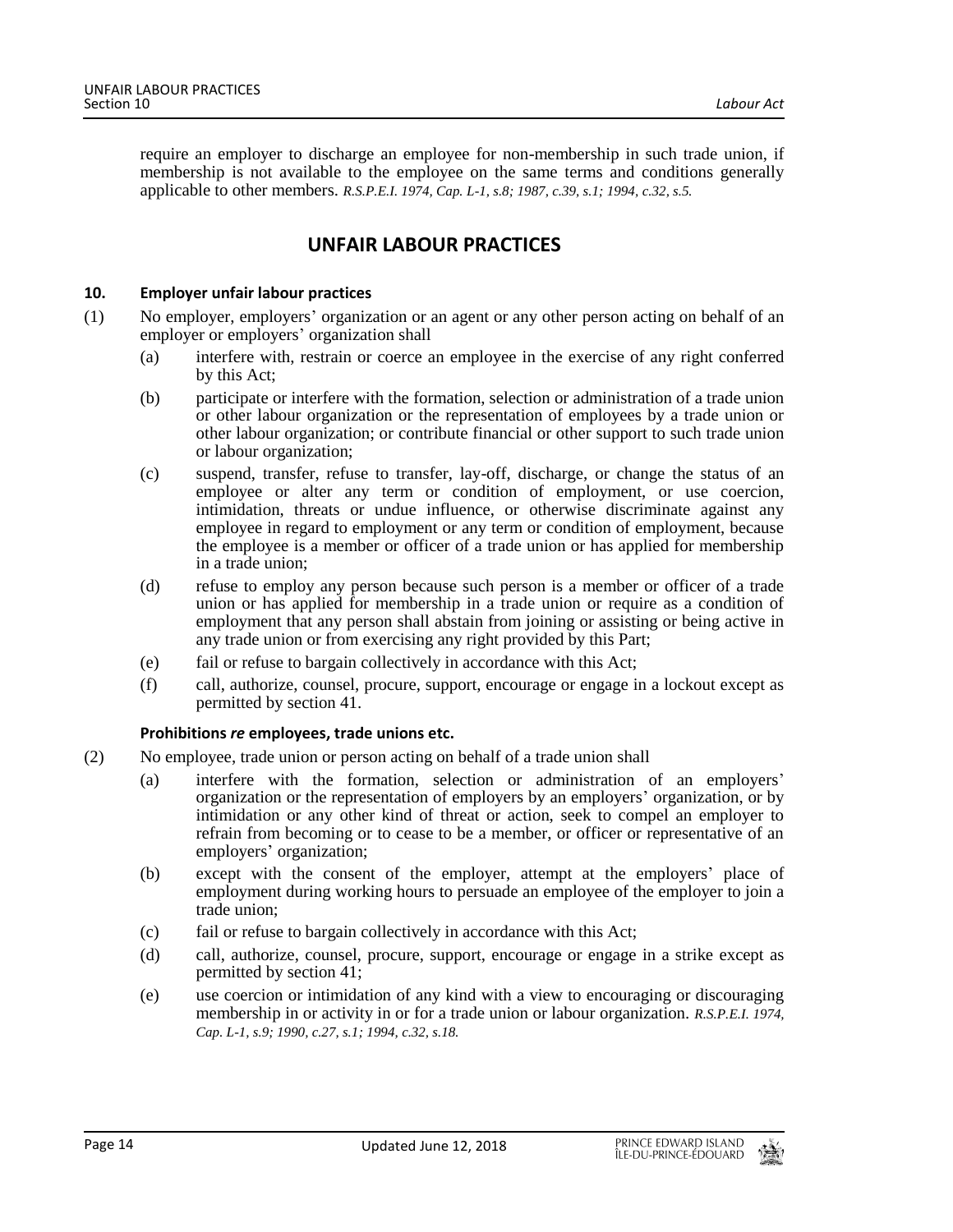#### <span id="page-14-0"></span>**11. Unfair labour practices complaint**

(1) Where a complaint in writing is made to the board that an employer, employers' organization, trade union or other person is committing or has committed an act prohibited by section 10 or otherwise prohibited under this Act, the chief executive officer or an officer of the Department of Justice and Public Safety, appointed by him shall inquire into the complaint and endeavour to effect a settlement of the matter complained of.

# **Report of chief executive officer**

(2) The chief executive officer or the officer appointed by him shall report the results of his inquiry and endeavours to the board.

# **Inquiry by board; jurisdiction to make certain orders**

- (3) If the chief executive officer or other officer appointed by him, as the case may be, is unable to effect a settlement of the matter complained of, the board shall conduct a hearing on the complaint, and, if the board is satisfied that an employer, employers' organization, trade union or other person is committing or has committed an act prohibited by this Act, the board, shall, by order, make such award, give such direction, or take such other action as the board considers just and necessary in the circumstances and, without restricting the generality of the foregoing, may, by such order or subsequent order,
	- (a) direct the employer, employers' organization, trade union or other person to cease doing the act and to rectify in such manner as the board considers just any violation of this Act;
	- (b) direct an employer to pay to an employee a sum equal to the wages, salary or other remuneration lost by the employee by reason of the employer's violation of this Act;
	- (c) direct an employer to reinstate an employee in his employ at such date as in the opinion of the board is just and proper in the circumstances in the position that the employee would have held but for a suspension, transfer, refusal to transfer, lay off, discharge or change of status of the employee done or made by the employer contrary to this Act;
	- (d) direct an employer to employ a person at such date as in the opinion of the board is just and proper in the circumstances in the position that the person would have held but for the refusal of such employer to employ such person contrary to this Act.

#### **Method of service of order**

(4) The board may in any order made under subsection (3) declare the manner of service of such order upon any employer, employers' organization, trade union or other person to whom such order is directed.

# **Burden of proof on person charged**

(5) Where any such complaint arises out of the suspension, transfer, refusal to transfer, lay off, discharge or change of status of an employee or the refusal to employ or *re*-hire any person, the burden of proof that the suspension, transfer, refusal to transfer, lay off, discharge, change of status, or refusal to employ or *re*-hire, was for just cause and not in violation of this Act, is upon the person charged. *R.S.P.E.I. 1974, Cap. L-1, s.10; 1986, c.5, s.2; 1987, c.6, s.13; 1988, c.36, s.4; 1990, c.27, s.2; 1993, c.29, s.4; 1994, c.32, s.6,18; 2000,c.5,s.3; 2009,c.73,s.2; 2010,c.31,s.3; 2012,c.17,s.2; 2015,c.28,s.3.*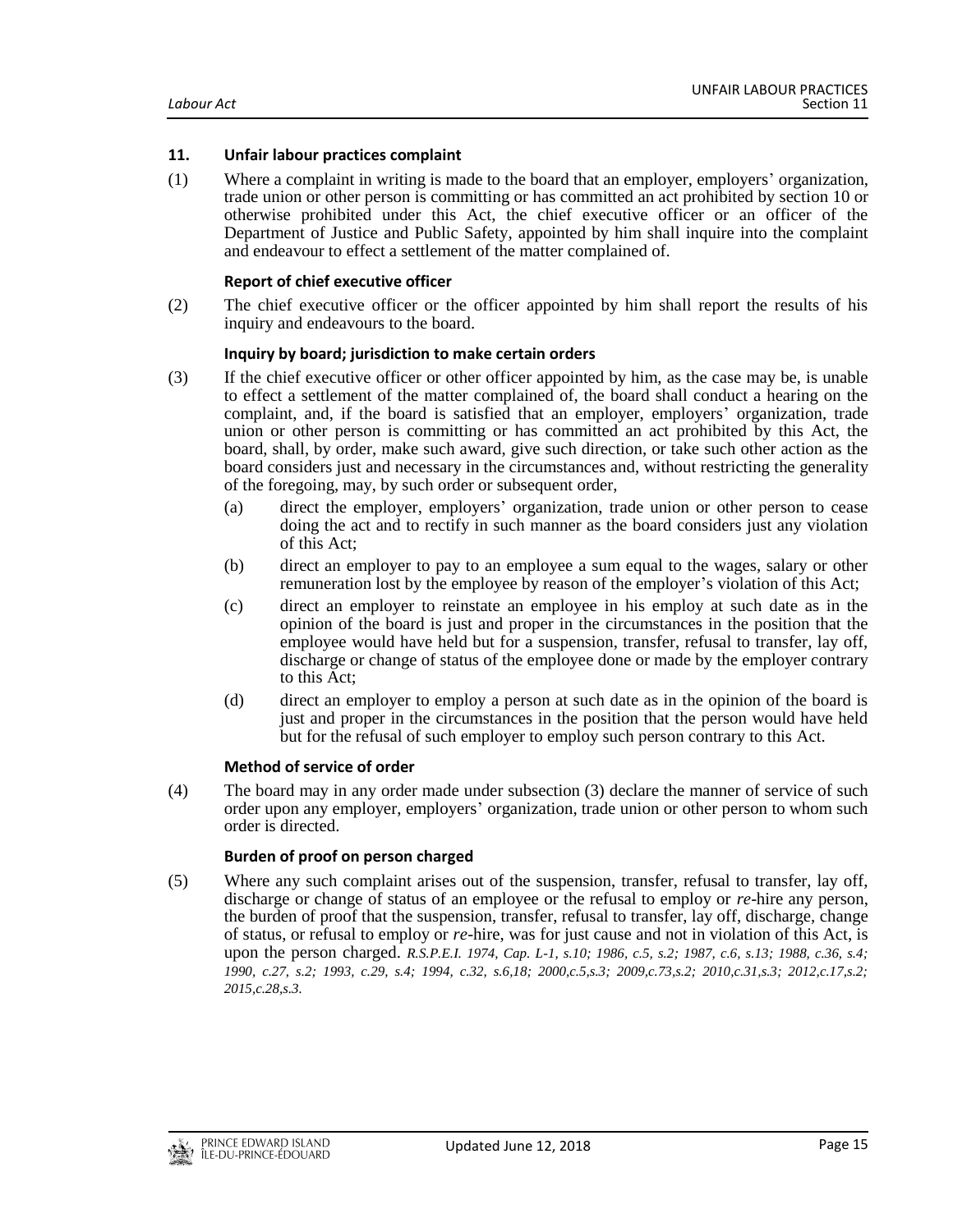# **APPLICATION FOR CERTIFICATION OF BARGAINING AGENT**

# <span id="page-15-1"></span><span id="page-15-0"></span>**12. Application by trade union for certification as bargaining agent**

(1) A trade union claiming that a majority of employees of an employer in a unit that is appropriate for collective bargaining wish that the trade union be certified as bargaining agent on their behalf may, subject to the rules of the board and in accordance with this section, apply to the board to be certified as bargaining agent of the employees in the unit.

#### **Where no union certified, time for application**

(2) Where no trade union is certified as bargaining agent for any of the employees in the unit and the employees are not bound by a collective agreement, the application, subject to subsection (7), may be made at any time.

#### **Application where union certified, but no collective agreement in force**

(3) Where a trade union is certified as bargaining agent for any of the employees in the unit, but no collective agreement binding on such employees has been entered into, the application may be made at any time after ten months from the date of certification, but not before, without the consent of the board.

# **Application where collective agreement for term of 2 years or less in force**

(4) Where a collective agreement binding on any of the employees in the unit is in force and the agreement is for a term of not more than two years, the application may be made only after the commencement of the last two months of the term of the agreement.

# **Application where collective agreement for more than two years**

(5) Where a collective agreement is in force and the agreement is for a term of more than two years, the application may be made only after the commencement of the twenty-third month of the term and before the commencement of the twenty-fifth month of the term and during the two-month period immediately preceding the end of each year of the term that the agreement continues to operate thereafter or after the commencement of the last two months of the term, as the case may be.

#### **Application where successive terms of collective agreement**

(6) Where a collective agreement referred to in subsections (4) or (5) provides that it will continue to operate for a further term or successive terms if neither party gives to the other notice of termination or of its desire to bargain with a view to the renewal of the agreement or to the making of a new agreement, the application may be made during the further term or successive terms only during the last two months of each year of such further term or successive terms, or after the commencement of the last two months of such term or successive terms that it so continues to operate, as the case may be.

#### **Application where notice to bargain given**

(7) Where a collective agreement binding on any of the employees in the unit has expired and notice has been given pursuant to section 23, but a new collective agreement has not been entered into, no application for certification as bargaining agent of any of the employees in the bargaining unit defined in the collective agreement, whether the bargaining agent named in such collective agreement is or is not certified, shall be made until ten months after the expiration of the said agreement, except with the consent of the board.

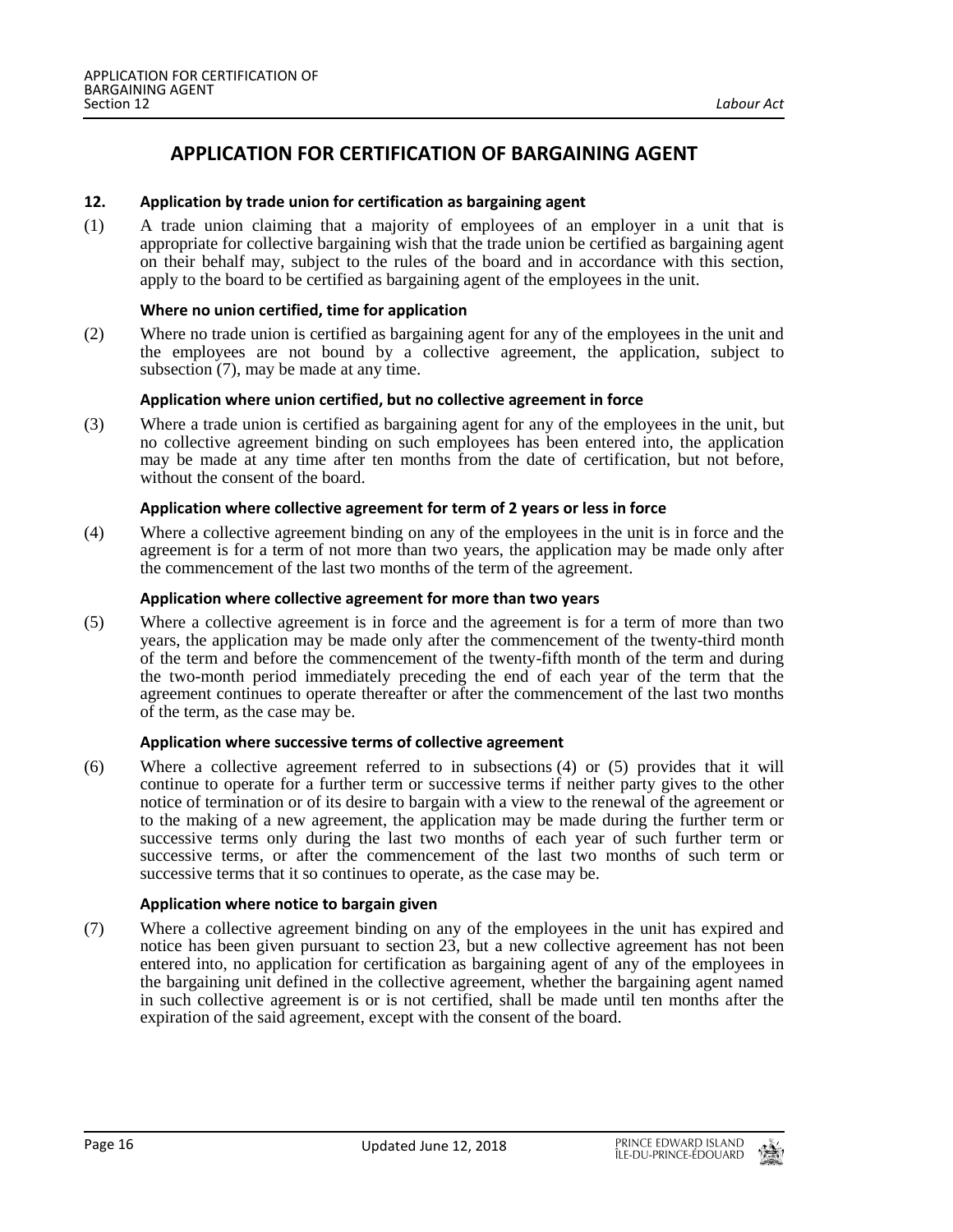#### **Application during strike or lockout, consent required**

(8) Notwithstanding subsection (7), no such application shall be made without the consent of the board during a lawful strike or lockout. *R.S.P.E.I. 1974, Cap. L-1, s.11.*

#### <span id="page-16-0"></span>**13. Board to determine whether unit appropriate for collective bargaining**

(1) Where a trade union makes application for certification under this Part, the board shall determine whether the unit in respect of which the application is made is appropriate for collective bargaining.

#### **Board may include or exclude employees from unit**

(2) The board may, before certification, either to make the unit appropriate for collective bargaining or for other good reason, include additional employees in or exclude employees from the unit.

#### **Examination by board; evidence to determine employees' wishes**

- (3) For the purposes of subsections (1) and (2) and for the purpose of determining whether a majority of the employees in the unit wish the applicant trade union to be certified as bargaining agent of such employees, the board shall
	- (a) make, or cause to be made, such examination of records or other inquiries and hold such hearings as it considers necessary;
	- (b) take such other steps as it considers appropriate to determine the wishes of the employees in the unit as to the selection of a bargaining agent to act on their behalf including, whenever the board considers it necessary, the taking of a representation vote of such employees.

#### **Representation vote**

(4) Where the board has taken a representation vote under this Act and a majority of eligible employees in the unit appropriate for collective bargaining vote in favour of the applicant union, the board may determine that a majority of the employees in the unit wish the applicant union to be certified as bargaining agent of such employees.

#### **Certification of bargaining agent**

(5) If the board is satisfied that a majority of the employees in a unit appropriate for collective bargaining wish the applicant trade union to be certified as bargaining agent of such employees, the board shall certify the trade union as the bargaining agent of the employees in that unit.

#### **Factors in determining what number constitutes a majority**

(6) In determining what number of employees constitute a majority of the employees of a unit pursuant to subsection (5), the board may consider any increase in the number of employees in the bargaining unit after the application was made, and the board may consider any anticipated increase in the number of employees in the bargaining unit.

#### **Dismissal of application**

(7) If the board is not satisfied that the applicant trade union is entitled to be certified under this section, it shall dismiss the application and may designate the length of time that must elapse before the same applicant may make a new application.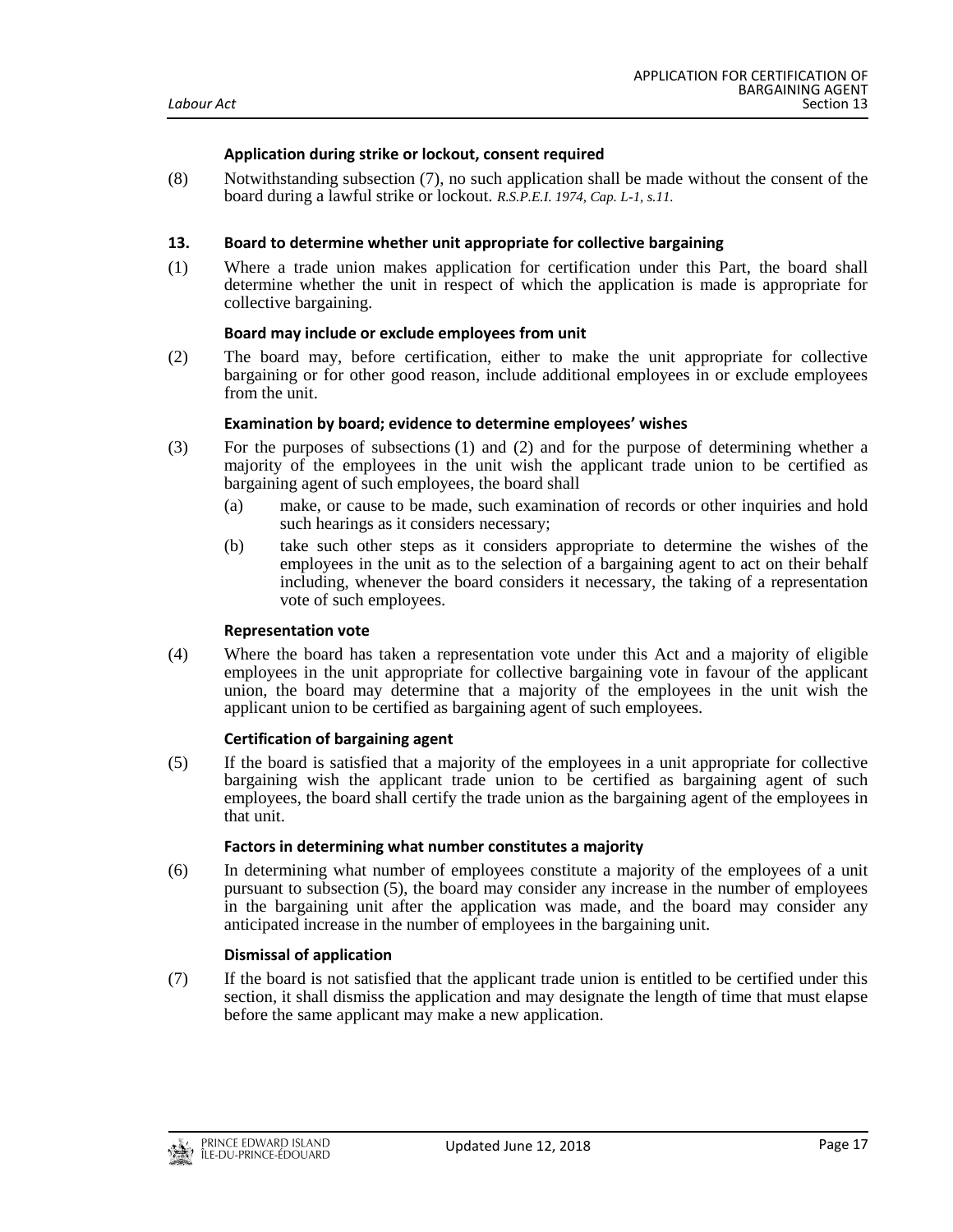# **Eligible employees**

(8) In determining the number of eligible employees for the purpose of subsection (4), employees who do not cast their ballots shall not be counted as eligible employees. *R.S.P.E.I. 1974, Cap. L-1, s.12; 1988, c.36, s.1.*

# <span id="page-17-0"></span>**14. Pre-hearing representation vote**

(1) Upon an application for certification, the applicant trade union may request that a prehearing representation vote be taken and the board may direct that a representation vote be taken whereupon the board shall determine the list of employees eligible to vote.

# **Effect of vote**

(2) A representation vote taken under this section shall have the same effect as a representation vote taken by the board pursuant to section 13. *R.S.P.E.I. 1974, Cap. L-1, s.13.*

# <span id="page-17-1"></span>**15. Board not to certify where interference or discrimination**

The board shall not certify a trade union if any employer or any employers' organization has participated in its formation or administration or has contributed financial or other support to it or if it discriminates against any person in relation to race, religion, creed, colour, sex, marital status, ethnic or national origin, age, physical or mental disability or political belief of any individual or class of individuals. *1994, c.32, s.7; 2018,c.30,s.3(2).*

# <span id="page-17-2"></span>**16. No alteration of wages or conditions while negotiations pending**

Where an application is made under this Part for the certification of a trade union as bargaining agent of employees in a unit, the employer shall not, without the consent of the board, increase or decrease rates of pay or wages or alter any other term or condition of employment of any employees in the unit until the board has given its decision on the application and, where the board certifies a trade union as bargaining agent, until section 22 has been complied with. *R.S.P.E.I. 1974, Cap. L-1, s.15.*

# <span id="page-17-3"></span>**17. Effect of certification**

Where a trade union is certified under this Part as the bargaining agent of the employees in a unit,

- (a) the trade union shall immediately replace any other bargaining agent of employees in the unit and shall have exclusive authority to bargain collectively on behalf of employees in the unit and to bind them by a collective agreement;
- (b) if another trade union had previously been certified as bargaining agent of any employees in the unit, the certification of such trade union shall be deemed to be revoked in respect of such employees; and
- (c) if, at the time of certification, a collective agreement binding on any of the employees in the unit is in force, the trade union shall be substituted as a party to the agreement for such employees in place of the bargaining agent that is a party to the agreement. *R.S.P.E.I. 1974, Cap. L-1, s.17.*

# <span id="page-17-4"></span>**18. Amendment of certification order**

An application may be made to the board by a bargaining agent or an employer named in a certification order to amend such order to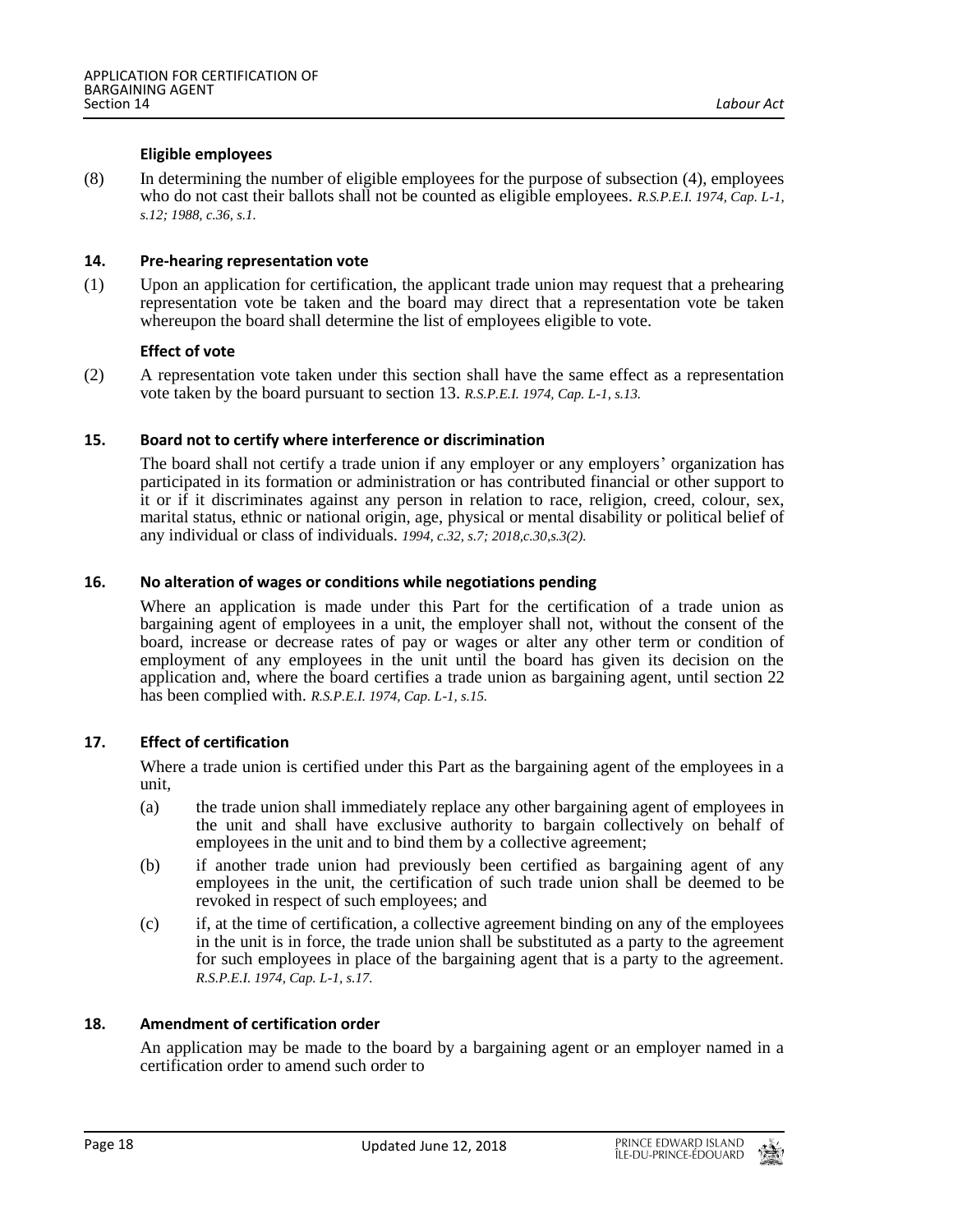- (a) change the name of the union or employer where the name of the union or employer has been changed;
- (b) include specific additional classifications of employees in the unit;
- (c) exclude specific classifications of employees from the unit; or
- <span id="page-18-0"></span>(d) combine previous certification orders into one order. *R.S.P.E.I. 1974, Cap. L-1, s.17.*

# **VOLUNTARY RECOGNITION**

# <span id="page-18-1"></span>**19. Voluntary recognition agreement**

- (1) Where a trade union purports to represent employees of an employer and intends to bargain collectively on behalf of the employees, the trade union and employer may make and enter into a voluntary recognition agreement in writing, that may be part of a collective voluntary recognition agreement, whereby
	- (a) the employer recognizes the trade union as the exclusive bargaining agent for the employees; and
	- (b) the unit of employees to which the voluntary recognition agreement extends is defined.

# **Effect of filing voluntary recognition agreement**

(2) Subject to subsection (3), when a voluntary recognition agreement made pursuant to subsection (1) is filed with the board, this Act applies as though the trade union was the certified bargaining agent for the employees in the unit defined by the voluntary recognition agreement at the time the voluntary recognition agreement was filed.

#### **Circumstances where section not applicable**

- (3) This section does not apply if
	- (a) the trade union that is a party to the voluntary recognition agreement does not meet the requirements of section 15;
	- (b) at the time the voluntary recognition agreement is filed, another trade union
		- (i) has pursuant to this section acquired bargaining rights on behalf of any of the employees to whom the voluntary recognition agreement extends, or
		- (ii) is certified as or has applied to the board for certification as bargaining agent for any of the employees to whom the voluntary recognition agreement extends; or
	- (c) the trade union does not represent a majority of the employees in the unit defined by the voluntary recognition agreement, but the trade union is deemed to have represented a majority of those employees at all relevant times when the employer has posted a copy of the voluntary recognition agreement made pursuant to subsection (1) in a conspicuous place or places upon the premises of the employer at which the voluntary recognition agreement is most likely to come to the attention of the employees and thirty days have elapsed from the date of posting.

#### **Board to resolve questions**

(4) If any question arises whether a trade union represents or represented a majority of employees in the unit defined by a voluntary recognition agreement made pursuant to this section, the board, upon application, shall decide the question and any related question as though the question had arisen in a certification proceeding before the board.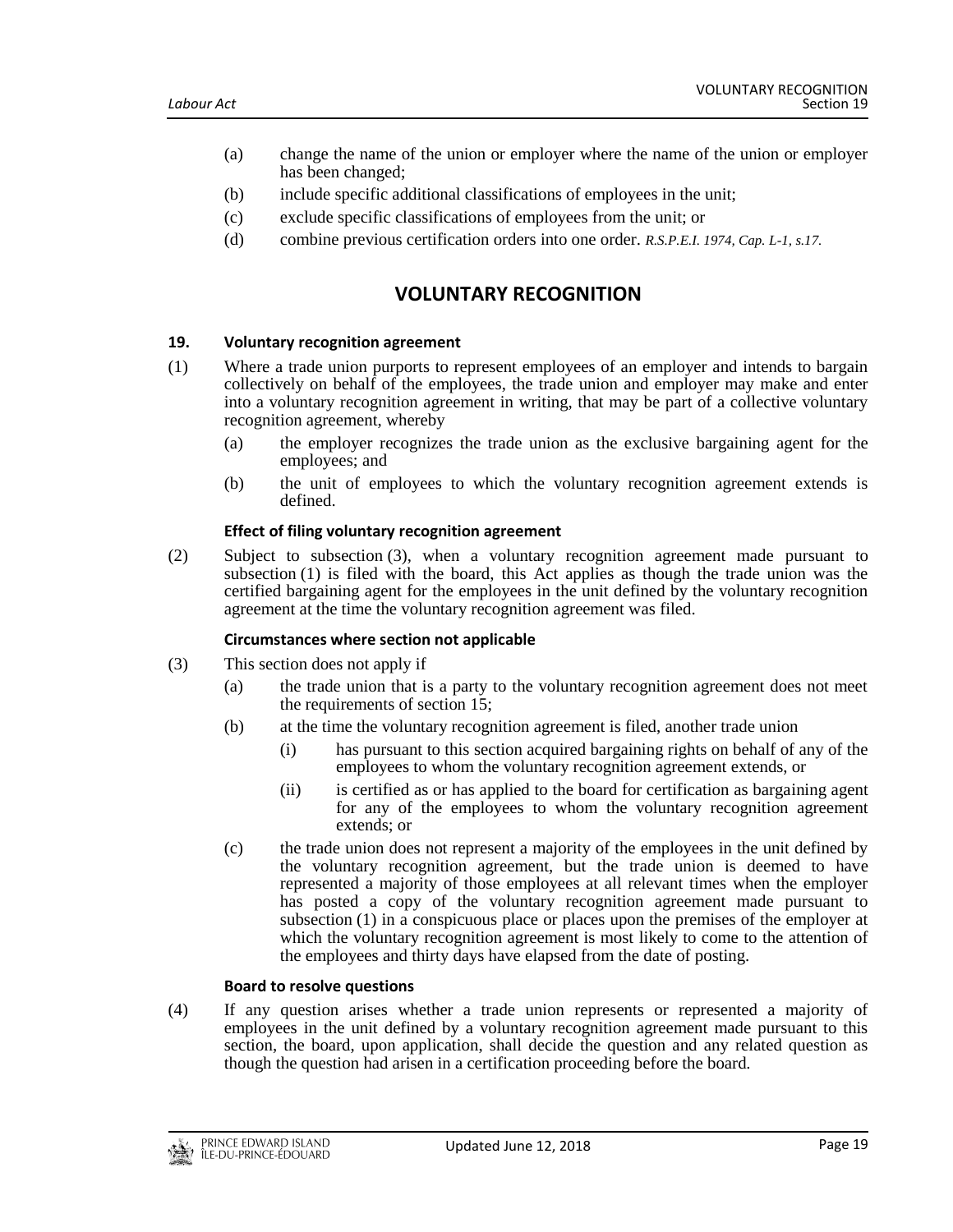#### **Revocation provisions apply**

<span id="page-19-0"></span>(5) The provisions of this Act relating to revocation of certification of a trade union as bargaining agent apply to a trade union that is a party to a voluntary recognition agreement filed with the board and that has the status of a certified bargaining agent by virtue of subsection (2). *R.S.P.E.I. 1974, Cap. L-1, s.18; 1994, c.32, s.8.*

# **REVOCATION OF CERTIFICATION**

# <span id="page-19-1"></span>**20. Application by employer or employee for revocation of certification**

(1) An employer or a trade union named in a certification order or any employee in a unit for which a trade union has been certified as bargaining agent by such certification order may apply to the board for the revocation of such certification on the ground that a majority of the employees in such unit no longer wish the trade union to act as bargaining agent on their behalf.

#### **Power of board to revoke certification**

(2) If the board is satisfied that the majority of the employees in such unit no longer wish the trade union to act as bargaining agent on their behalf, the board shall revoke the certification of the trade union.

# **Effect of revocation**

(3) Where the certification of a bargaining agent is revoked under this section, the employer is not required to bargain collectively with the bargaining agent, and a collective agreement in effect at the time of the revocation of the certification of the bargaining agent is void and of no effect, but this does not prevent the bargaining agent from making an application under section 12.

# **Application of ss 12 and 13**

<span id="page-19-2"></span>(4) Sections 12 and 13 apply with the necessary changes to applications under this section. *R.S.P.E.I. 1974, Cap. L-1, s.19.*

# **NOTICE TO NEGOTIATE**

# <span id="page-19-3"></span>**21. Either party may give notice**

Where the board certifies a trade union as bargaining agent of employees in a unit and no collective agreement with their employer binding on such employees is in force,

- (a) the bargaining agent may, on behalf of the employees in the unit, by notice, require their employer to commence collective bargaining; or
- (b) the employer or an employer's organization representing the employer, may by notice, require the bargaining agent to commence collective bargaining,

with a view to the conclusion of a collective agreement. *R.S.P.E.I. 1974, Cap. L-1, s.20.*

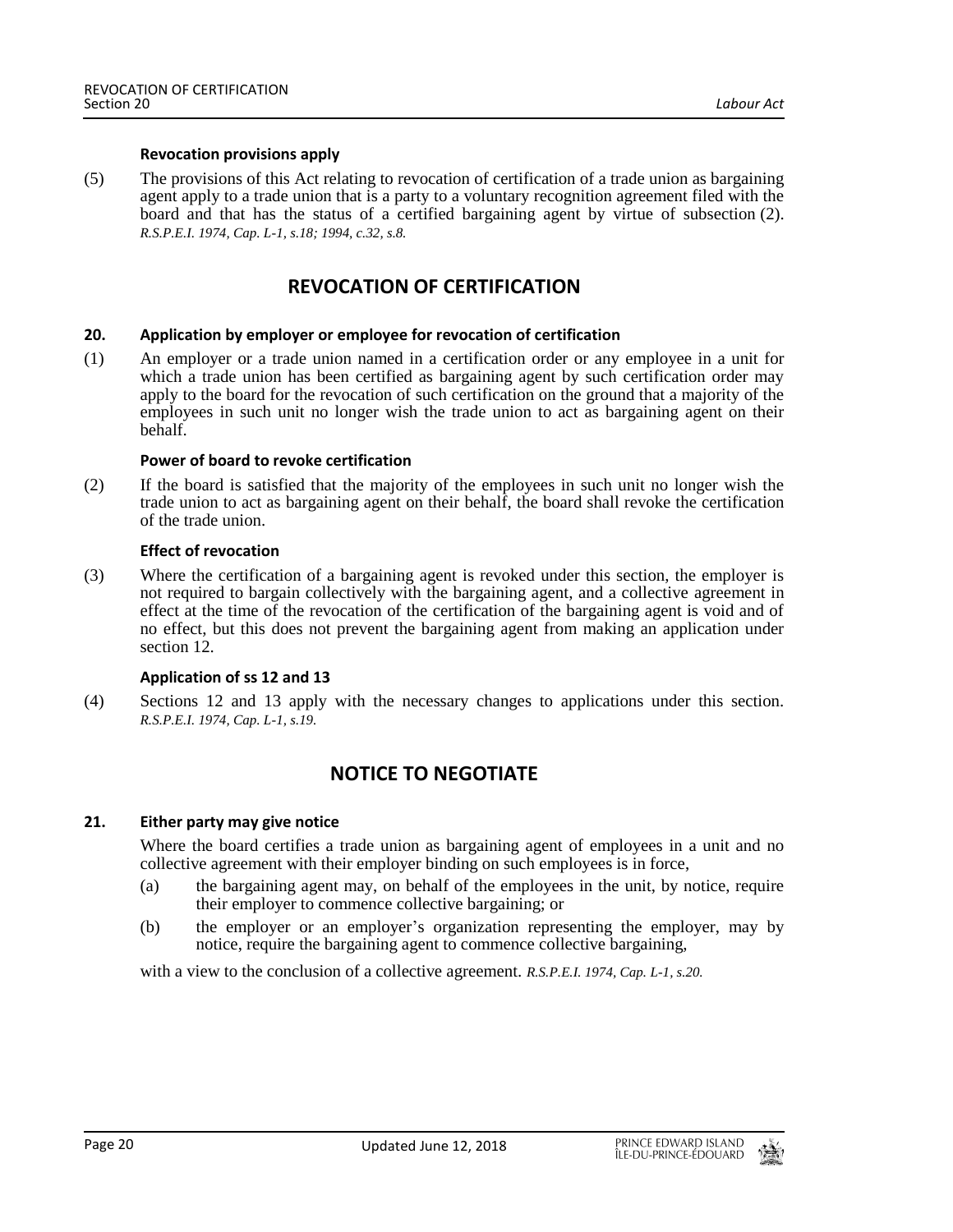# **COLLECTIVE BARGAINING**

# <span id="page-20-1"></span><span id="page-20-0"></span>**22. No collective agreement in force, commencement of collective bargaining and no alteration of wages while negotiations pending**

Where notice to commence collective bargaining has been given under section 21

- (a) the bargaining agent and the employer, or an employer's organization representing the employer shall, without delay, but in any case within twenty days after the notice was given or such further time as the parties may agree, meet and commence or cause authorized representatives on their behalf to meet and commence to bargain collectively and shall make every reasonable effort to conclude a collective agreement; and
- (b) the employer shall not, without the consent of the bargaining agent of the employees affected, increase or decrease rates of wages or alter any other term or condition of employment of employees in the unit for which the bargaining agent is certified until
	- (i) a collective agreement has been concluded, or
	- (ii) the bargaining agent and the employer, or representatives authorized by them on their behalf, have bargained collectively and have failed to conclude a collective agreement and either
		- (A) a conciliation officer has been unable to bring about an agreement between the parties and fourteen days have elapsed from the date on which the report of the conciliation officer was filed with the Minister and a conciliation board or mediator has not been appointed under section 27 or section 34, or
		- (B) a conciliation board or mediator has been appointed and has been unable to bring about an agreement between the parties and seven days have elapsed from the date on which the report of the conciliation board or mediator was filed with the Minister. *R.S.P.E.I. 1974, Cap. L-1, s.21.*

# <span id="page-20-2"></span>**23. Notice to bargain for new agreement**

Either party to a collective agreement may by notice given to the other party within the time prescribed by the agreement for so doing or, if the agreement does not contain such provision, then at least two months preceding the expiry date of the agreement, require the other party to the agreement to commence collective bargaining with a view to the conclusion of a new collective agreement. *R.S.P.E.I. 1974, Cap. L-1, s.22.*

#### <span id="page-20-3"></span>**24. Collective agreement in force, commencement of collective bargaining for new agreement; no alteration of wages or conditions while negotiations pending**

Where a party to a collective agreement has given notice under section 23 to the other party to the agreement,

- (a) the parties shall, without delay, but in any case within twenty days after the notice was given, or such further time as the parties may agree, commence collective bargaining and shall make every effort to conclude a new collective agreement;
- (b) the employer shall not, without the consent of the bargaining agent of the employees affected, increase or decrease rates of wages or alter any other term or condition of employment in effect immediately prior to the expiry date of the collective agreement until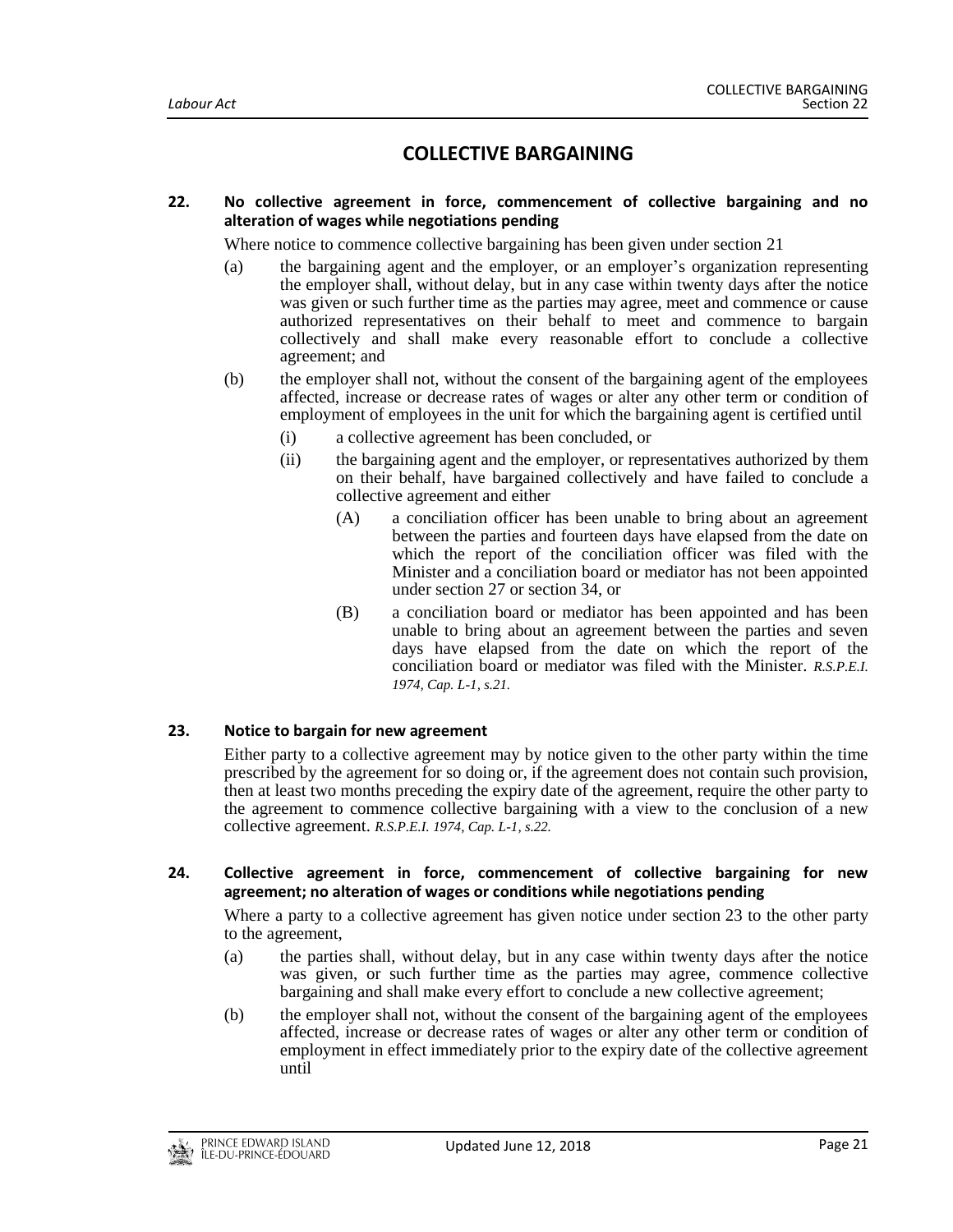- (i) a new collective agreement has been concluded, or
- (ii) the bargaining agent and the employer, or representatives authorized by them on their behalf, have bargained collectively and have failed to conclude a new collective agreement and either
	- (A) a conciliation officer has been unable to bring about an agreement between the parties and fourteen days have elapsed from the date on which the report of the conciliation officer was filed with the Minister and a conciliation board or mediator has not been appointed under section 27 or section 34, or
	- (B) a conciliation board or mediator has been appointed and has been unable to bring about an agreement between the parties and seven days have elapsed from the date on which the report of the conciliation board or mediator was filed with the Minister. *R.S.P.E.I. 1974, Cap. L-1, s.23.*

# **CONCILIATION AND MEDIATION**

# <span id="page-21-1"></span><span id="page-21-0"></span>**25. Appointment of conciliation officer**

Where notice to commence collective bargaining has been given under this Part and

- (a) collective bargaining has not commenced within the time prescribed by this Part;
- (b) collective bargaining has commenced and either party thereto requests the Minister in writing to instruct a conciliation officer to confer with the parties thereto to assist them to conclude a collective agreement or a renewal or revision thereof and the request is accompanied by a statement of the difficulties, if any, that have been encountered before the commencement or in the course of the collective bargaining; or
- (c) in any other case in which in the opinion of the Minister it is advisable to do so,

the Minister may instruct a conciliation officer to endeavour to bring about agreement between the parties, and after instruction to bring about agreement between the parties, the conciliation officer shall forthwith fix the time and place of a meeting between the parties and shall give the parties reasonable notice of the meeting. *R.S.P.E.I. 1974, Cap. L-1, s.24; 1975, c.17, s.1.*

# <span id="page-21-2"></span>**26. Report of conciliation officer**

Where a conciliation officer has, under this Part, been instructed to confer with parties engaged in collective bargaining, he shall, within ten days of his first meeting with the parties after being so instructed or within such longer period as the Minister may allow, make a report to the Minister on

- (a) the matters, if any, upon which the parties have agreed;
- (b) the matters, if any, upon which the parties cannot agree; and
- (c) the advisability of appointing a conciliation board or mediator to endeavour to bring about an agreement. *R.S.P.E.I. 1974, Cap. L-1, s.25; 1975, c.17, s.1.*

# <span id="page-21-3"></span>**27. Appointment of conciliation board**

Where a conciliation officer fails to bring about an agreement between parties engaged in collective bargaining, the Minister may appoint a conciliation board of three members for such purpose. *R.S.P.E.I. 1974, Cap. L-1, s.26.*

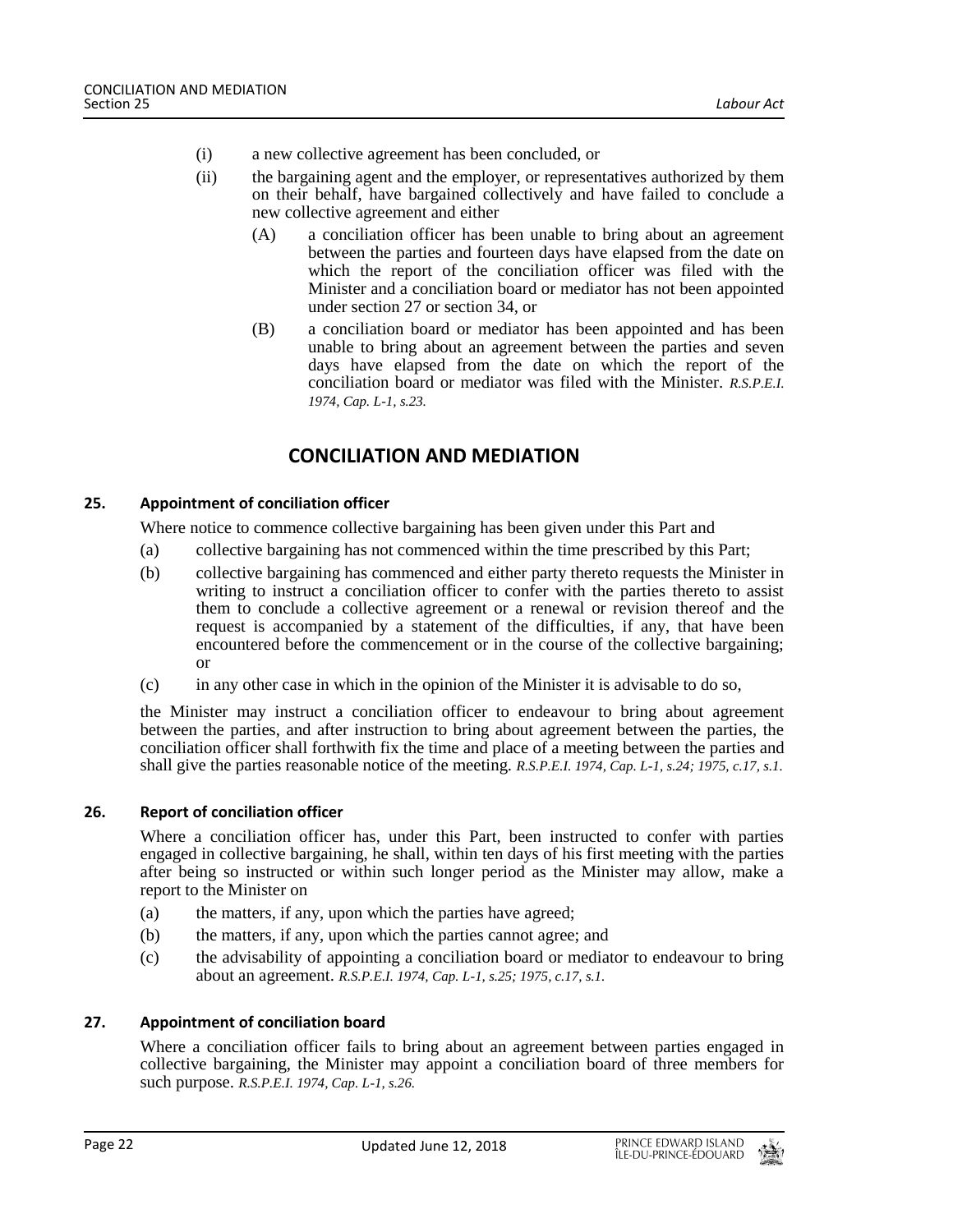#### <span id="page-22-0"></span>**28. Constitution of conciliation board**

(1) Where the Minister has decided to appoint a conciliation board, he shall forthwith, by notice in writing, require each of the parties, within seven days after receipt by the party of the notice, to nominate one person to be a member of the conciliation board, and upon receipt of the nomination the Minister shall appoint such person a member of the conciliation board.

#### *Idem*

(2) If either of the parties fails or neglects to nominate a person within seven days after receipt of the notice, the Minister shall appoint as a member of the conciliation board, a person he considers fit for such purpose, and who is ready and willing to act, and such member shall be deemed to be appointed on the nomination of the said party.

# **Appointment of chairman**

(3) The two members appointed under subsection (1) or (2) shall, within five days after the day on which the second of them is appointed, nominate a third person, who is ready and willing to act, to be a member and chairman of the conciliation board, and the Minister shall appoint such person a member and chairman of the conciliation board.

# *Idem*

(4) If the two members appointed under subsection (1) or (2) fail or neglect to make a nomination within five days after the appointment of the second such member, the Minister shall forthwith appoint as the third member and chairman of the conciliation board, a person whom he considers fit for such purpose, and who is ready and willing to act.

# **Notice to parties**

(5) When the conciliation board has been appointed, the Minister shall forthwith notify the parties of the names of the members of the board.

# **Conclusive presumption board established in accordance with Act**

(6) Where the Minister has given notice to parties that a conciliation board has been appointed under this Part, it shall be conclusively presumed that the board described in the notice has been established in accordance with this Part, and no order shall be made or process entered or proceedings taken in any court to question the granting or refusal of a conciliation board or to review, prohibit or restrain the establishment of that conciliation board or any of its proceedings. *R.S.P.E.I. 1974, Cap. L-1, s.27.*

# <span id="page-22-1"></span>**29. Oath by members of board**

Each member of a conciliation board shall, before acting as such, take and subscribe before a person authorized to administer an oath or affirmation, and file with the Minister an oath or affirmation in the following form:

"I do solemnly swear (affirm) that I will faithfully, truly and impartially to the best of my knowledge, skill and ability, execute and perform the office of member of the conciliation Board appointed to ………… and will not, except in the discharge of my duties, disclose to any person any of the evidence or other matter brought before the said board. So help me God." *R.S.P.E.I. 1974, Cap. L-1, s.28*.

# <span id="page-22-2"></span>**30. Board to endeavour to bring about agreement**

(1) A conciliation board shall, immediately after appointment of the chairman thereof, endeavour to bring about agreement between the parties.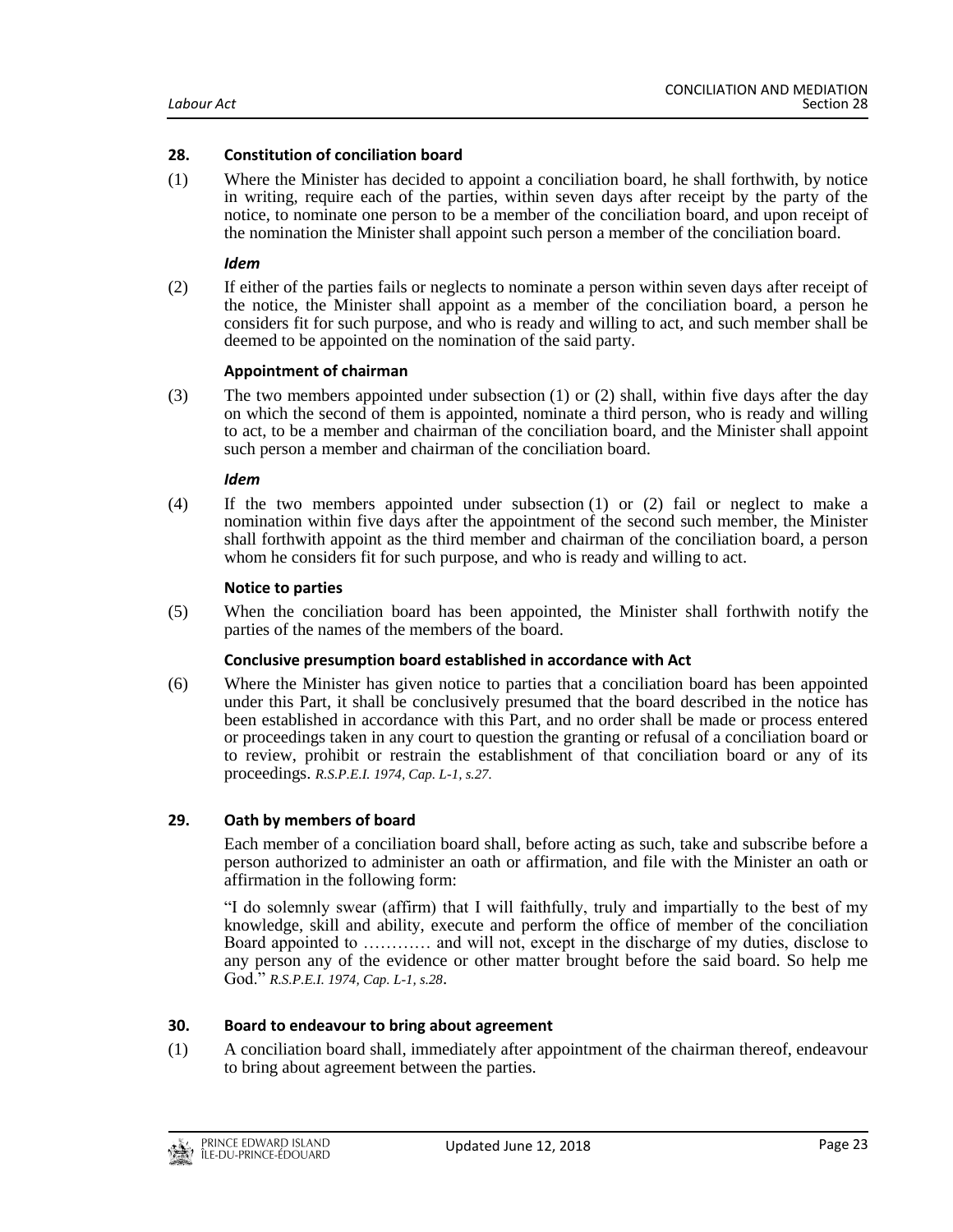#### **Board to determine own procedure**

(2) Except as otherwise provided in this Part, a conciliation board may determine its own procedure, but shall give full opportunity to all parties to present evidence and make representations.

#### **Meetings of board**

(3) The chairman shall, after consultation with the other members of the board, fix the time and place of sittings of the board and shall give reasonable notice to the parties and other members of the board as to the time and place so fixed.

#### **Quorum**

(4) The chairman and one other member of a conciliation board is a quorum.

#### **Decisions of majority on procedure**

(5) The decision of the majority of the members present at the sitting of a conciliation board on questions of procedure, admissibility of evidence and other matters that arise during such sitting shall be the decision of the board but lacking a majority decision on such matters the decision of the chairman shall govern. *R.S.P.E.I. 1974, Cap. L-1, s.29.*

#### <span id="page-23-0"></span>**31. Powers of board**

A conciliation board has the power

- (a) to summon and enforce the attendance of witnesses and to compel them to give oral or written evidence on oath or on solemn affirmation if they are persons entitled to affirm in civil matters in the same manner as a court in civil cases;
- (b) to administer oaths; and
- (c) to accept such oral or written evidence as the conciliation board, in its discretion considers proper, whether admissible in a court of law or not. *R.S.P.E.I. 1974, Cap. L-1, s.30.*

#### <span id="page-23-1"></span>**32. Report of conciliation board**

(1) A conciliation board shall, within fourteen days after the appointment of the chairman of the board, or within such longer period as may be agreed upon by the parties or, as may be allowed by the Minister, file with the Minister a report in writing of the result of its endeavours and, if it has failed to bring about an agreement between the parties, of its findings and recommendations.

#### **Minister may direct board to reconsider**

(2) After a conciliation board has filed its report the Minister may direct the conciliation board to reconsider and clarify or amplify the report or any part thereof and the report of the conciliation board shall not be deemed to be received by the Minister until such further report is filed.

#### **Decision of majority of board**

(3) A report of the majority of its members constitutes the report of the conciliation board, but where there is no majority agreement, the chairman shall so notify the Minister in writing and the report of the chairman shall constitute the report of the board.

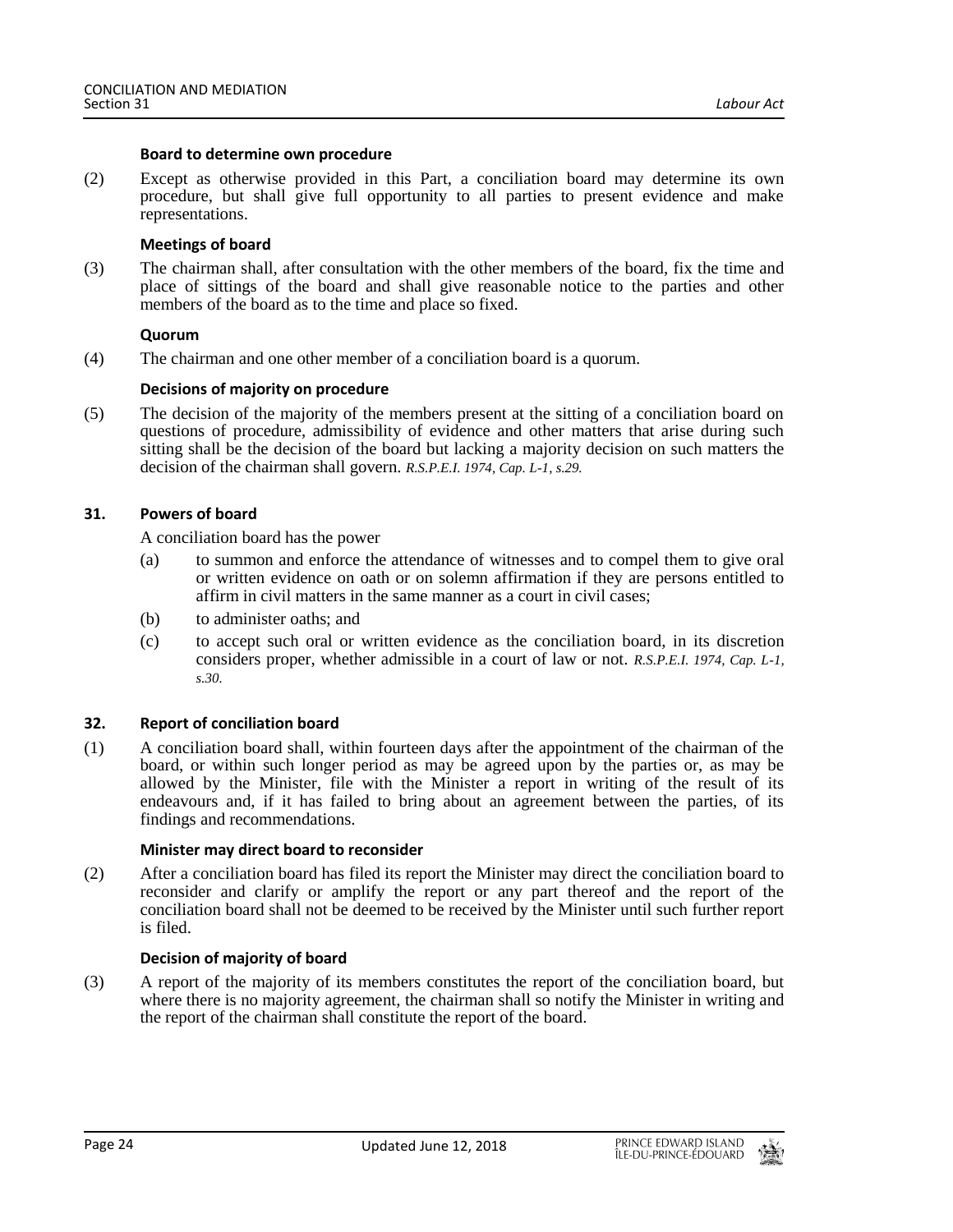# **Copy of report for parties**

(4) On receipt of the report of a conciliation board, the Minister shall forthwith cause a copy thereof to be sent to the parties and he may cause the report to be published in such manner as he sees fit.

#### **Report not to be used in evidence**

(5) No report of a conciliation board, and no testimony or proceedings before a conciliation board shall be receivable in evidence in any court except in the case of a prosecution for perjury. *R.S.P.E.I. 1974, Cap. L-1, s.31; 1987, c.38, s.2.*

# <span id="page-24-0"></span>**33. Parties may agree to be bound by recommendations**

At any time before or after the conciliation board has filed its report, the parties may agree in writing to accept the recommendations of the board whereupon such recommendations shall be final and binding on the parties and they shall give effect thereto. *R.S.P.E.I. 1974, Cap. L-1, s.32.*

# <span id="page-24-1"></span>**34. Appointment of mediator**

(1) The Minister, instead of appointing a conciliation board, may appoint a mediator to endeavour to bring about agreement between the parties.

# **Powers of mediator**

<span id="page-24-2"></span>(2) A mediator shall have all the powers of a conciliation board under this Part and sections 29 to 33 shall apply with the necessary changes. *R.S.P.E.I. 1974, Cap. L-1, s.33.*

# **COLLECTIVE AGREEMENTS**

#### <span id="page-24-3"></span>**35. Upon whom a collective agreement is binding**

- (1) A collective agreement, whether or not the bargaining agent is certified, is binding
	- (a) upon the parties;
	- (b) in the case of a collective agreement between a trade union and an employers' organization, upon the employers covered by the agreement;
	- (c) in the case of a collective agreement between a council of trade unions and an employer or an employers' organization, upon the constituent unions of the council who are covered by the agreement and the employer or the employers covered by the agreement, as the case may be; and
	- (d) upon the employees in the unit defined in the agreement.

#### **Obligations under collective agreement**

(2) Every employer, employers' organization, trade union and every person who is bound by a collective agreement shall do everything he is required to do and shall refrain from doing anything that he is required to refrain from doing by the provisions of the collective agreement and this Part.

#### **Minimum term of collective agreement**

(3) Every collective agreement shall, if for an indeterminate term or for a term of less than one year, be deemed to be for a term of one year from the date upon which it came or comes into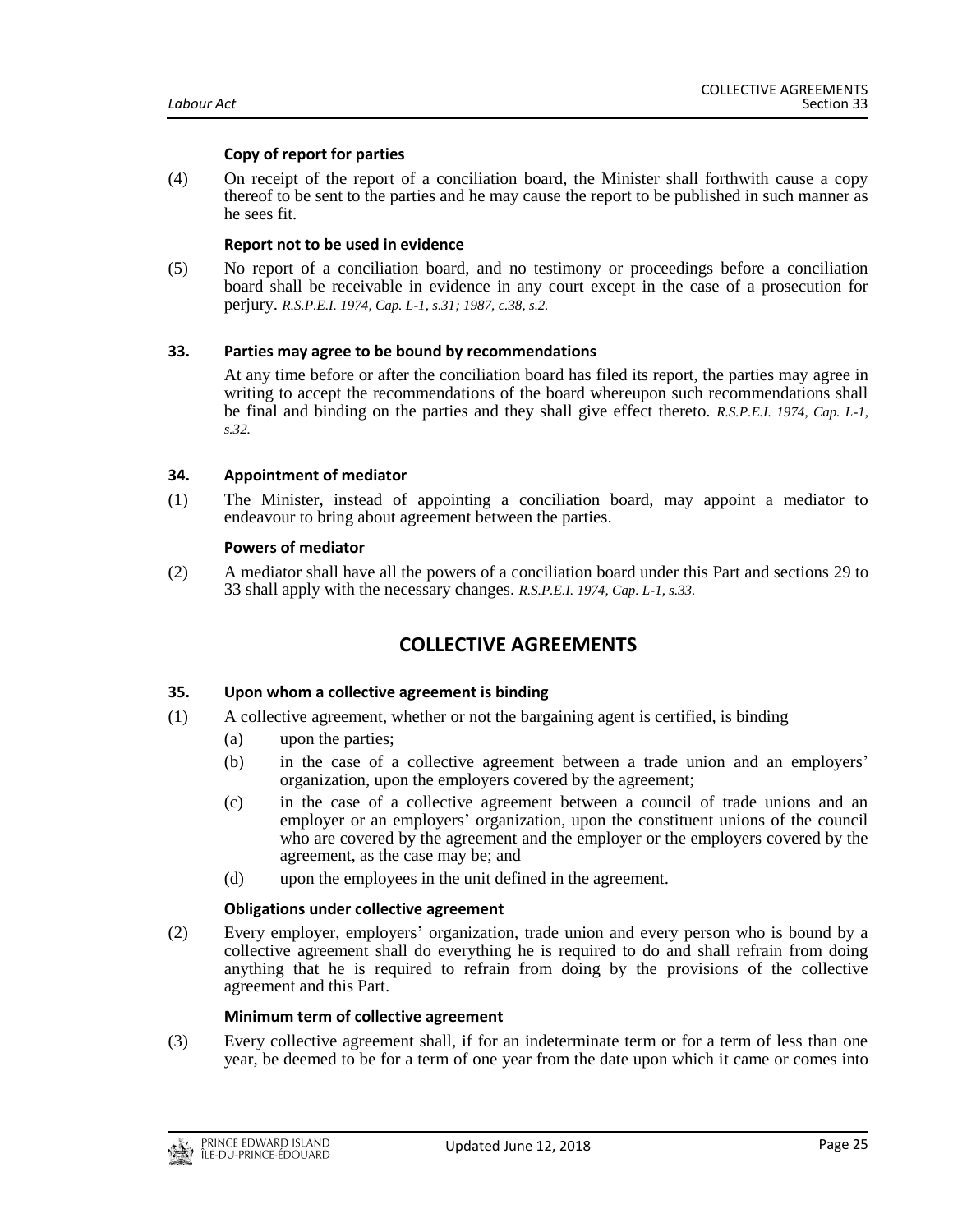operation, and shall not, except with the consent of the board, be terminated by the parties thereto within a period of one year from such date.

# **Revision of collective agreement**

(4) Subject to subsection (3) the parties may, by mutual consent, revise any provisions of a collective agreement. *R.S.P.E.I. 1974, Cap. L-1, s.34.*

# <span id="page-25-0"></span>**36. Provision against strikes and lockouts**

(1) Every collective agreement shall provide that there will be no strikes or lockouts during the term of the agreement.

# **Provision where none in agreement**

(2) If a collective agreement does not contain such a provision, it shall be deemed to contain the following provision:

"There shall be no strikes or lockouts during the term of this agreement."

# **Reopener clause strike or lockout not precluded**

(3) For the avoidance of doubt it is declared that where a collective agreement is in force for a certain term and the agreement contains a provision commonly known as a reopener clause enabling rates of wages to be renegotiated at a time specified in the agreement prior to the expiration thereof, the provisions of subsections (1) and (2) precluding strikes or lockouts during the term of the agreement do not have effect so as to prohibit any strike or lockout consequent on the failure of the negotiations pursuant to a reopener clause if the parties have, in conducting those negotiations, complied with section 24. *R.S.P.E.I. 1974, Cap. L-1, s.35; 1980, c.31, s.2.*

#### <span id="page-25-1"></span>**37. Arbitration provision**

(1) Every collective agreement shall contain a provision for the final and binding settlement by arbitration, without stoppage of work, of all differences between the parties arising from the interpretation, application, administration, operation or alleged violation of the agreement, including any question as to whether a matter is arbitrable.

#### **Provision where none in agreement**

(2) If a collective agreement does not contain such a provision as is mentioned in subsection (1), it shall be deemed to contain the following provision:

"Where a difference arises between the parties relating to the interpretation, application, administration, operation, or alleged violation of this agreement, including any question as to whether a matter is arbitrable, either of the parties may, after exhausting any grievance procedure established by this agreement, notify the other party in writing of its desire to submit the difference or allegation to arbitration and the notice shall contain the name of the first party's appointee to an arbitration board. The recipient of the notice shall within five days inform the other party of the name of its appointee to the arbitration board. The two appointees so selected shall, within five days of the appointment of the second of them, appoint a third person who shall be the chairman. If the recipient of the notice fails to appoint an arbitrator, or if the two appointees fail to agree upon a chairman within the time limited, the appointment shall be made by the Minister upon the request of either party. The arbitration board shall hear and determine the difference or allegation and shall, within twenty-one days of the appointment of the chairman, issue a decision and the decision is final and binding upon the parties and upon any employee or employer affected by it. The decision

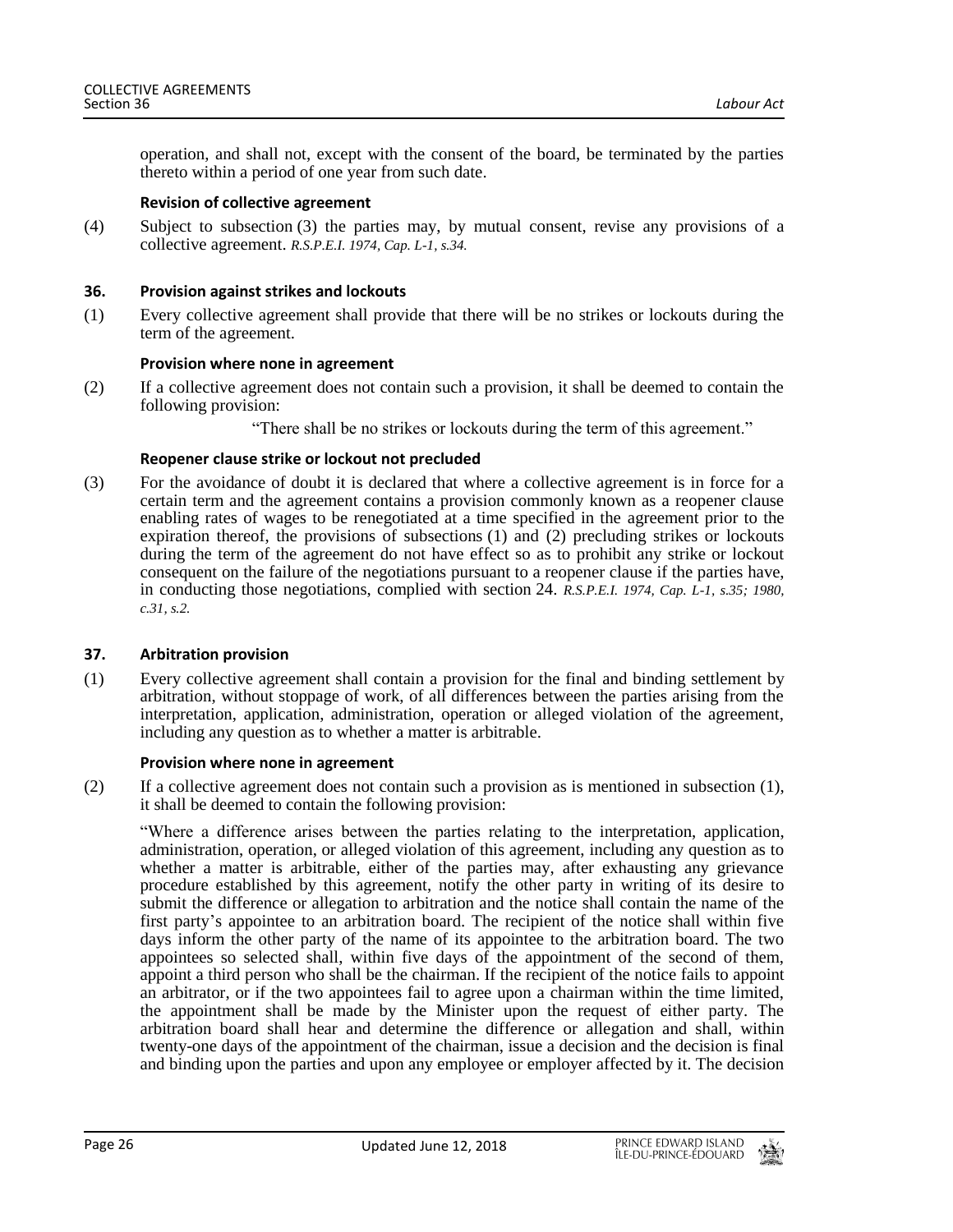of a majority is the decision of the arbitration board, but if there is no majority the decision of the chairman governs".

# **Board may modify provision where inadequate**

(3) If, in the opinion of the board, any part of the arbitration provision in the collective agreement, including the method of appointment of the arbitrator or arbitration board, is inadequate, or if the provision set out in subsection (2) is alleged by either party to be unsuitable, the board may, on the request of either party, modify the provision so long as it conforms with subsection (1), but, until so modified, the arbitration provision in the collective agreement or in subsection (2) as the case may be, applies.

# **Minister may appoint arbitrator where party fails to do so**

(4) Notwithstanding subsection (3), if there is failure to appoint an arbitrator where there is to be only one arbitrator or to constitute a board of arbitration under a collective agreement, the Minister, upon the request of either party, may appoint the arbitrator or make such appointments as are necessary to constitute the board of arbitration, as the case may be, and any person so appointed by the Minister shall be deemed to have been appointed in accordance with the collective agreement.

# **Payment of arbitrators**

(5) Where the Minister has appointed an arbitrator or the chairman of a board of arbitration under subsection (4), each of the parties shall pay one-half the remuneration and expenses of the person appointed, and, where the Minister has appointed a member of a board of arbitration under subsection (4) on failure of one of the parties to make the appointment, that party shall pay the remuneration and expenses of the person appointed.

#### **Powers of arbitration board & arbitrator**

- (6) An arbitrator or the chairman of an arbitration board, as the case may be, has power,
	- (a) to summon and enforce the attendance of witnesses and to compel them to give oral or written evidence on oath, or on solemn affirmation if they are persons entitled to affirm in civil matters, in the same manner as a court of record in civil cases; and
	- (b) to administer oaths.

# **Power of arbitrator or arbitration board**

- (6.1) An arbitrator or an arbitration board, as the case may be, has power
	- (a) to accept such oral or written evidence as the arbitrator or the arbitration board as the case may be, in its discretion considers proper, whether admissible in a court of law or not;
	- (b) to enter any premises where work is being done or has been done by the employees or in which the employer carries on business or where anything is taking place or has taken place concerning any of the differences submitted and inspect and view any work, material, machinery, appliance or article therein, and interrogate any person respecting any such thing or any of such differences; and
	- (c) to authorize any person to do anything that the arbitrator or the arbitration board may do under clause (b) and to report to the arbitrator or the arbitration board thereon.

#### **Substitution of penalty**

(7) Where an arbitrator or arbitration board determines that an employee has been discharged or otherwise disciplined by an employer for just cause and the collective agreement does not contain a specific penalty for the infraction that is the subject matter of the arbitration, the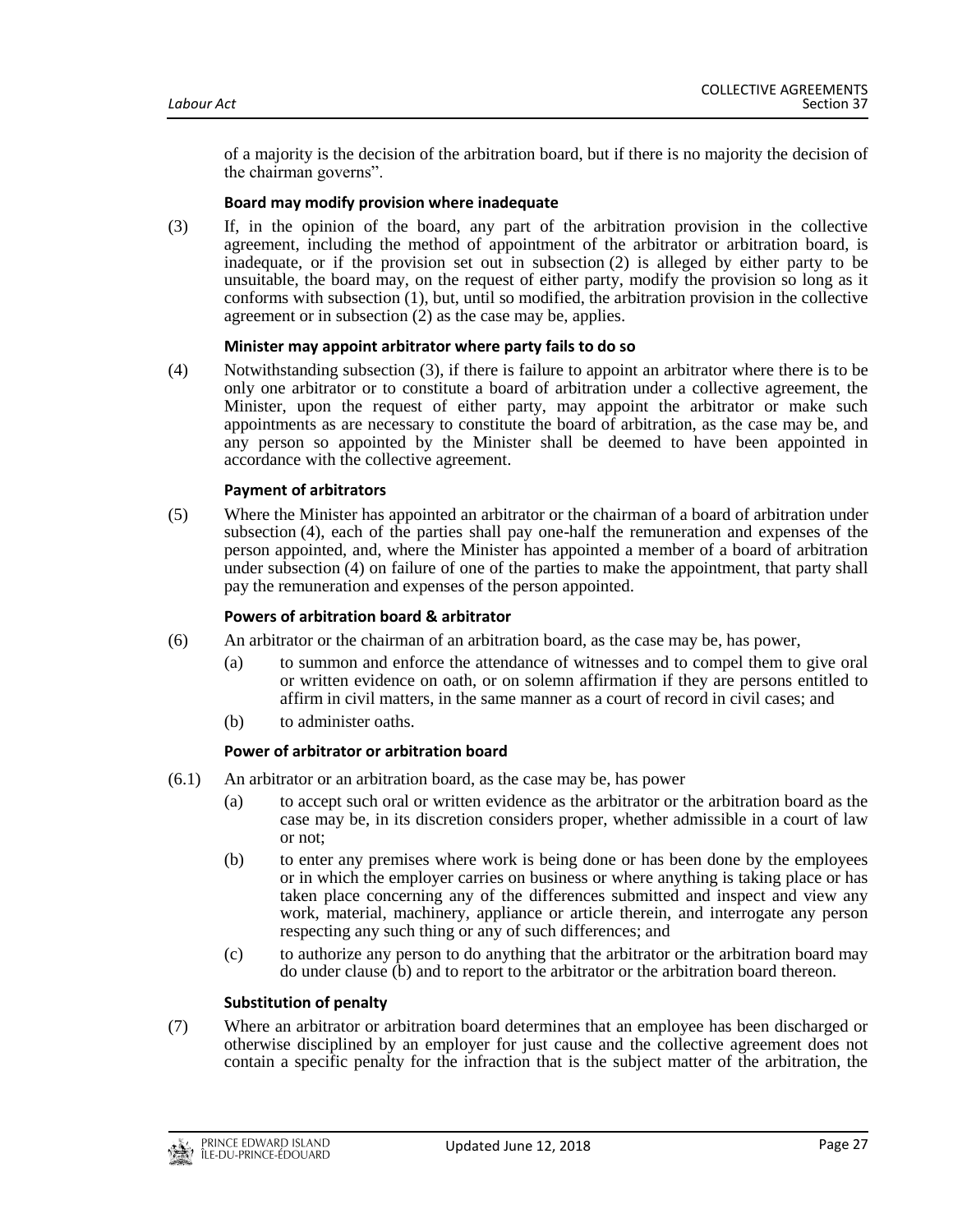arbitrator or arbitration board may substitute such other penalty for the discharge or discipline as to the arbitrator or arbitration board seems just and reasonable in all the circumstances.

# **Binding effect of award**

(8) An award of an arbitrator or an arbitration board is binding upon all persons bound by the collective agreement and all such persons shall do or abstain from doing anything required of them by the award.

# **Copy of award to be filed**

(9) The arbitration board or arbitrator shall send a copy of the award to the Minister and the Minister shall maintain a record of awards made pursuant to this section.

# **Enforcement of arbitration awards**

(10) Where a party, employer, trade union or employee has failed to comply with any of the terms of the award of an arbitrator or arbitration board, any person affected by the award may, after the expiration of fourteen days from the date of the award or the date provided in the award for compliance, if later, file in the office of the Prothonotary a copy of the award, and the award shall be entered in the same way as a judgment or order of that court and is enforceable as such.

# *Arbitration Act* **not applicable**

<span id="page-27-0"></span>(11) The *Arbitration Act* R.S.P.E.I. 1988, Cap. A-16, does not apply to arbitrations under collective agreements. *R.S.P.E.I. 1974, Cap. L-1, s.36; 1983, c.25, s.2; 1986, c.5, s.2; 1993, c.29, s.4; 1994, c.32, s.11; 1997,c.20,s.3; 2000,c.5,s.3; 2008,c.20,s.72(53); 2009,c.73,s.2.*

# **JURISDICTIONAL DISPUTES**

#### <span id="page-27-1"></span>**38. Jurisdictional dispute**

(1) In this section "jurisdictional dispute" means a dispute between two or more unions or between an employer or employers' organization and one or more trade unions over the assignment of work.

#### **Complaint to board**

(2) Where the parties to a jurisdictional dispute are unable to effect a settlement of the dispute, either party may make a complaint to the board.

#### *Idem*

(3) The complaint shall identify the complainant and state the nature of the jurisdictional dispute and the request for adjustment.

#### **Interim order of board**

(4) The board shall investigate the complaint and if the board is satisfied a reasonable effort has been made by the parties to settle the dispute, the board may issue an interim order directing the assignment of work to persons skilled in or belonging to a specific trade or craft or belonging to a specific trade union.

# **Application for review of interim order**

(5) A trade union, employer or employers' organization involved in a jurisdictional dispute in respect of which an interim order has been made, may apply to the board to review the

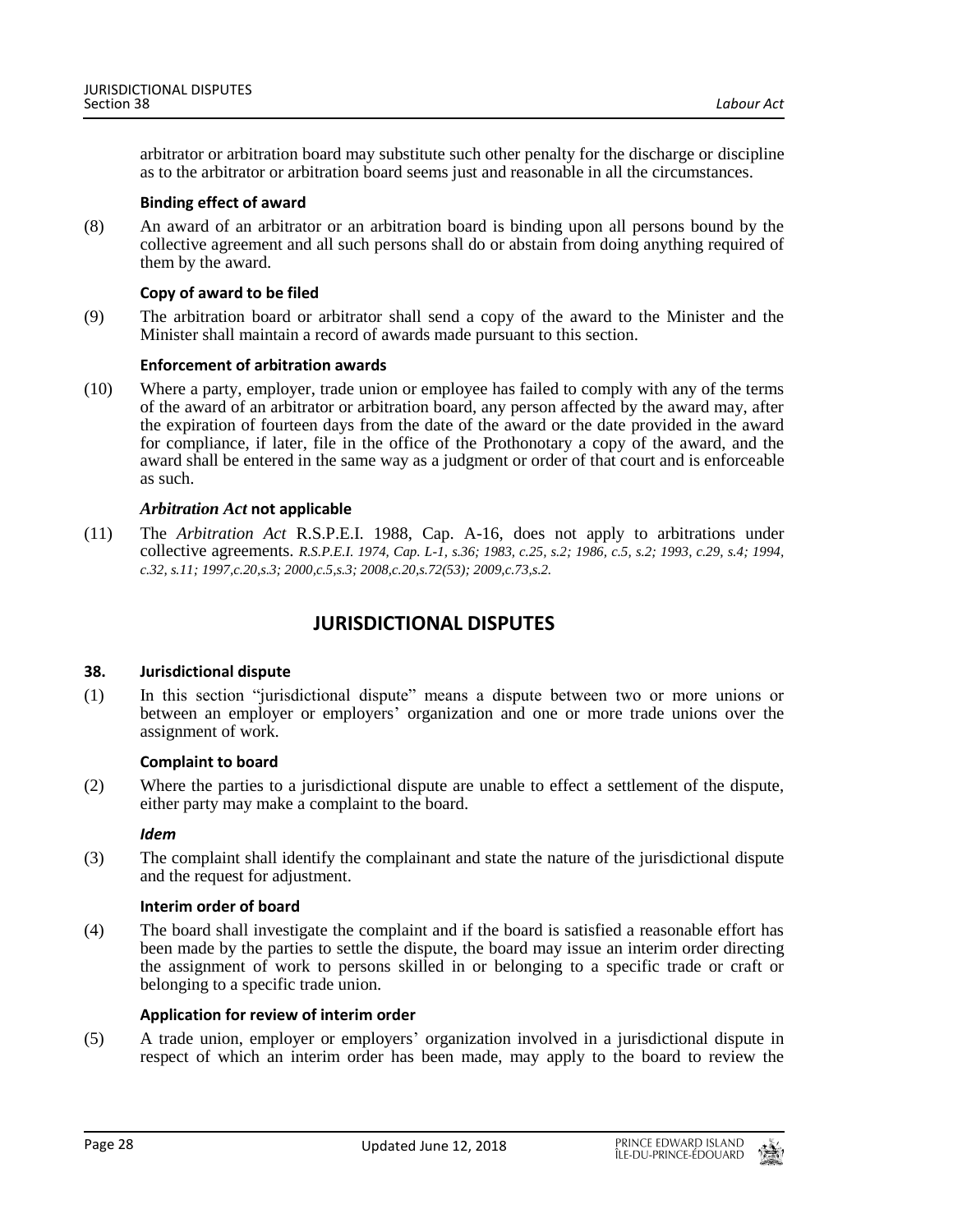interim order and the board shall conduct a hearing and may by order confirm, vary or revoke the interim order.

# **Order binding unless agreement or other binding decision prevails**

- (6) An interim order made by the board and any order confirming, varying or revoking the interim order binds and governs all parties involved in or affected by the jurisdictional dispute to which the order relates unless
	- (a) an agreement in writing respecting the assignment of the work made between the employer and the trade union or unions involved in or affected by the jurisdictional dispute is filed with the board; or
	- (b) the jurisdictional dispute is submitted to a tribunal or to arbitration and the tribunal or arbitrator renders a decision that binds the parties to a settlement of the jurisdictional dispute. *R.S.P.E.I. 1974, Cap. L-1, s.37; 1994, c.32, s.12.*

# **TRANSFER OF BUSINESS AND SUCCESSOR RIGHTS**

# <span id="page-28-1"></span><span id="page-28-0"></span>**39. Sale, lease or transfer by employer**

- (1) Where an employer sells, leases or transfers or has agreed to sell, lease or transfer his business or the operations thereof or any part of either of them, and
	- (a) either the employer or the purchaser, lessee or transferee or both of them is a party to or is bound by a collective agreement with a bargaining agent on behalf of any employees affected by such sale, lease or transfer;
	- (b) one or more bargaining agents have been certified as bargaining agent for any such employees;
	- (c) one or more trade unions have applied to be certified as bargaining agent for any such employees; or
	- (d) one or more bargaining agents have given or are entitled to give notice under either section 21 or section 23 with respect to any such employees,

unless and until the board otherwise directs, such collective agreement, certification, application, notice or entitlement to give notice continues in force and is binding upon such purchaser, lessee or transferee.

# **Application to board by such employer, purchaser, lessee or transferee**

(2) Any such employer, purchaser, lessee or transferee, or any such bargaining agent or trade union may apply to the board for the resolution of any question or problem that, as a result of such sale, lease or transfer, has arisen or may arise with respect to any such collective agreement, certification, application, notice or entitlement to give notice.

# **Powers of board upon application under ss(2)**

- (3) Upon such application being made, the board shall, by order, make such award, give such direction, or take such other action, as in its discretion the board considers appropriate, to resolve any such question or problem and, without restricting the generality of the foregoing, may by such order or subsequent order
	- (a) amend or rescind to such extent as the board considers necessary or appropriate any such collective agreement;
	- (b) revoke or amend any such certification or amend any such application for certification;
	- (c) modify or restrict the operation of any such notice or entitlement to give notice;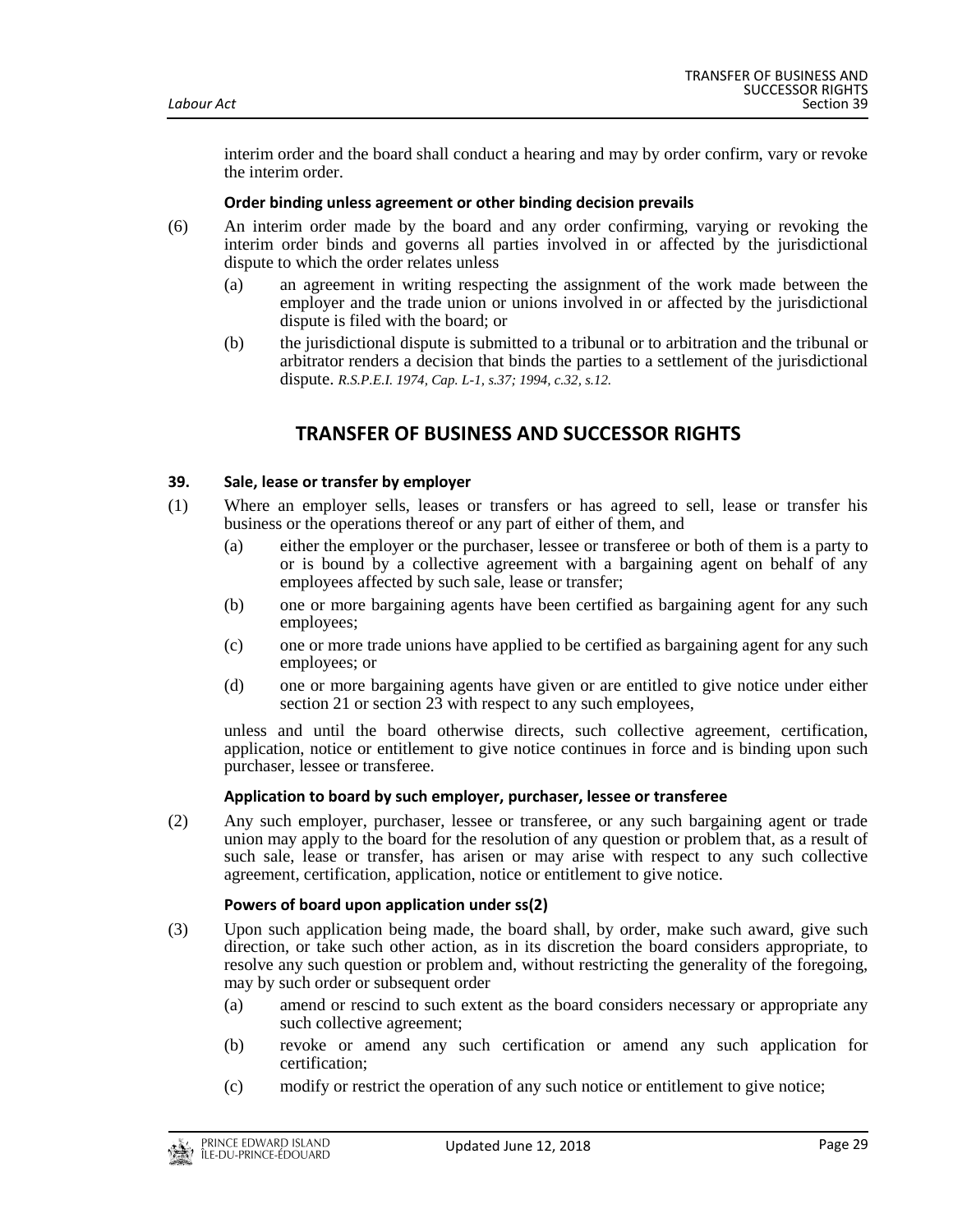- (d) determine whether employees affected constitute one or more appropriate bargaining units;
- (e) if more than one collective agreement is to continue in force, designate which employees are to be covered by such agreements;
- (f) modify or restrict the operation or effect of any provision of any such collective agreement and define the rights with respect thereto of any employees affected by such sale, lease or transfer;
- (g) declare which trade union shall be the bargaining agent for such employees; and
- (h) interpret any provision of any collective agreement.

# **No requirement to bargain while application pending**

(4) Until the board has disposed of any application under subsection (3), such purchaser, lessee or transferee, notwithstanding any other provisions of this Part, shall not be required to bargain with any such bargaining agent with respect to employees to whom the application relates.

#### **Board may hold hearings and examine records**

(5) Where any application is made under this section, the board may make or cause to be made such examination of records or other inquiries and may hold such hearings and take such representation votes as it considers necessary and prescribe the nature of evidence to be furnished to the board.

#### **Employer reorganizing operations**

(6) Where an employer who is a party to or is bound by more than one collective agreement reorganizes or intends to reorganize his operations so that employees covered by separate collective agreements are intermingled or will be intermingled, the board may, on application by such employer or any bargaining agent party to any such collective agreement, exercise the powers conferred on the board by this section and the provisions of this section shall apply.

#### **Joining of municipalities**

(7) Where two or more municipalities are amalgamated, united, or otherwise joined together, or all or part of one such municipality is annexed, attached, or added to another such municipality, the provisions of this section apply. *R.S.P.E.I. 1974, Cap. L-1, s.38.*

#### <span id="page-29-0"></span>**40. Merger of trade union**

(1) Where a trade union claims that by reason of a merger or amalgamation or a transfer of jurisdiction it is the successor of a trade union that at the time of the merger, amalgamation or transfer of jurisdiction was the bargaining agent of a unit of employees of an employer and any question arises in respect of its right to act as the successor, the board, in any proceeding before it or on the application of any person or trade union affected, may by order declare that the successor has or has not, as the case may be, acquired the rights, privileges and duties under this Part of its predecessor.

#### **Examination of records, inquiries & representation votes**

(2) Before issuing an order under subsection (1), the board may make or cause to be made such examination of records or other inquiries, and may hold such representation votes as it considers necessary and prescribe the nature of evidence to be furnished to the board.

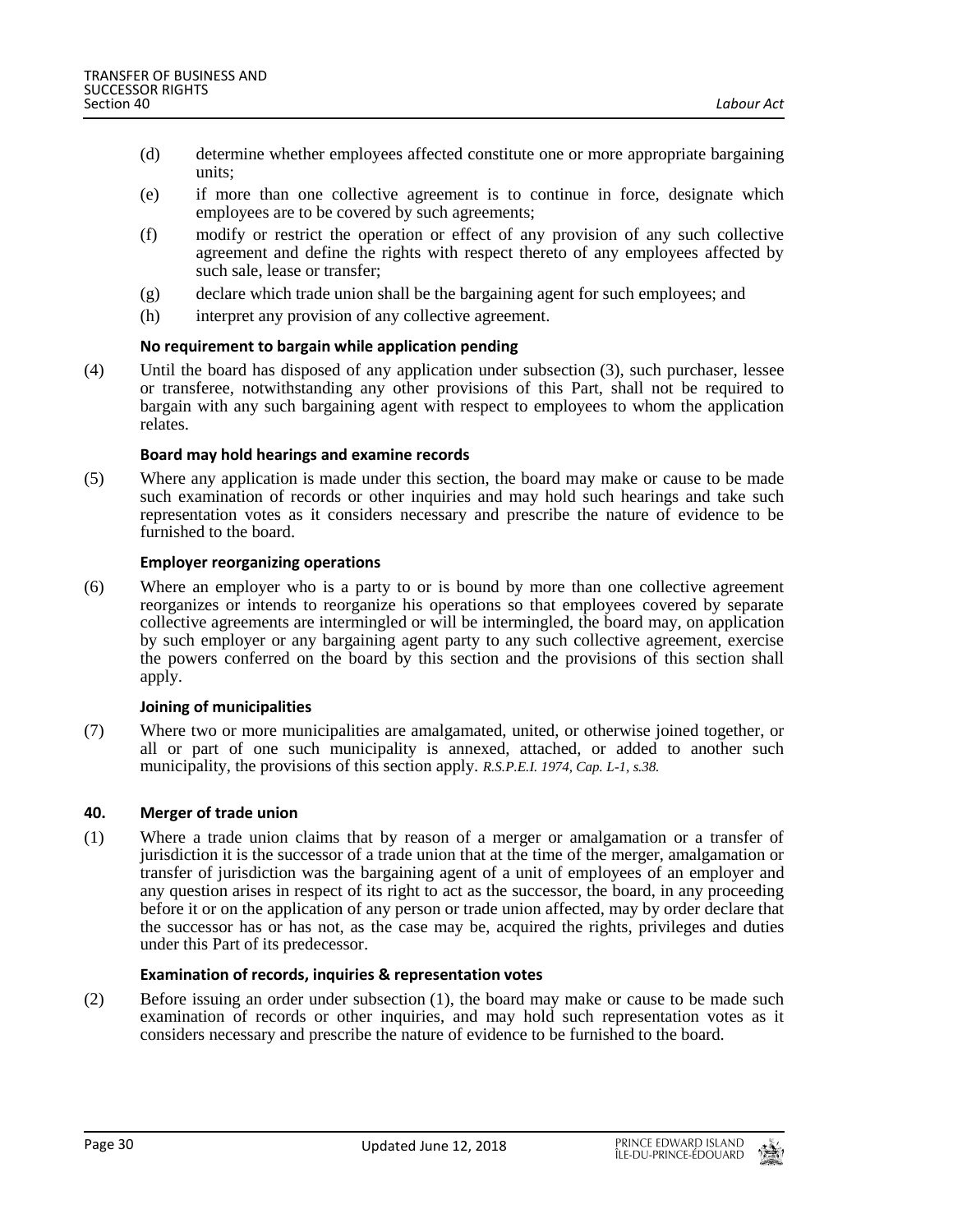# **Affirmative vote, effect of**

<span id="page-30-0"></span>(3) Where the board makes an affirmative declaration under subsection (1), the successor shall for the purposes of this Part acquire the rights, privileges and duties of its predecessor, whether under a collective agreement or otherwise. *R.S.P.E.I. 1974, Cap. L-1, s.39.*

# **STRIKES AND LOCKOUTS**

#### <span id="page-30-1"></span>**41. Unlawful lockout, no employer etc. to call**

(1) No employer, employers' organization or an agent or any other person acting on behalf of an employer or an employers' organization shall call, authorize, counsel, procure, support, encourage or engage in a lockout except as permitted by this section.

#### **Unlawful strike, no employee etc. to call**

(2) No employee, trade union or person acting on behalf of a trade union shall call, authorize, counsel, procure, support, encourage or engage in a strike except as permitted by this section.

#### **Strike or lockout permitted when conciliation or mediation completed**

- (3) Where a trade union has been certified but no collective agreement has been entered into on behalf of the employees in the unit, or where the term of a collective agreement has expired or where negotiations pursuant to a reopener clause as mentioned in subsection 36(3) have failed, whether the bargaining agent named in such collective agreement is or is not certified, the employees in the said unit may strike and the employer may lock out such employees when the bargaining agent and the employer, or representatives authorized by them on their behalf, have bargained collectively and have failed to conclude a collective agreement, and either
	- (a) a conciliation officer appointed by the Minister has been unable to bring about an agreement between the parties, and fourteen days have elapsed from the date on which the report of the conciliation officer was filed with the Minister and a conciliation board or mediator has not been appointed under section 27 or section 34; or
	- (b) a conciliation board or mediator has been appointed and has been unable to bring about an agreement between the parties and seven days have elapsed from the date on which the report of the conciliation board or mediator was filed with the Minister.

#### **No strike until majority vote in favour**

(4) No trade union or person shall declare or authorize a strike and no employee shall strike until after a vote has been taken by secret ballot of the employees in the unit affected as to whether to strike, and the majority of the employees voting has voted in favour of a strike; a strike vote shall not be taken until subsection (3) has been complied with.

#### **No right to strike for police force, firemen, hospital employees**

(5) Notwithstanding any other of the provisions of this Part, no member of a police department nor any person being a full-time employee of any fire department, nor any employee of a person who provides ambulance services, nor any person employed to answer or dispatch emergency calls for police, fire or ambulance services nor any employee of Health PEI, nor any persons employed as security police officers by the University of Prince Edward Island, nor any employee of a nursing home or community care facility nor non-instructional personnel as defined in the *Education Act* has the right to strike, or to engage in any stoppage of work.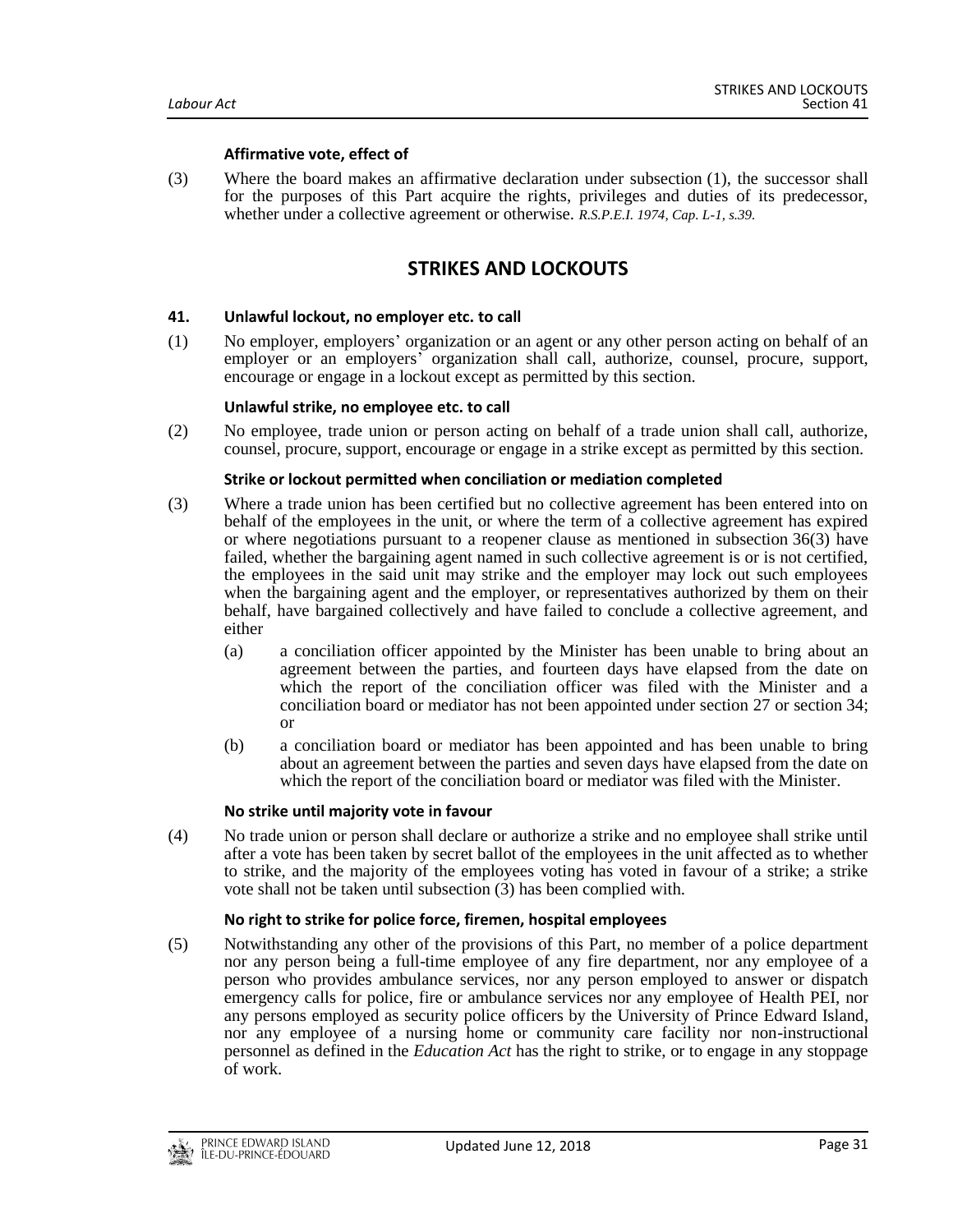#### **Arbitration board, appointment by Minister** *re* **police, firemen, hospital staff, nurses**

- (6) Where any bargaining agent acting on behalf of any member of a police department, or on behalf of any person being a full-time employee of any fire department, or on behalf of any employee of a person who provides ambulance services, or on behalf of any person employed to answer or dispatch emergency calls for police, fire or ambulance services, or on behalf of any employee of Health PEI, or on behalf of any persons employed as security police, or on behalf of any person being an employee of a nursing home or community care facility or on behalf of non-instructional personnel as defined in the *Education Act*, and the employer of any such person, has complied with sections 21, 22, 23 and 24 of this Part, and where sections 25 and 26 have been invoked and complied with and where the conciliation officer has failed to bring about an agreement between the parties engaged in collective bargaining, the Minister shall appoint an arbitration board to resolve the matters upon which the parties have failed to agree and the Minister shall,
	- (a) by notice in writing forthwith require each of the parties, within seven days of the date of such notice to nominate one person to be a member of the arbitration board, and in the event of the failure of either party to make such nomination within the time specified, the Minister shall appoint a person whom he thinks fit and proper, and such person shall be deemed to be nominated by the party so in default; and
	- (b) by notice in writing require the persons nominated to nominate within ten days of the date of such notice a third person who is willing and able to act to be a member and chairman of the arbitration board, and in the event of default of such nomination, the Minister shall appoint a person whom he thinks fit and proper, to be the third member and chairman of the arbitration board.

# **Arbitration board constituted**

(7) The persons nominated pursuant to subsection (6) shall be and constitute the arbitration board.

#### **Arbitration board constituted**

- (7.1) The remuneration and expenses of persons appointed to an arbitration board under subsection (6) shall be paid
	- (a) in the case of a person appointed by or on behalf of the employer, by the employer;
	- (b) in the case of a person appointed by or on behalf of the bargaining agent, by the bargaining agent; and
	- (c) in the case of the chairperson, one third each by the Minister, the employer and the bargaining agent.

#### **Sections applicable**

(8) Sections 29 to 32 apply with the necessary changes to the arbitration board.

# **Report of board final & binding**

(9) The report of the arbitration board shall be final and binding upon the parties. *R.S.P.E.I. 1974, Cap. L-1, s.40; 1977,c.22,s.1; 1980,c.31,s.3; 1987,c.38,s.3; 1988,c.36,s.6; 1994,c.32,s.13; 2002,c.29,s.22; 2005,c.39,s.13; 2006,c.16,s.63(7)(c),(d); 2008,c.49,s.1; 2010,c.15,s.2; 2010,c.21,s.1; 2016,c.6,s.124(3).*

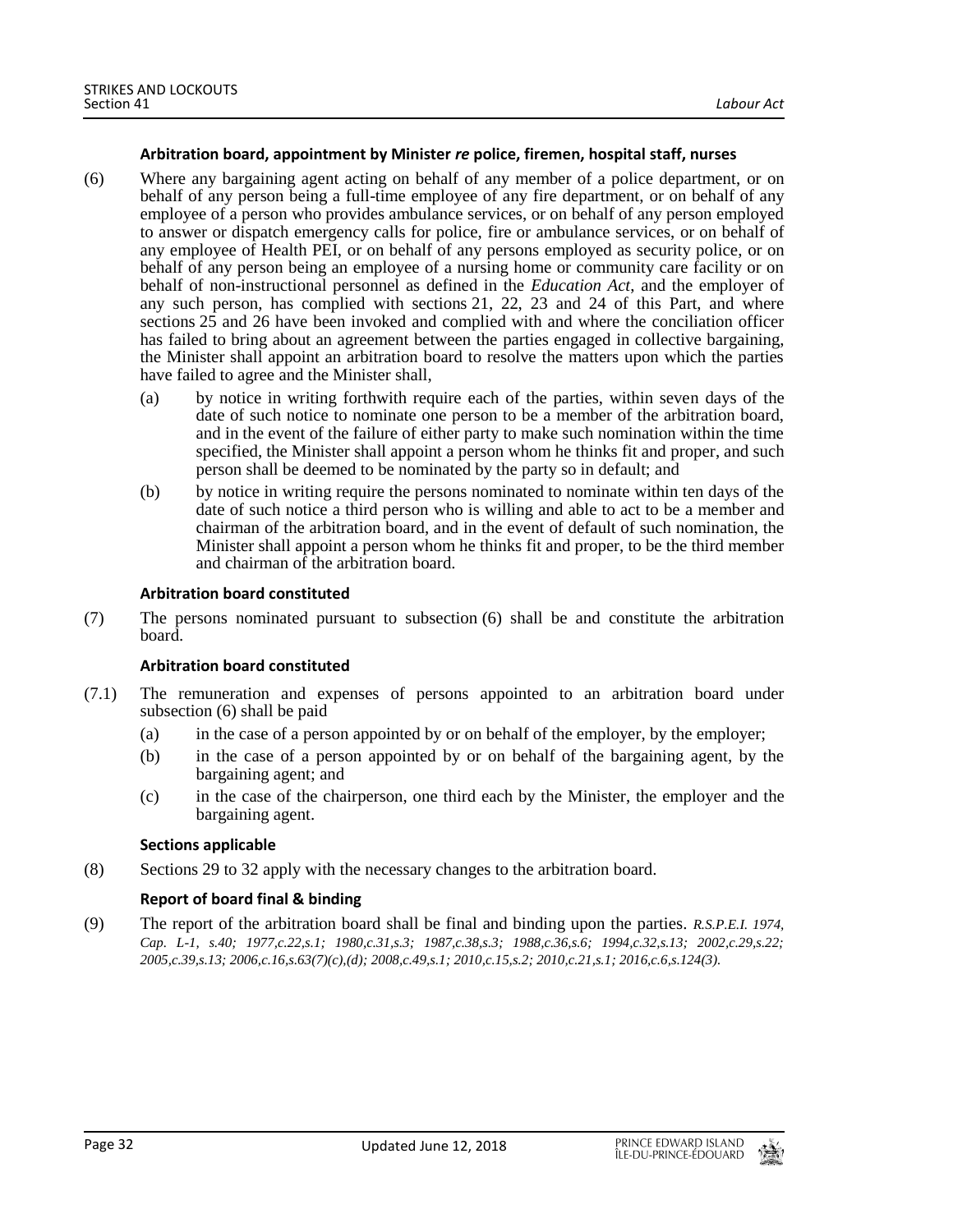# **INDUSTRIAL INQUIRY COMMISSION**

# <span id="page-32-1"></span><span id="page-32-0"></span>**42. Industrial inquiry commission, appointment of persons to**

(1) The Minister may, where he considers it expedient and calculated to maintain or secure industrial peace and to promote conditions favourable to settlement of disputes, establish and appoint one or more persons to an industrial inquiry commission.

# **Duties**

(2) The industrial inquiry commission shall inquire into the matters referred to it by the Minister and endeavour to effect a settlement of the matters referred to it.

# **Report of findings and recommendations, filed with Minister**

<span id="page-32-2"></span>(3) The commission shall file with the Minister a report in writing of its findings and recommendations and the Minister shall furnish a copy of such report to the parties affected; sections 29 to 31 apply with the necessary changes to an industrial inquiry commission appointed under this section. *R.S.P.E.I. 1974, Cap. L-1, s.41.*

# **INFORMATION**

# <span id="page-32-3"></span>**43. Constitution, bylaws & statement of officers, filing with Minister**

- (1) Every trade union and every employers' organization shall file with the Minister
	- (a) a copy, duly certified to be true and correct, of its constitution, rules and bylaws, or other instruments or documents containing a full and complete statement of its objects and purposes; and
	- (b) a statement signed by its president and secretary certifying the names and addresses of its officers and in the same manner report any changes of officers.

# **Execution of agreement, filing upon**

<span id="page-32-4"></span>(2) Each of the parties to a collective agreement shall forthwith upon its execution file one copy with the Minister. *R.S.P.E.I. 1974, Cap. L-1, s.42.*

# **STATUS OF TRADE UNIONS AND EMPLOYERS' ORGANIZATIONS**

# <span id="page-32-5"></span>**44. Actions against trade union**

(1) A trade union or an employers' organization may sue and be sued or be prosecuted by its name as filed under section 43 and if not so filed, then by the name by which it is commonly known.

# **Vicarious responsibility**

(2) Any act or thing done or omitted by an officer, official or agent of a trade union or employers' organization within the scope of his authority to act on behalf of the trade union or employers' organization shall be deemed to be an act or thing done or omitted by the trade union or employers' organization. *R.S.P.E.I. 1974, Cap. L-1, s.43.*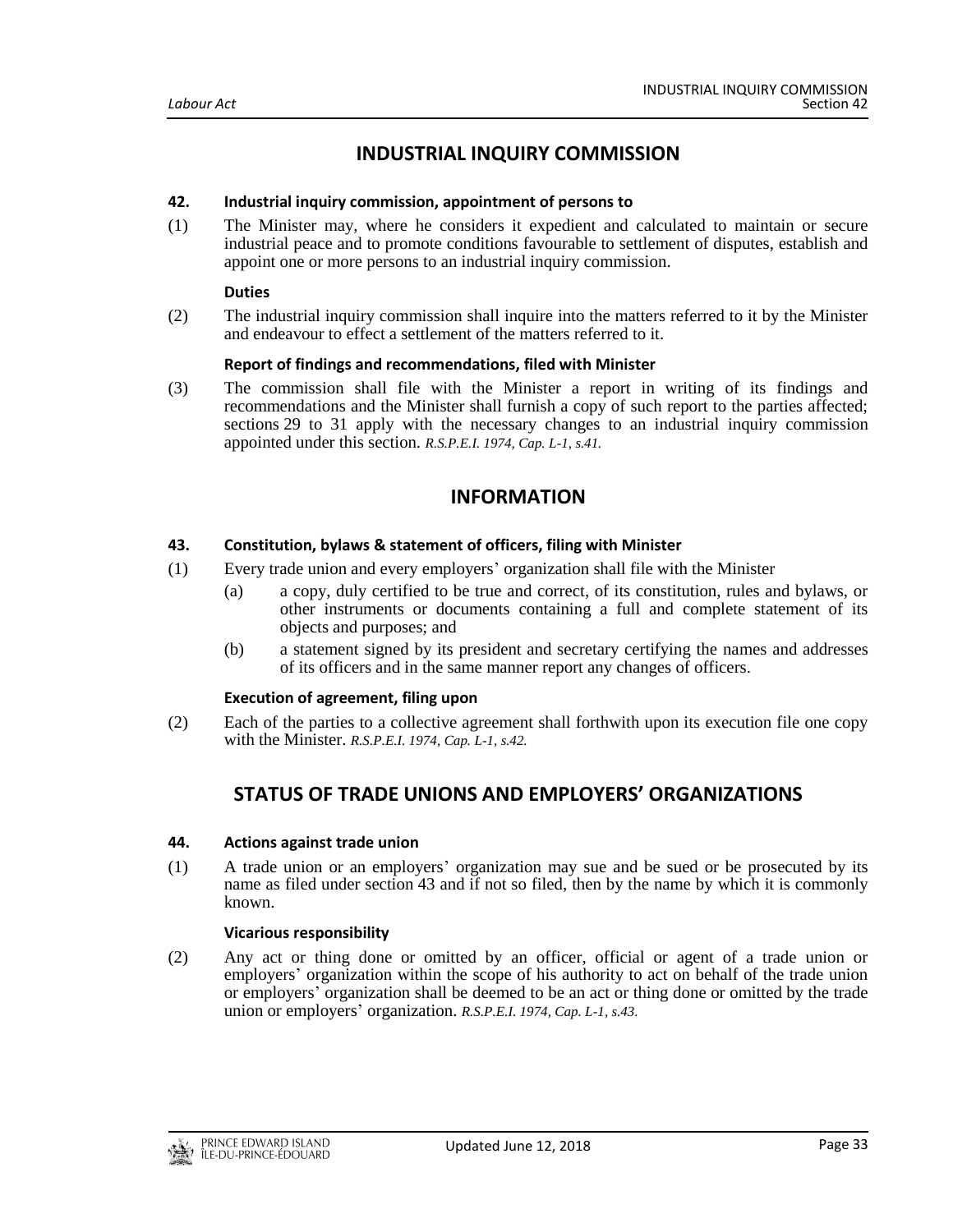# **CHECK OFF**

# <span id="page-33-1"></span><span id="page-33-0"></span>**45. Deduction of dues & initiation fees, binding**

(1) A provision in a collective agreement requiring the deduction from wages of initiation fees and union dues is binding upon the parties thereto and all persons bound by the agreement.

#### **Request by individual employee for check off**

(2) Where no such provision exists in a collective agreement, the deduction shall be made by the employer only if an individual employee in a unit delivers to the employer a signed written request that such deductions be made from the wages due to him therein and indicating the officer of such trade union to whom the deductions shall be paid..

#### **Revocation**

(3) Any written request made by the employee under subsection (2) may not be revoked within six months from the date thereof.

# **Remission of initiation fees & union dues by employer to trade union**

(4) Unless the authorization is revoked by written request delivered to the employer, the employer shall remit the initiation fees and union dues deducted to the trade union named in the authorization at least once each month together with a written statement of the names of the employees for whom the deductions were made and the amount of each deduction.

#### **Authorization revoked, notice**

<span id="page-33-2"></span>(5) If an authorization is revoked, the employer shall give notice thereof to the trade union. *R.S.P.E.I. 1974, Cap. L-1, s.44; 1994, c.32, s.14.*

# **OFFENCES**

#### <span id="page-33-3"></span>**46. Offences and penalties**

- (1) Every person, trade union, employer or employers' organization that violates any provision of this Part or who has knowledge of and refuses or neglects to comply with any decision, determination, interim order, order, award, direction, declaration or ruling made under this Part, including any order made by the board under the provisions of section 11 and including any award made by an arbitrator or arbitration board under the provisions of a collective agreement or under the provisions of section 37 is guilty of an offence and on summary conviction is liable,
	- (a) if an employee or other individual who is not an employee to a fine of not less than \$100, and not more than \$1,000; or
	- (b) if an employer, trade union or employers' organization, to a fine of not less than \$500 dollars and not more than \$5,000.

# **Each day offence continues, separate offence**

(2) Each day that a person, trade union, employer or employers' organization violates any provision of this Part or refuses or neglects to comply with any such decision, determination, interim order, order, award, direction, declaration or ruling constitutes a separate offence.

# **Payment of fines**

(3) Every fine recovered for an offence under this Part shall be paid to the Minister of Finance and shall form part of the Operating Fund.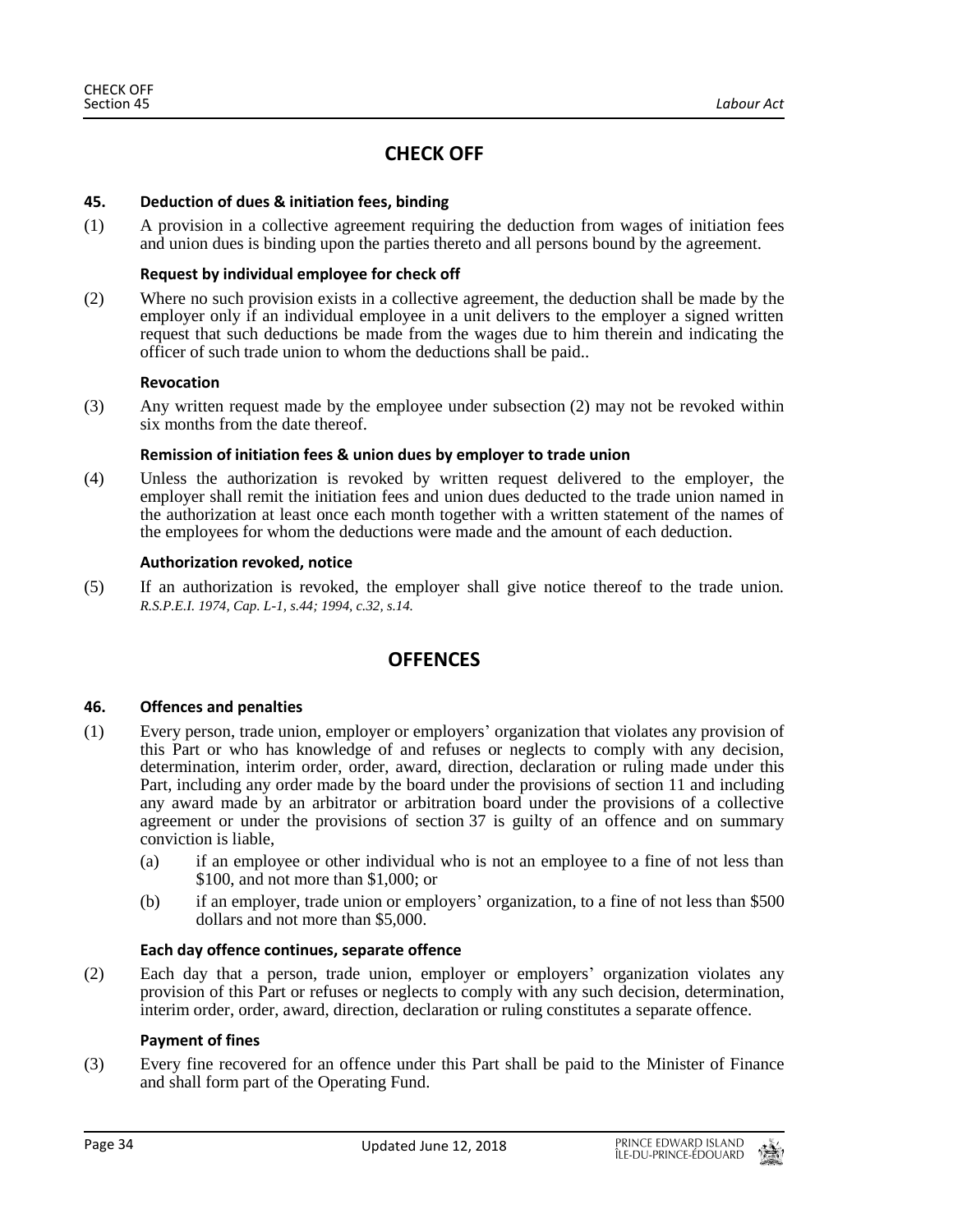# **Burden of proof** *re* **lack of knowledge**

(4) Where in any prosecution under this section, knowledge is an ingredient of the offence, the burden of proof of lack of knowledge shall be upon the person, trade union, employer or employers' organization charged.

# **Two or more offences, cited in information**

(5) An information in respect of a contravention of this Part may be for one or more offences and no information, warrant, conviction or other proceedings in any such prosecution is objectionable or insufficient by reason of the fact that it relates to two or more offences. *R.S.P.E.I. 1974, Cap. L-1, s.45; 1975, c.17, s.2; 1983, c.1, s.6; 1986, c.5, s.2; 1997,c.20,s.3; 2010,c.31,s.3; 2012,c.17,s.2; 2015,c.28,s.3.*

# **CONSENT TO PROSECUTE**

# <span id="page-34-1"></span><span id="page-34-0"></span>**47. Consent of board required**

(1) No prosecution for an offence under this Part shall be instituted except with the consent in writing of the board.

#### *Idem*

(2) An application under subsection (1) for consent to institute a prosecution may be made by a person, a trade union, a council of trade unions, a corporation or an employers' organization, and, if consent is given by the board, the information may be laid by the person or by an officer or representative or a trade union or council of trade unions on behalf of the person, or by any officer or representative of the trade union, council of trade unions, corporation or employers' organization.

#### *Idem*

(3) A certificate, signed by the chairman of the board and dated, certifying that the board consents to the prosecution of the person, employee, employer, trade union, council of trade unions, or employers' organization named therein for an offence under this Act alleged to have been committed, or in the case of a continuing offence, alleged to have commenced on a date therein set out, is a sufficient consent for the purpose of subsection (1).

# **Prosecution by the Minister of Justice and Public Safety and Attorney General**

<span id="page-34-2"></span>(4) This section does not apply to a prosecution instituted by the Minister of Justice and Public Safety and Attorney General. *R.S.P.E.I. 1974, Cap. L-1, s.46; 2004,c.36,s.3; 2010,c.14,s.3; 2012,c.17,s.2; 2015,c.28,s.3.*

# **GENERAL**

#### <span id="page-34-3"></span>**48. Technical irregularity**

(1) No proceedings under this Part shall be deemed invalid by reason of any defect in form or any technical irregularity. *R.S.P.E.I. 1974, Cap. L-1, s.47.*

# **Enlargement of time**

(2) The board may, upon such terms as it thinks advisable, enlarge the time prescribed by this Act for doing any act, serving any notice, filing any report, document or paper, or taking any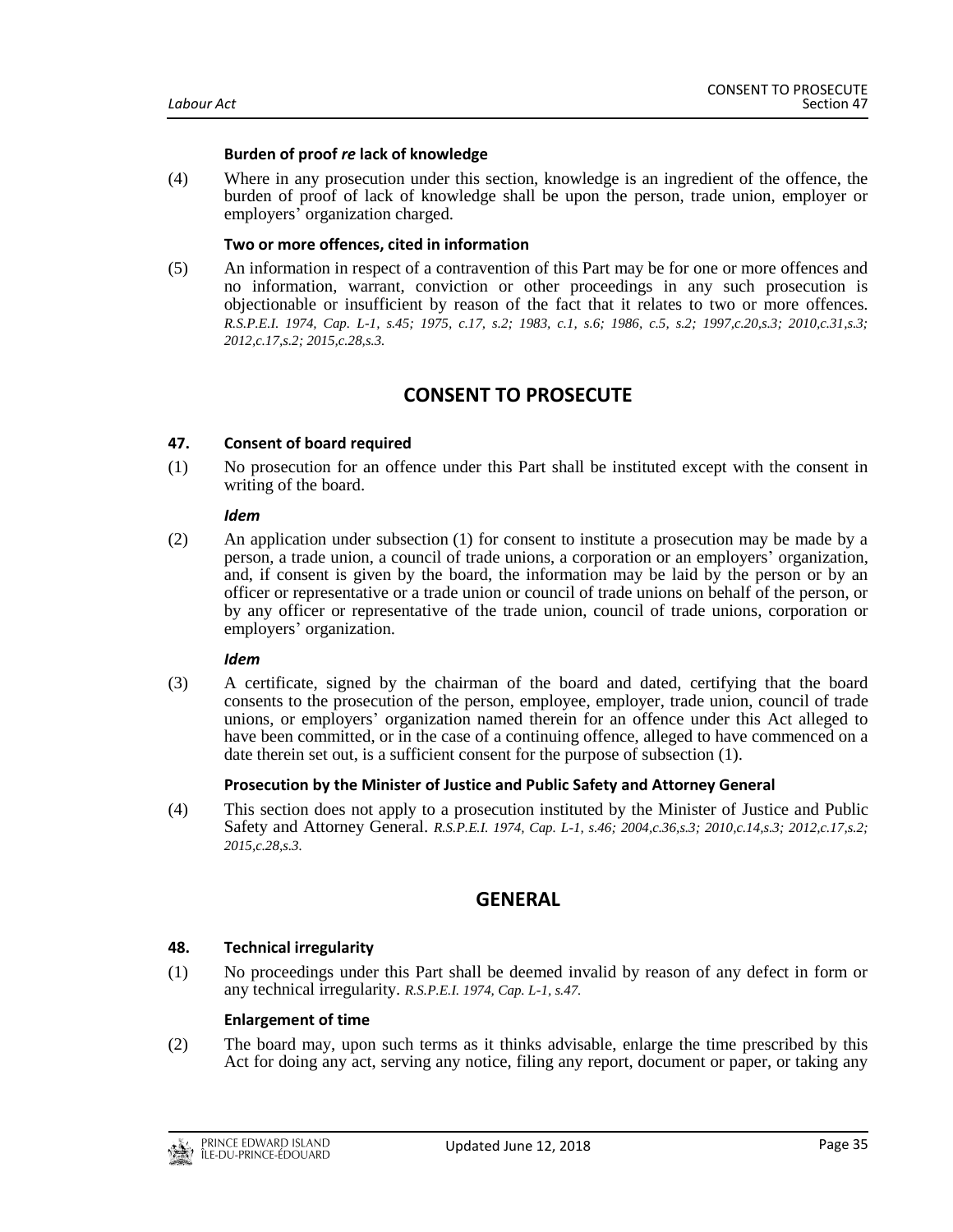proceeding and may do so although application therefor is not made until after the expiration of the time prescribed.

# **Abridgement of time**

(3) Where it is satisfied that it is necessary or convenient in the public interest, the board may abridge the time prescribed by this Act for doing any act, serving any notice, filing any report, document or paper, or taking any proceeding. *R.S.P.E.I. 1974, Cap. L-1, s.47. R.S.P.E.I. 1974, Cap. L-1, s.47; 1994, c.32, s.15.*

# <span id="page-35-0"></span>**49. Regulations**

(1) The Lieutenant Governor in Council may make regulations generally for carrying any of the purposes or provisions of this Part into effect.

# **Publication in Gazette**

(2) Regulations made under this section and rules and regulations made by the board under section 3 come into force on the day of the publication thereof in the Gazette. *R.S.P.E.I. 1974, Cap. L-1, s.48.*

# <span id="page-35-1"></span>**50. Remuneration for conciliation or mediation**

Persons appointed by the Minister to an industrial inquiry commission or to provide conciliation or mediation services shall be paid such remuneration for their services and necessary expenses as the Minister may prescribe. *R.S.P.E.I. 1974, Cap. L-1, s.49 L-1, s.47; 1994, c.32, s.15.*

# <span id="page-35-2"></span>**51. Order declaring Act of Parliament applicable**

(1) The Lieutenant Governor in Council may by order declare that any Act of the Parliament of Canada and any order of the Governor General in Council whether heretofore or hereafter enacted or made, relating to matters dealt with by this Part shall apply in place of this Part in respect of the employees employed upon or in connection with any work, undertaking or business in the province or in any part thereof, and in respect of the employer of such employees, and any such order upon its publication in the Gazette or upon such later date as may be named therein shall have the same effect as if enacted herein.

# **Agreements with Minister of Labour (Canada)**

- (2) The Minister, on behalf of the province, with the approval of the Lieutenant Governor in Council, may enter into an agreement with the Minister of Labour of Canada to provide for
	- (a) the administration of any Act of the Parliament of Canada and of any order of the Governor General in Council described in subsection (1) in regard to the employees and employers in respect of whom such Act or order in council may be declared to apply pursuant to subsection (1); and
	- (b) for the employment by the Government of Prince Edward Island in the administration of this Part of persons who are in the employ of the Government of Canada and to provide for the employment by the Government of Canada in the administration of the legislation of the Parliament of Canada of persons who are in the employ of the Government of Prince Edward Island and to provide for the payments to be made by the Government of Canada to the Government of Prince Edward Island and conversely in respect of such employment. *R.S.P.E.I. 1974, Cap. L-1, s.50.*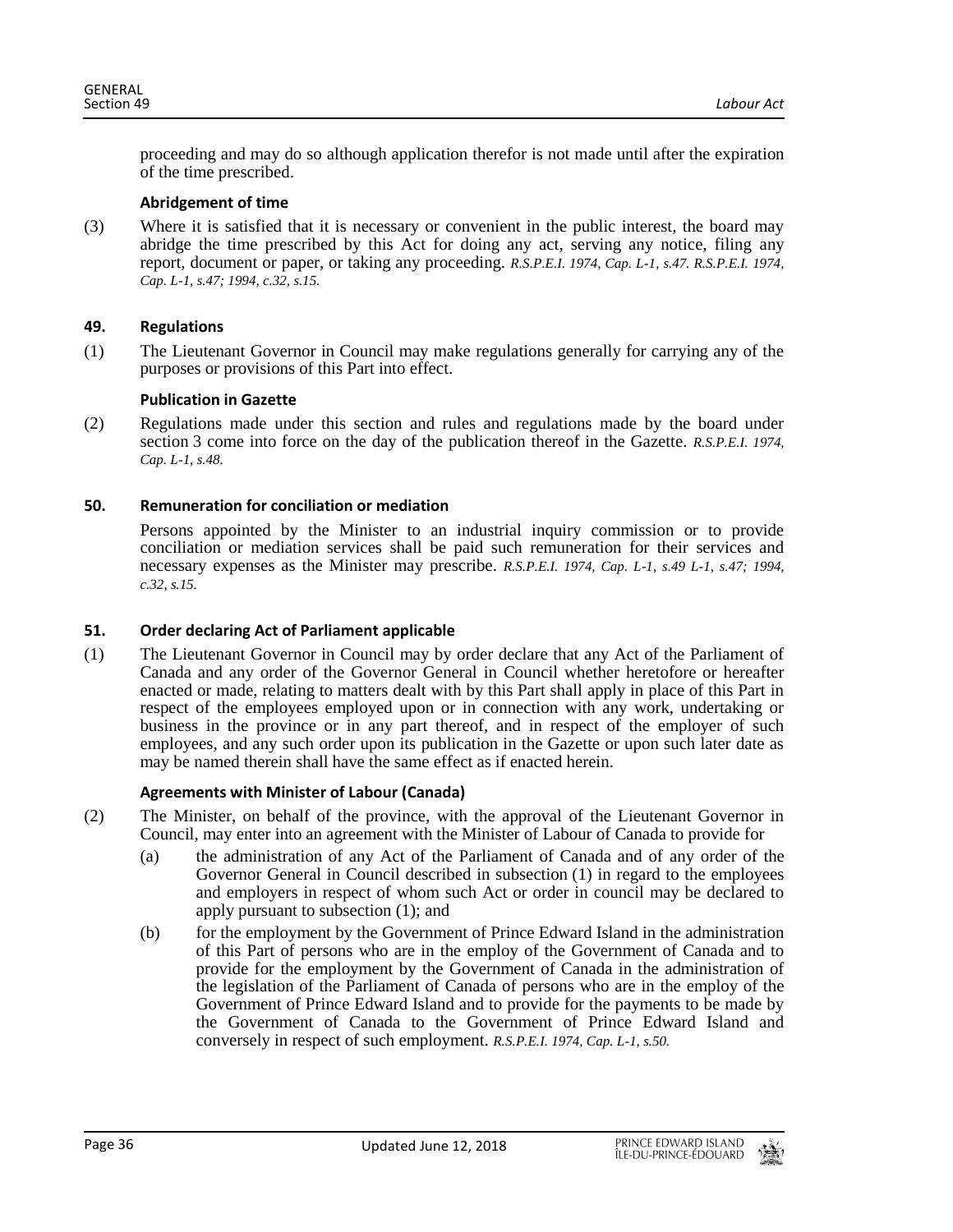# <span id="page-36-0"></span>**51.1 Confidentiality of board**

(1) The records of a trade union relating to membership or any records that may disclose whether a person is or is not a member of a trade union or does or does not desire to be represented by a trade union produced in a proceeding before the board is for the exclusive use of the board and its officers and shall not, except with the consent of the board, be disclosed, and no person shall, except with the consent of the board, be compelled to disclose whether a person is or is not a member of a trade union or does or does not desire to be represented by a trade union.

# **Immunity of members and staff**

(2) No member of the board, nor its Chief Executive Officer, nor any of its staff shall be required to give testimony in any civil proceeding respecting information obtained in the discharge of their duties under this Act.

# **Information obtained by conciliation officer or mediator**

- (3) No information or material furnished to or received by a conciliation officer or a mediator
	- (a) under this Act; or
	- (b) in the course of any endeavour that a conciliation officer or mediator may make under the direction of the Minister to effect a collective agreement after the Minister
		- (i) has released the report of a conciliation board, or
		- (ii) has informed the parties that he does not consider it advisable to appoint a conciliation board,

shall be disclosed except to the Minister or the Deputy Minister.

#### **Report of conciliation officer or mediator**

(4) No report of a conciliation officer or mediator shall be disclosed except to the Minister or the Deputy Minister but nothing in this section shall preclude the report of any such officer being made available to a conciliation board where a board is established subsequently in a proceeding that was before the conciliation officer or mediator.

#### **Staff not competent or compellable witnesses**

(5) The Minister, the Deputy Minister, any conciliation officer or mediator, or any person designated by the Minister to endeavour to effect a collective agreement is not a competent or compellable witness in a proceeding before any court or other tribunal respecting any information, material or report mentioned in subsection (3) or (4) or respecting any information or material furnished to or received by him, or any statement made to or by him in an endeavour to effect a collective agreement.

#### *Idem***, conciliation board member**

- (6) The chairman or any other member of a conciliation board is not a competent or compellable witness in proceedings before any court or other tribunal respecting
	- (a) any information or material furnished to or received by him;
	- (b) any evidence or representation submitted to him; or
	- (c) any statement made by him,

in the course of his duties under this Act.

# **Information obtained by officers**

(7) No information or material furnished to or received by the Chief Executive Officer or by any officer or by any person appointed by him and no report of any such person shall be disclosed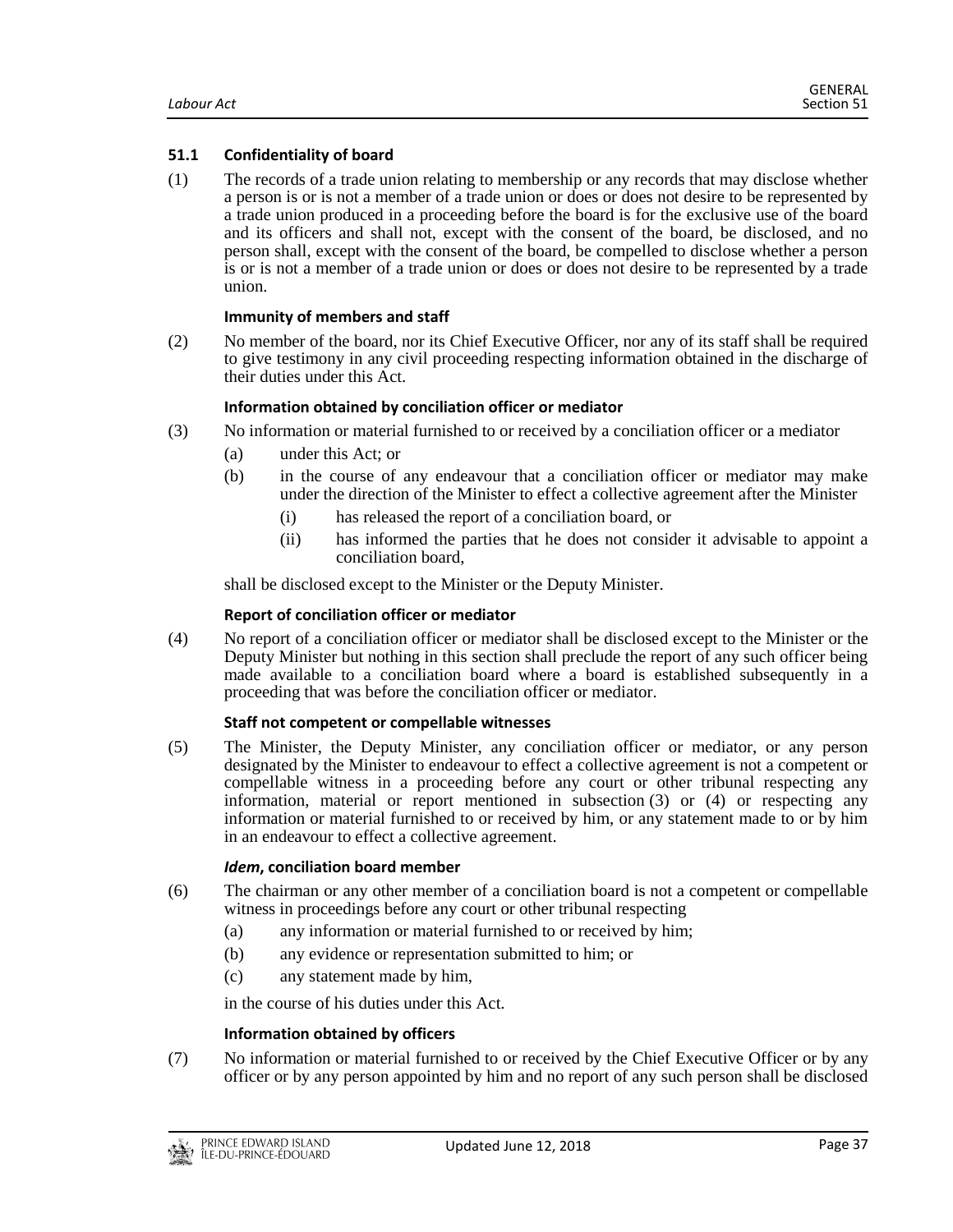<span id="page-37-0"></span>except to the board or as authorized by the board, and no member of the board and no such person is a competent or compellable witness in proceedings before any court or other tribunal respecting any such information, material or report. *1994, c.32, s.17.*

# **PART II — CONSTRUCTION INDUSTRY LABOUR RELATIONS**

# <span id="page-37-1"></span>**52. Definitions**

In this Part

- (a) "**accredited employers' organization**" means an organization of employers that is accredited under the Act as the bargaining agent for a unit of employers in the construction industry;
- (b) "**appropriate unit**" means a unit determined by the board to be appropriate for collective bargaining purposes;
- (c) "**construction industry**" means the on-site construction, alteration, decoration, repair, or demolition of buildings, structures, roads, sewers, water mains, pipelines, tunnels, bridges, canals, or other works but excludes the manufacture, installation or sale of any prefabricated house or modular home or mobile home;
- (d) "**council of trade unions**" means a council that is formed for the purpose of representing or that according to established bargaining practice represents trade unions as defined;
- (e) "**employee**" means a person employed in the construction industry but does not include
	- (i) a person who, in the opinion of the board, performs management functions or is employed in a confidential capacity in matters relating to labour relations, or
	- (ii) a member of the architectural, dental, engineering, legal or medical profession entitled to practise in Prince Edward Island and employed in a professional capacity, registered nurses, and teachers as defined in the *Education Act*;
- (f) "**employer**" means any person who employs or in the preceding twelve months has employed more than one employee and who operates a business in the construction industry;
- (g) "**employers' organization**" means an organization of employers that is formed for purposes that include the regulation of relations between employers and employees as defined in this section;
- (h) "**sector**" means one of the following divisions of the construction industry:
	- (i) industrial and commercial,
	- (ii) housebuilding,
	- (iii) sewers, tunnels and water mains,
	- (iv) road building,
	- (v) any other sector determined by the board;
- (i) "**trade union**" or "**union**" means a trade union that according to established trade union practices pertains to the construction industry;
- (j) "**unionized employee**" means an employee on behalf of whom a trade union or council of trade unions has been certified or recognized as bargaining agent in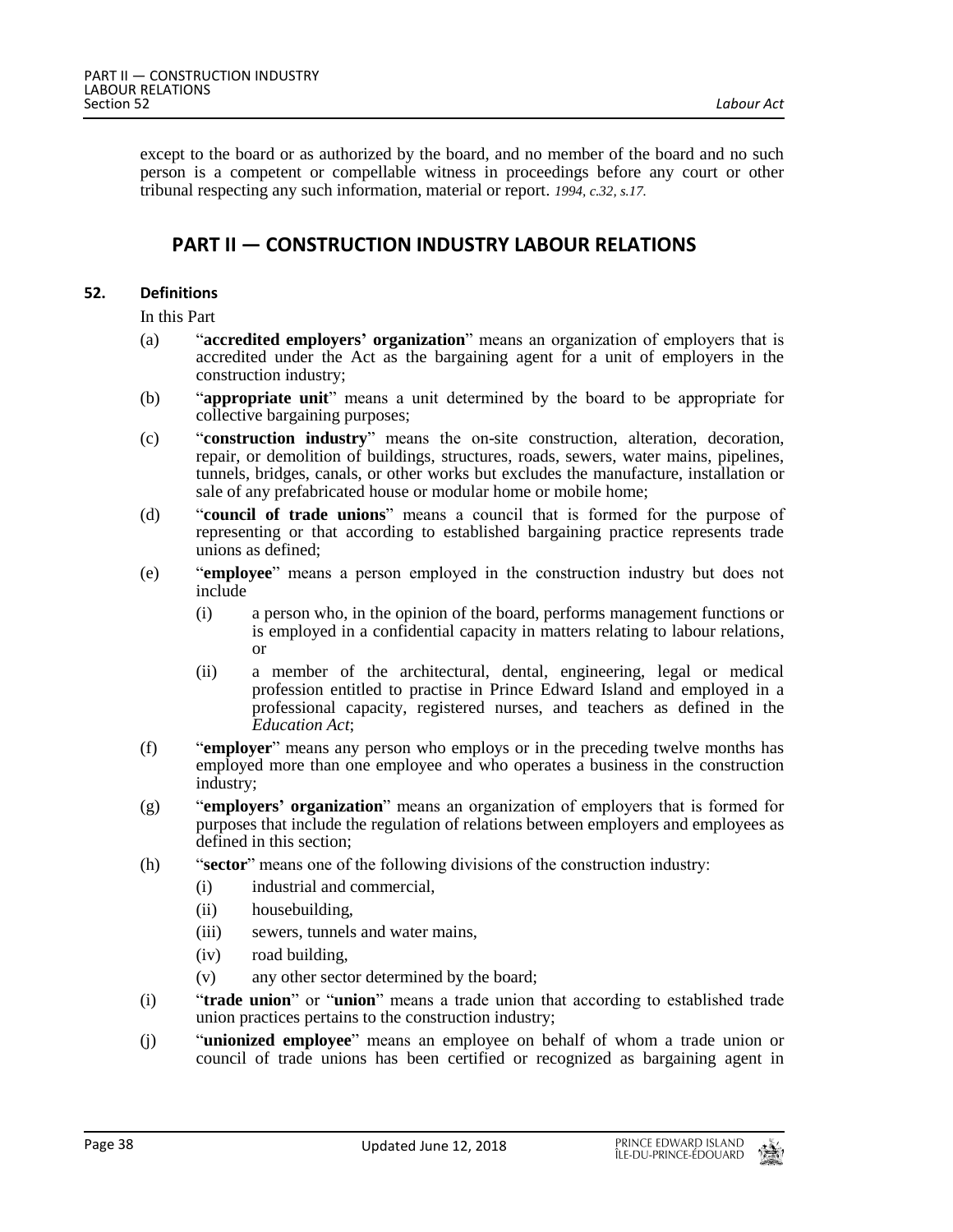accordance with section 18 and where the certification or recognition has not been revoked;

(k) "**unionized employer**" means an employer of unionized employees in the geographical area and sector concerned. *R.S.P.E.I. 1974, Cap. L-1, s.51; 1994, c.32, s.19; 1999,c.32,s.1; 2016,c.6,s.124(3).*

# <span id="page-38-0"></span>**53. Application of Part I to Part II**

Except where inconsistent with Part II of this Act the provisions of Part 1 apply to the construction industry and all references therein to "employer" and "trade union" shall be taken to be references to "employers' organizations" and "council of trade unions" where appropriate. *R.S.P.E.I. 1974, Cap. L-1, s.52.*

# **CERTIFICATION**

# <span id="page-38-2"></span><span id="page-38-1"></span>**54. Certification of bargaining agent**

- (1) Where a trade union makes application for certification as bargaining agent for a unit of employees of an employer, the board shall forthwith make or cause to be made such examinations of records and other inquiries as it considers necessary and shall determine
	- (a) whether the unit applied for is appropriate for collective bargaining; and
	- (b) whether a majority of the employees in the unit wish the applicant trade union to be certified as bargaining agent for such employees.

#### **Appropriate unit**

(2) If the board is satisfied that the unit applied for is appropriate for collective bargaining and that a majority of the employees in the unit wish the applicant trade union to be certified as bargaining agent for such employees, the board shall forthwith and without holding a hearing, issue a certification order, that, except as provided in this section, shall have the same effect as an order under section 13.

#### **Certification order constitutes notice to bargain**

(3) An order issued under subsection (2) constitutes, as of the date of issue, a notice to commence collective bargaining and the trade union and the employer, or an employers' organization representing the employer, shall within ten days after the notice is issued, or such further time as the parties may agree, commence collective bargaining with a view to concluding a collective agreement.

#### **Determination of unit of employees appropriate for collective bargaining**

(4) Where a trade union applies for certification under this section, the board may determine the unit of employees that is appropriate for collective bargaining by reference to a geographic area and it need not confine the unit to a particular site or project.

#### **Section 21 applies to bargaining**

(5) Section 22 applies where the board issues an order under subsection (2).

#### **Employer may apply for review**

(6) The employer named in an order issued under subsection (2) may within ten days of the date of issue apply to the board for a review of the order, but the application shall not alter the rights or obligations of the parties arising from the order.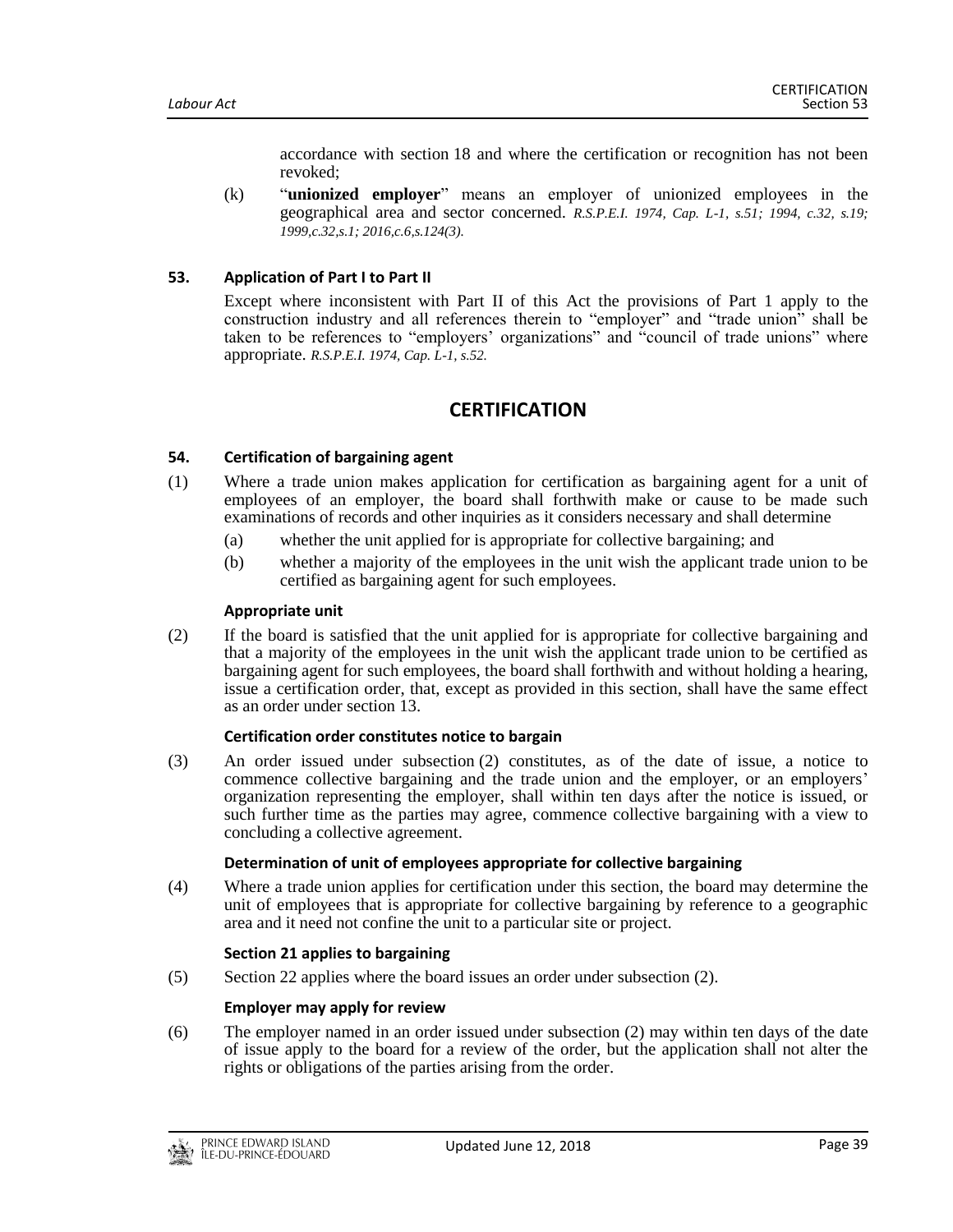#### **Board shall conduct review**

(7) Upon receipt of an application under subsection (6) the board shall conduct a review and shall either confirm, vary or rescind such order and where the order is rescinded, subsection 20(2) applies.

# **Application of other sections**

<span id="page-39-0"></span>(8) Sections 12, 13, 14, 15 and 16 apply to applications under this section but where there is any conflict this section prevails. *R.S.P.E.I. 1974, Cap. L-1, s.53.*

# **ACCREDITATION**

# <span id="page-39-1"></span>**55. Employers' organization may apply for accreditation**

(1) An employers' organization claiming to represent the unionized employers in a geographic area engaged in a particular sector of the construction industry may, subject to the rules of the board, make application to be accredited as the sole collective bargaining agent for all unionized employers in the sector of the construction industry in the geographic area applied for.

#### **Board to decide questions**

- (2) Where an employers' organization makes application for accreditation as sole collective bargaining agent for all unionized employers in a geographic area and sector of the construction industry
	- (a) the board shall determine the geographic area and sector that is appropriate for accreditation;
	- (b) the board may designate the whole or any part of the province as an appropriate geographic area; and
	- (c) the board may, before accreditation, if it considers it appropriate to do so, include additional employers in or exclude employers from the unit.

#### **Accreditation of employers' organization**

- (3) Where, in an application for accreditation, the board is satisfied either
	- (a) that the employers' organization has as members a majority of the unionized employers in the geographic area and sector applied for; or
	- (b) that the employers' organization has as members
		- (i) no less than thirty-five per cent of the unionized employers in the geographic area and sector applied for, and
		- (ii) those employers who are members of the employers' organization employ a majority of employees employed by organized employers in the geographic area and sector applied for,

the board may accredit the employers' organization as the sole collective bargaining agent to bargain for all unionized employers in the area and sector.

# **Ascertaining number of unionized employers in area**

(4) Upon application for accreditation the board shall ascertain the number of unionized employers in the geographic area and sector applied for and the number of them who were members of the employers' organization at the time the application was made.

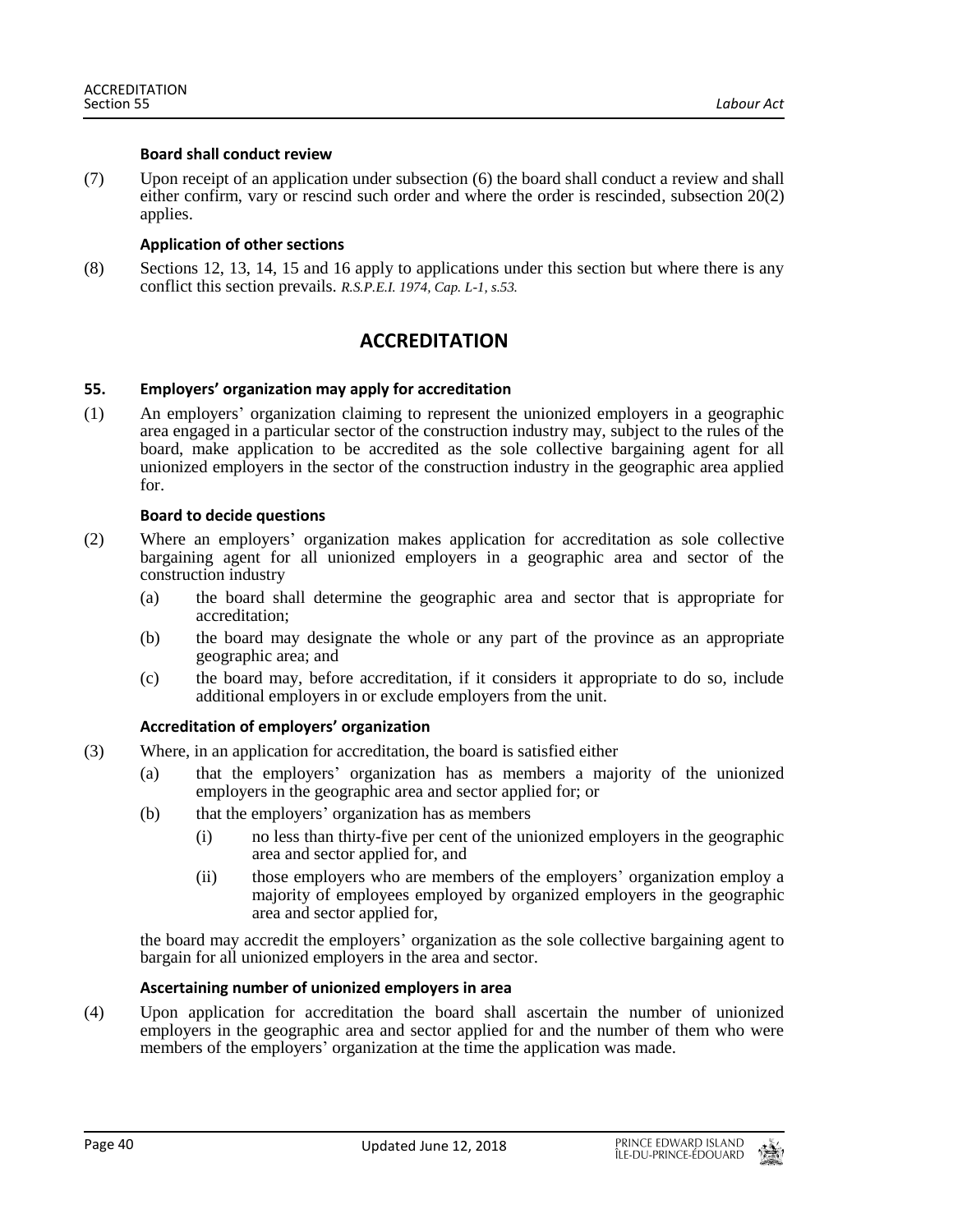#### **Representation vote**

(5) If it considers it advisable, the board may hold a representation vote of employers in the sector and area applied for.

#### **Employee, defined**

(6) For purposes of this section, an employee shall be deemed to be a person who was on the payroll of an employer in the sector and area applied for the weekly payroll period immediately preceding the date of the application or if, in the opinion of the board, such payroll period is unsatisfactory for any one or more of the unionized employers in the sector and area applied for, then for such other weekly payroll period of any one or more of the employers as the board considers advisable.

#### **Board may accredit**

(7) Where the board is satisfied that the employers' organization has met the requirements herein, it may accredit the employers' organization as the sole bargaining agent to bargain with all trade unions or councils of trade unions for the unionized employers in the sector and area determined by the board as an appropriate unit.

#### **Board to determine fitness of employers' organization**

- (8) Before the board accredits an employers' organization the board shall satisfy itself that
	- (a) the employers' organization is a properly constituted organization controlled by its members; and
	- (b) each of its members has vested appropriate authority in the organization to enable it to discharge the responsibilities of an accredited bargaining agent.

#### **Dismissal or postponement of application**

(9) Where the board is of the opinion that appropriate authority has not been vested in the employers' organization the board may dismiss or postpone disposition of the application to enable employers who are members of the employers' organization to vest in the organization whatever additional or other authority the board considers necessary.

#### **No accreditation where discrimination etc.**

(10) Notwithstanding anything contained in this Act, no employers' organization that discriminates against any person because of sex, race, creed, colour, nationality, ancestry or place of origin shall be accredited. *R.S.P.E.I. 1974, Cap. L-1, s.54.*

#### <span id="page-40-0"></span>**56. Accredited employers' organization becomes sole bargaining agent**

(1) Upon accreditation, all rights, duties and obligations under this Act of employers for whom the accredited employers' organization is or becomes the bargaining agent accrue to the accredited employers' organization.

#### **Notice to commence collective bargaining**

(2) A collective agreement between an employer and a trade union or trade unions that is in force at the date of accreditation of an employers' organization shall not bar a trade union or council of trade unions from giving notice to such accredited employers' organization to commence collective bargaining nor shall it bar such accredited employers' organization from giving notice to a trade union or council of trade unions to commence collective bargaining.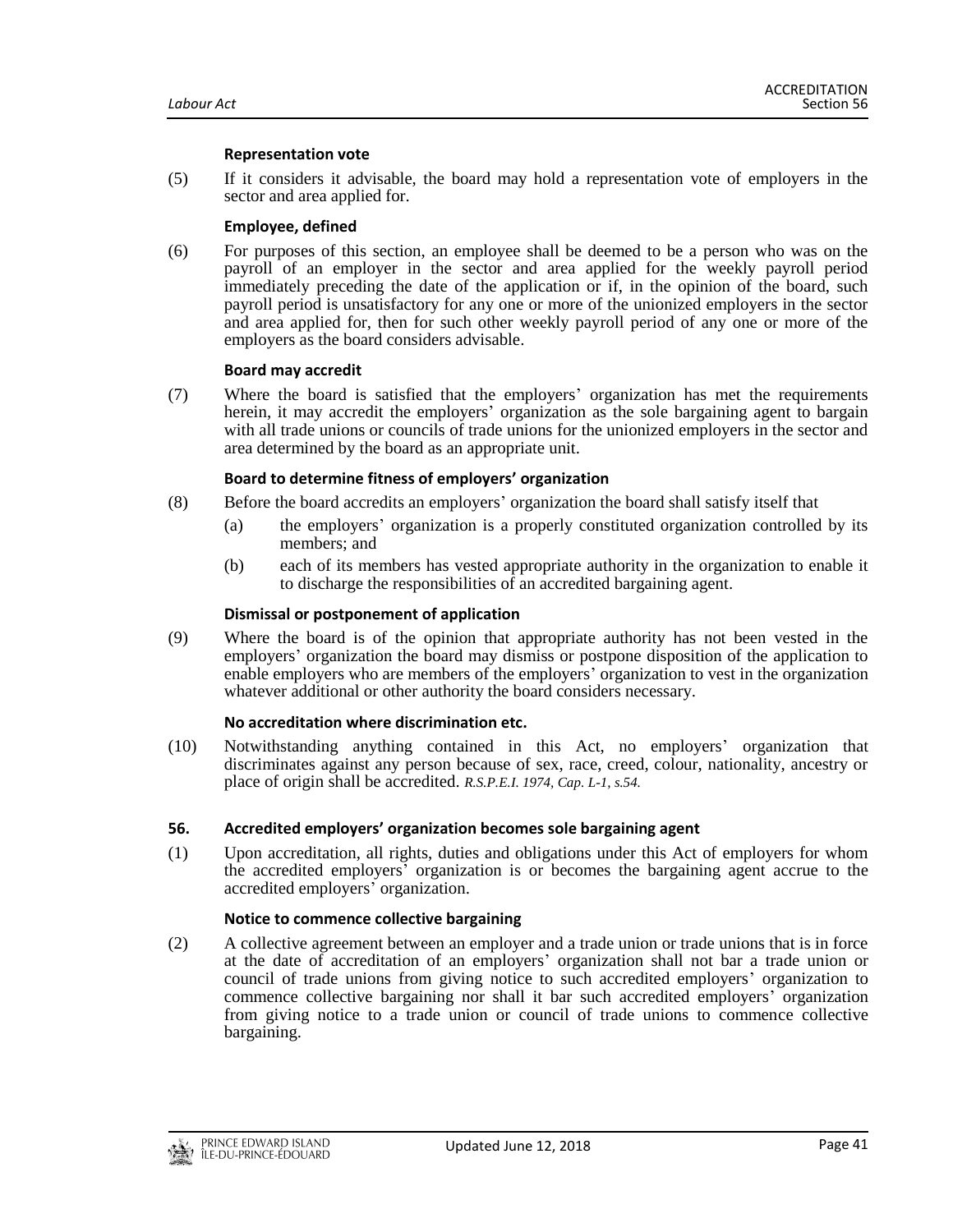# **Effect of collective agreement at date of accreditation**

- (3) Where at the time an employers' organization is accredited, a collective agreement between an employer referred to in subsections (1) and (2) and a trade union or trade unions is in force, that collective agreement terminates and is no longer in force,
	- (a) where a collective agreement is concluded between the employers' organization and the trade union or trade unions, on the date of signing or the date on which the collective agreement comes into force, whichever is later; or
	- (b) where a collective agreement is not concluded between the employers' organization and the trade union or trade unions, on the date on which a strike or lockout is permitted in accordance with subsection 41(3).

# **Effect of accreditation when union certified or recognized**

(4) Where an employers' organization has been accredited and where after the date of the accreditation order, a union is certified for or recognized in accordance with section 19 by another employer in the sector and area covered by the accreditation order, the bargaining rights, duties and obligations of that employer, whether he becomes a member of the accredited organization or not, accrue to the employers' organization and the employer is bound by any collective agreement in effect or subsequently negotiated between the accredited employers' organization and a trade union or council of trade unions in that sector.

# **Accreditation not affected by non-membership of employer**

(5) Notwithstanding that an employer's membership in an accredited employers' organization is terminated, the accredited employers' organization retains all rights, duties and obligations gained under this section on behalf of the employer until the accreditation has been revoked. *R.S.P.E.I. 1974, Cap. L-1, s.55.*

#### <span id="page-41-0"></span>**57. Employers' organization may not deny membership, where**

(1) No accredited employers' organization and no person acting on behalf of an accredited employers' organization shall deny membership to any employer for whom it is bargaining agent for a reason other than refusal or failure to pay the periodic dues, assessments and initiation fees uniformly required to be paid by all members of the employers' organization as a condition of acquiring or retaining membership in the organization.

#### **Employer may file complaint**

(2) An employer may make a complaint in writing to the board that an employers' organization or person acting in behalf of an employers' organization has failed to comply with subsection (1) and the board shall have the same power to deal with the complaint as with a complaint under section 11. *R.S.P.E.I. 1974, Cap. L-1, s.56.*

#### <span id="page-41-1"></span>**58. Effect of collective agreement**

(1) A collective agreement entered into between an employers' organization and a trade union, trade unions, or council of trade unions is binding upon the employers' organization, employers whose bargaining rights have been acquired by the employers' organization engaged in the construction industry in the sector and area covered by the accreditation order, the trade union, trade unions, council of trade unions and upon every employee within the scope of the collective agreement.

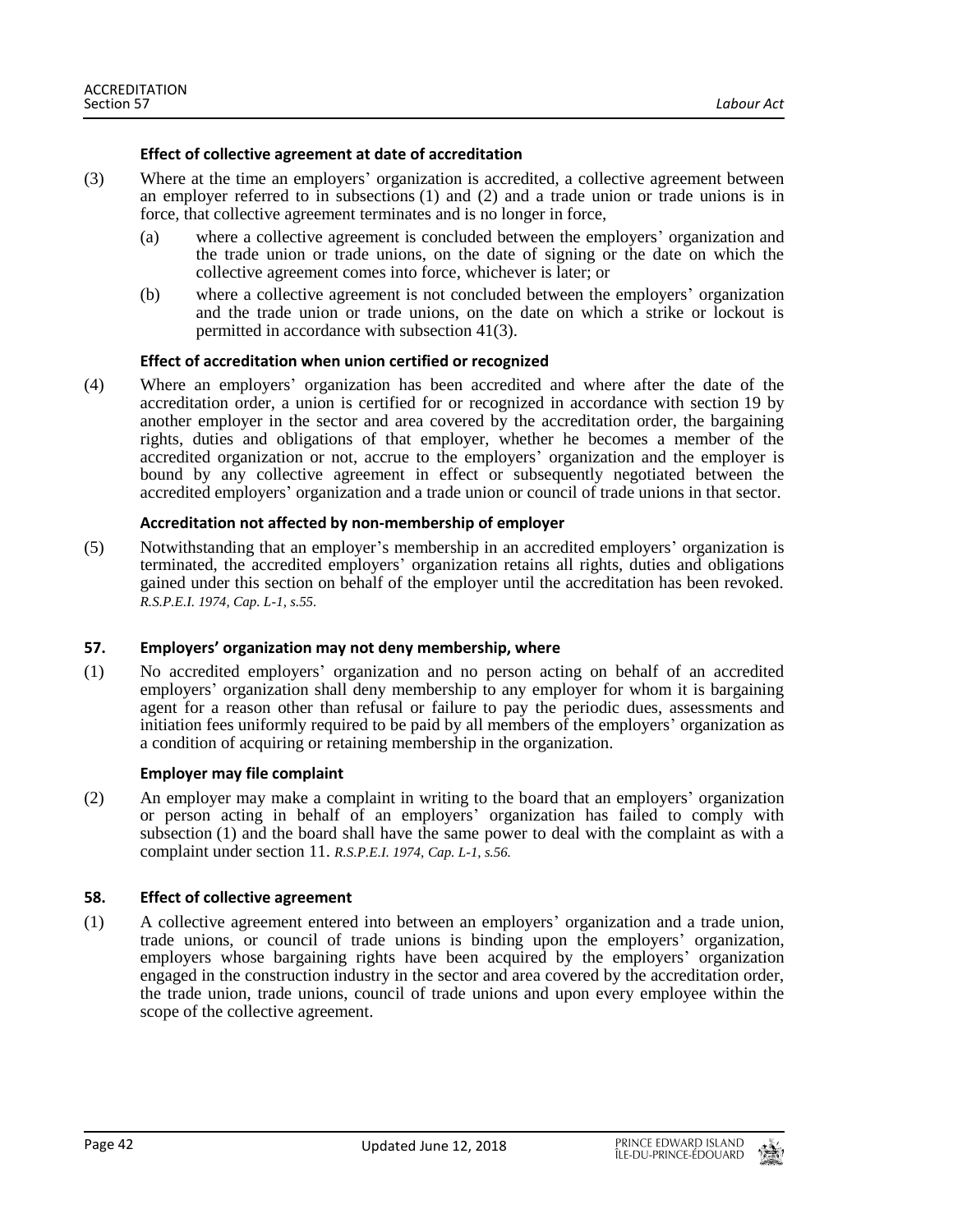# **Agreement by individual employer not binding**

(2) No collective agreement shall be individually negotiated between an employer in the accredited sector and area and a trade union or council of trade unions and if such collective agreement is entered into it shall not be binding on any person. *R.S.P.E.I. 1974, Cap. L-1, s.57.*

# <span id="page-42-0"></span>**59. Revocation of accreditation, application for**

- (1) Any of the employers in the unit of employers determined in an accreditation order pursuant to section 55 may apply to the board for a declaration that the accreditation is revoked
	- (a) where the accreditation order has been in effect for not less than twelve months and the accredited employers' organization is not party to any collective agreement;
	- (b) after the commencement of the forty-sixth month of the operation of the accreditation order and before the commencement of the forty-ninth month of its operation; or
	- (c) during the three-month period immediately preceding the end of every third year thereafter.

# **Ascertaining number of employers**

- (2) Upon an application under subsection (1) the board shall ascertain
	- (a) the number of employers in the unit of employers on the date of the making of the application;
	- (b) the number of employers in the unit of employers who, within the two-month period immediately preceding the date of the making of the application, have voluntarily signified in writing that they no longer wish to be represented by the accredited employers' organization; and
	- (c) the number of unionized employees affected by the application of the employers in the unit of employers on the payroll of each such employer for the weekly payroll period immediately preceding the date of the making of the application or if, in the opinion of the board, such payroll period is unsatisfactory for any one or more of the employers, such other weekly payroll period for any one or more of the employers as the board considers advisable.

# **Revocation of accreditation**

- (3) If the board is satisfied
	- (a) that a majority of the employers ascertained in accordance with clause  $(2)(a)$  has voluntarily signified in writing that they no longer wish to be represented by the accredited employers' organization; and
	- (b) that such majority of employers employed a majority of the employees ascertained in accordance with clause  $(2)(c)$ ,

the board may declare the accreditation of the employers' organization revoked.

#### **Declaration that accreditation revoked**

(4) Upon an application under subsection (1), when the employers' organization informs the board that it does not desire to continue to represent the employers in the unit of employers, the board may declare the accreditation of the employers' organization revoked.

#### **Effect of declaration**

(5) Upon the board making a declaration under subsection (3) or (4), all rights, duties, and obligations of the employers' organization under this Act and under any unexpired collective agreement revert to the individual employers represented by the employers' organization. *R.S.P.E.I. 1974, Cap. L-1, s.58.*